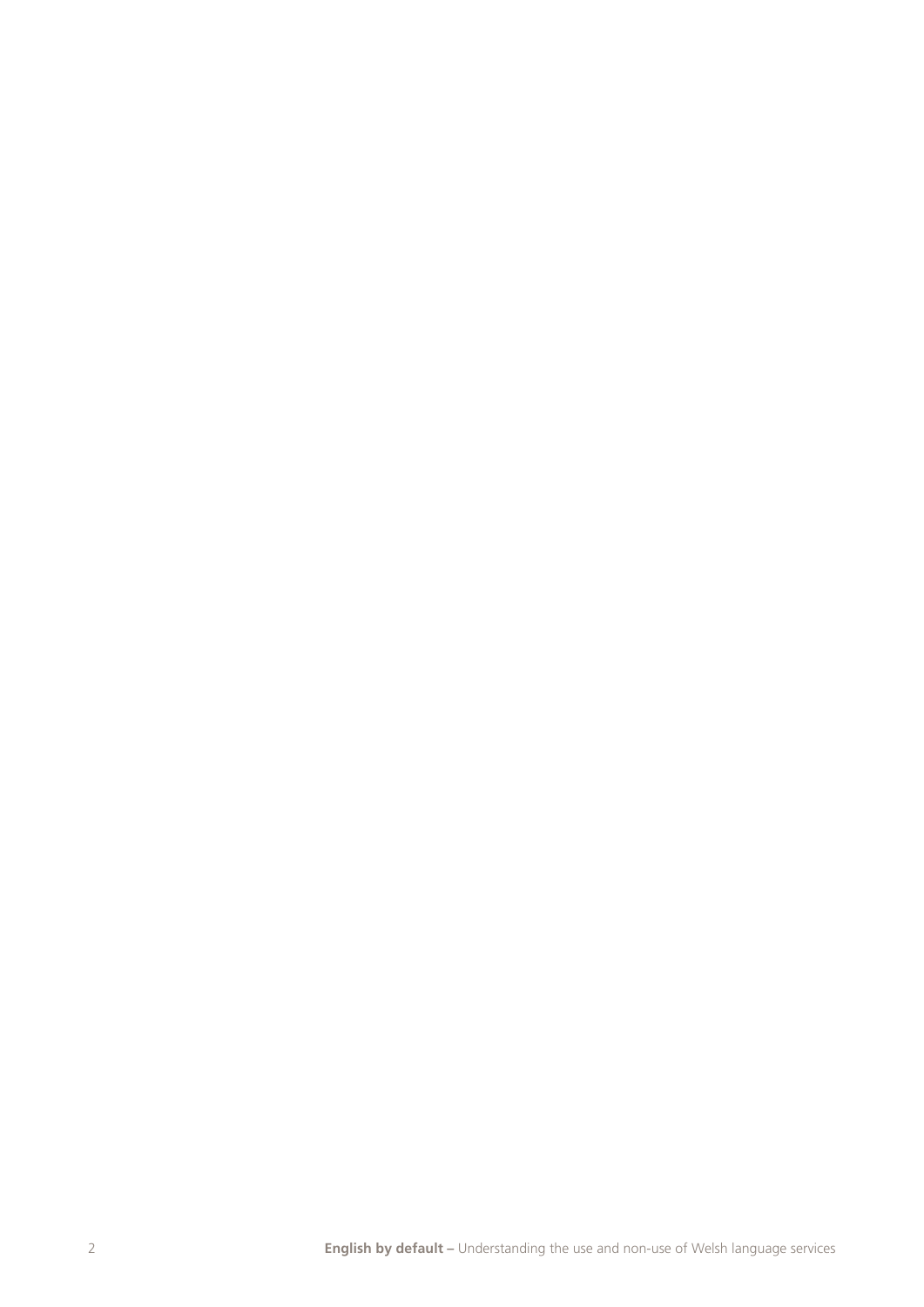### **About Citizens Advice Cymru**

Citizens Advice is an independent charity covering England and Wales operating as Citizens Advice Cymru in Wales with offices in Cardiff and Rhyl. There are 20 member Citizen Advice Bureaux in Wales, all of whom are members of Citizens Advice Cymru, delivering services from over 375 locations.

The twin aims of the Citizens Advice service are:

- to provide the advice people need for the problems they face
- to improve the policies and practices that affect people's lives.

The advice provided by the Citizens Advice service is free, independent, confidential and impartial, and available to everyone regardless of race, gender, disability, sexual orientation, religion, age or nationality.

The majority of Citizens Advice services staff are trained volunteers. All advice staff, whether paid or volunteer, are trained in advice giving skills and have regular updates on topic-specific training and access to topic-based specialist support.

Local Bureaux, under the terms of membership of Citizens Advice, provide core advice based on a certificate of quality standards on welfare benefits/tax credits, debt, housing, financial products and services, consumer issues, employment, health, immigration and asylum, legal issues, and relationships and family matters.

The Citizens Advice Service now has responsibilities for consumer representation in Wales as a result of the UK Government's changes to the consumer landscape<sup>1</sup>. On 1st April 2014 Consumer Futures became part of the Citizens Advice Service. Citizens Advice inherited the remit, statutory duties, powers, research expertise, corporate memory and experience of Consumer Futures which, aligned with Citizens Advice's own skills, knowledge and community connections created a single, powerful, evidence-driven champion for citizens. We seek to gather evidence and expert analysis to support strong arguments for putting the needs of consumers at the heart of policy-making and market behaviour.

The work that informs this report, including evidence gathering and research commenced during 2013/14 by Consumer Futures and has been completed thereafter by the Citizens Advice Service.

<sup>1</sup> On 1st April 2013 responsibility for consumer representation was transferred from Consumer Focus to the Citizens Advice Service (including Citizens Advice Cymru) following the UK Government's review of the consumer landscape.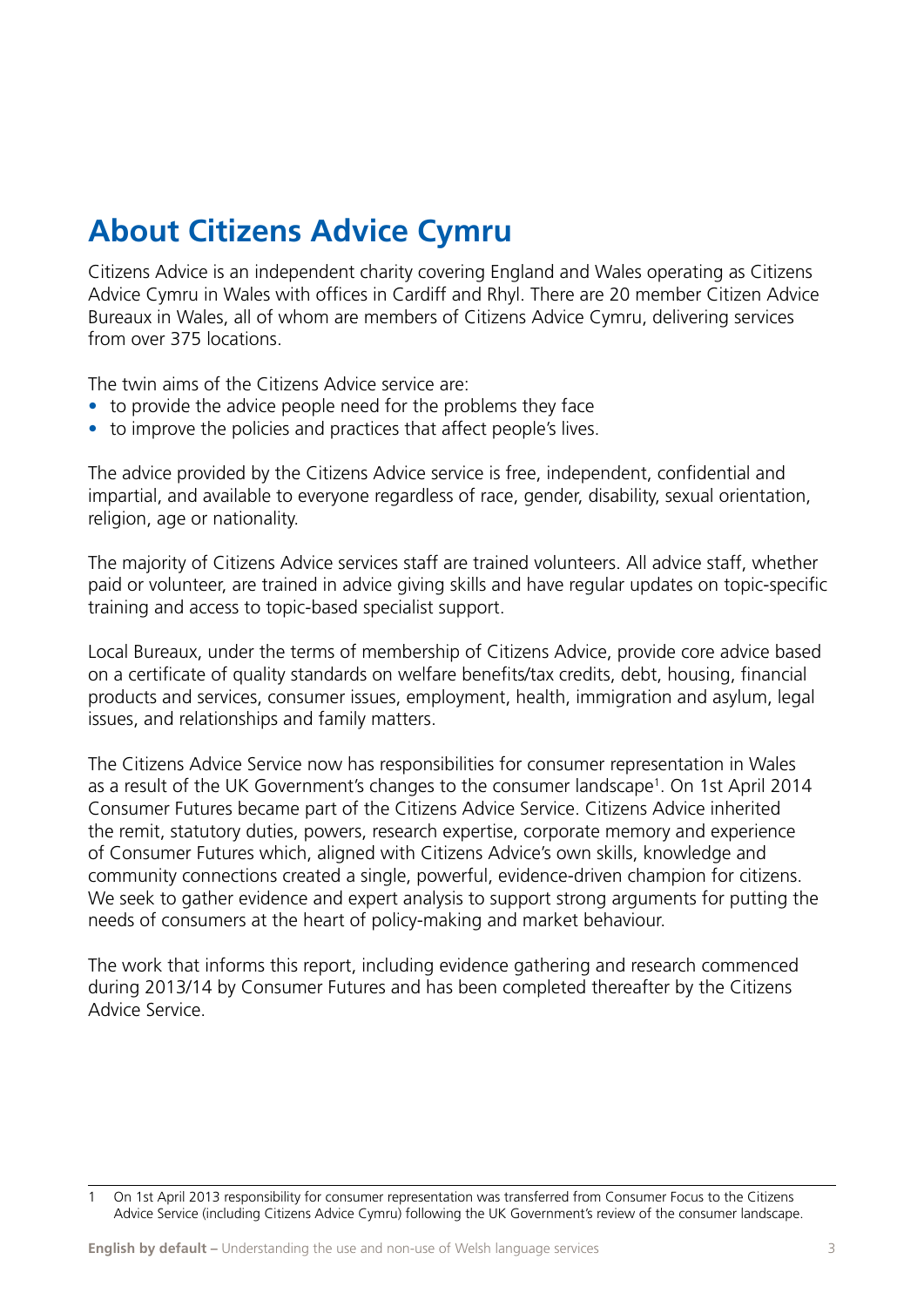### **Acknowledgements**

Citizens Advice Cymru would like to thank the Welsh speakers who participated in our research. The insight they have provided has been extremely valuable in helping to better understand what influences how Welsh speakers use Welsh language services, their experiences of these services and what they want from them in the future.

Thank you to Huw Gapper who started this work whilst on secondment at Consumer Futures. Huw was responsible for shaping and commissioning the consumer research element of this project, gathering evidence and undertaking a review of service providers Welsh language services. The handover that you provided to Citizens Advice Cymru shaped this report and in hand with the findings of the commissioned research we received back, directly inform our views and recommendations.

Thank you also to Nia and Osian at Nico who worked on analysing all the evidence sources and in the main, drafted this report.

Also thank you to Beaufort Research, who were commissioned to undertake the consumer research element of the evidence gathering.

Finally we would like to extent our thanks to the stakeholders who responded to our request for evidence to inform this project. The evidence you provided, both written and in some cases through telephone and face to face discussions has been very useful in informing our work.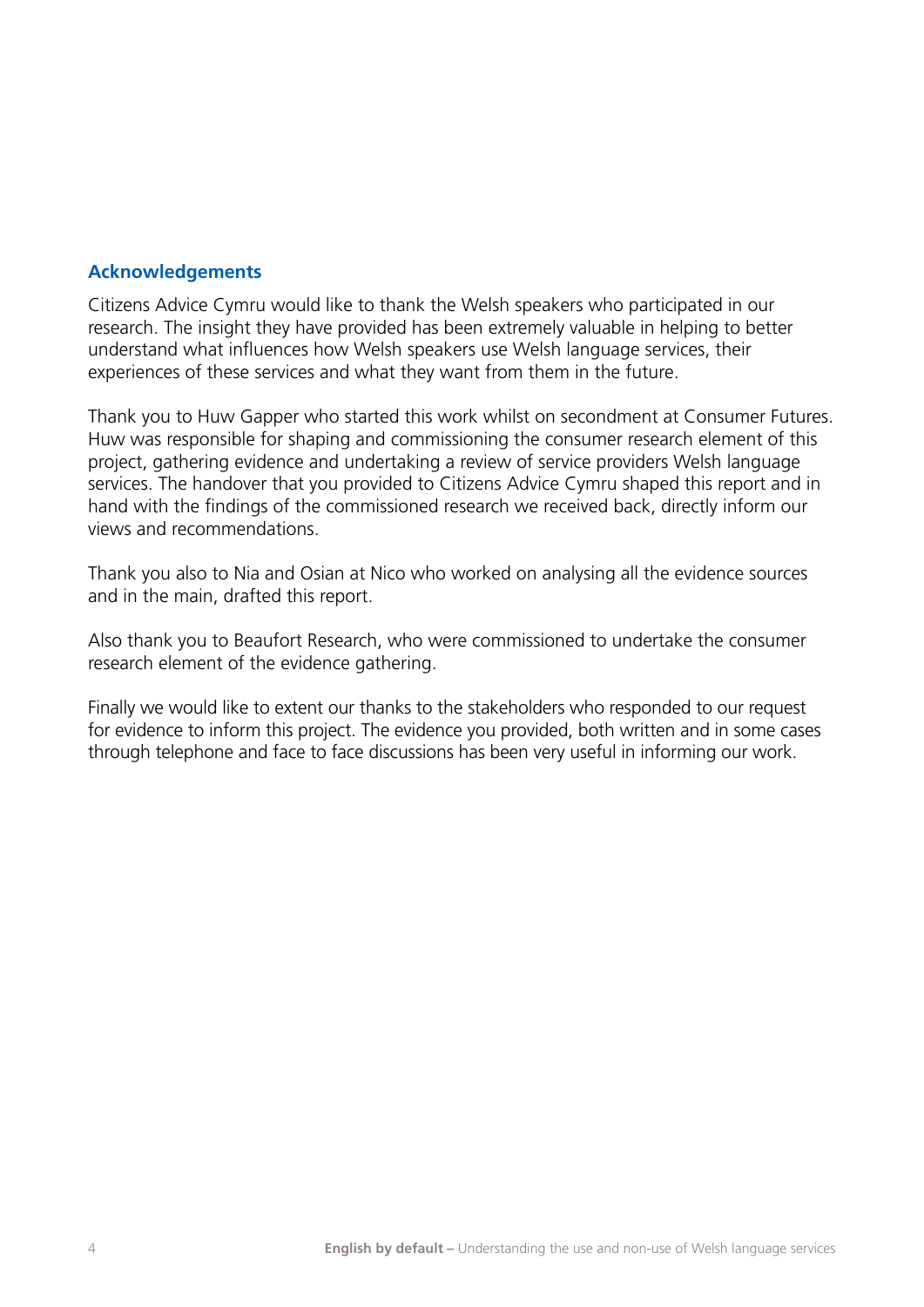### **Contents**

| Consumers' preferred language when dealing with service providers27         |  |
|-----------------------------------------------------------------------------|--|
|                                                                             |  |
| How satisfied are Welsh speakers with the Welsh language                    |  |
|                                                                             |  |
|                                                                             |  |
|                                                                             |  |
|                                                                             |  |
|                                                                             |  |
|                                                                             |  |
|                                                                             |  |
|                                                                             |  |
|                                                                             |  |
|                                                                             |  |
|                                                                             |  |
| The extent to which Welsh speakers are engaged in the design of services 54 |  |
| The extent to which feedback is sought on Welsh language services56         |  |
|                                                                             |  |
|                                                                             |  |
|                                                                             |  |
|                                                                             |  |
|                                                                             |  |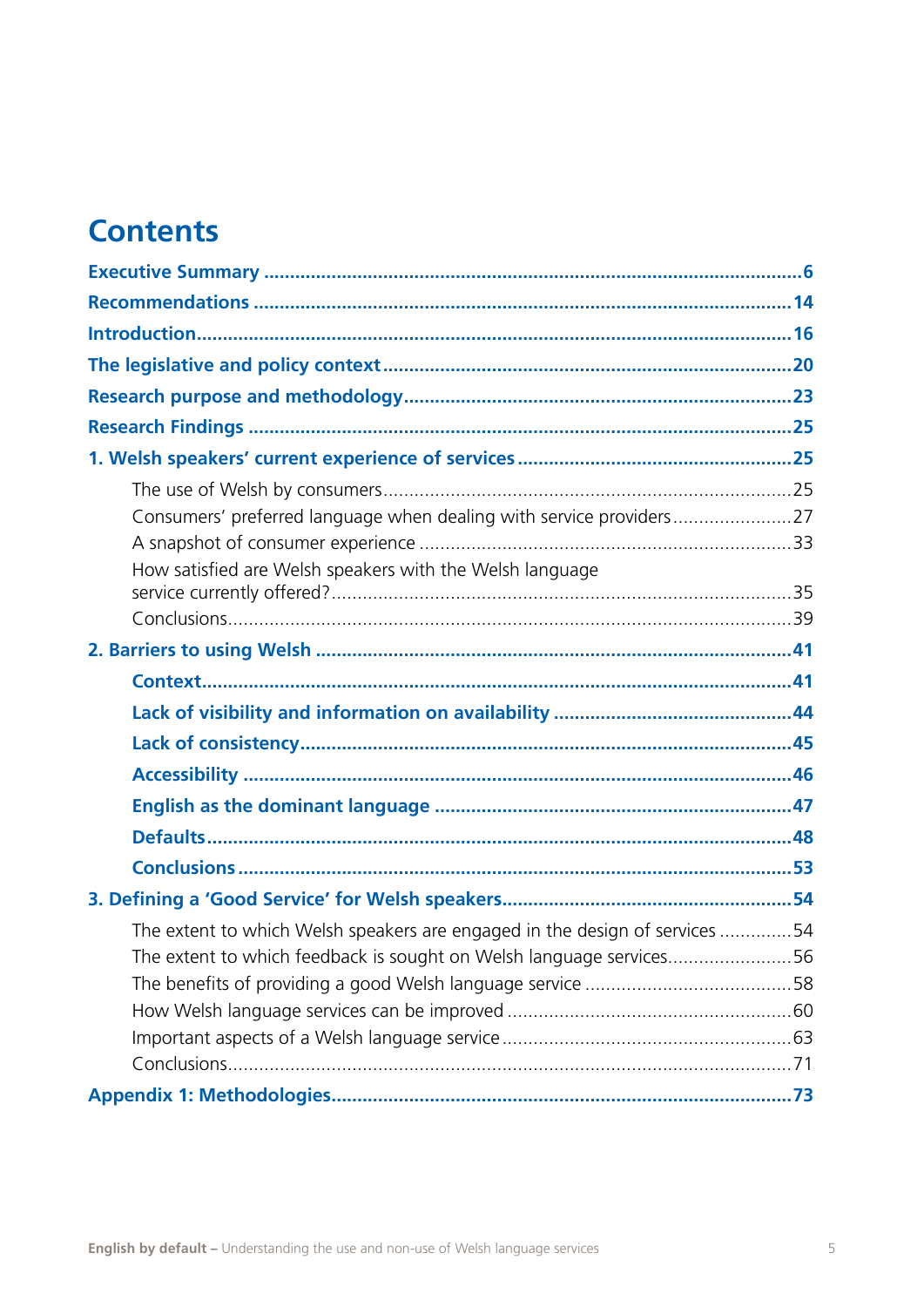### **Executive Summary**

This report examines the experiences of Welsh speakers in using Welsh language services in Wales and their views of, and attitudes to service provision. It is based on bespoke quantitative and qualitative research commissioned by Consumer Futures Wales as well as a review of Welsh language telephone and website services offered by service providers. Evidence was also gathered from the perspective of service providers. Citizens Advice Cymru has since taken on responsibility for this work as part of our role to represent consumers in Wales<sup>2</sup>.

The research with Welsh speakers examines what fluent Welsh speaking consumers want from Welsh language services, how they want to use them and what, for them, makes a good Welsh language service. As part of the qualitative research, alongside the review of how Welsh language telephone and website services are delivered, we explored access to service provision through the medium of Welsh. The aim was to better understand how services are currently provided, how provision may impact on usage and how this provision aligns with how consumers choose to use services.

This work has been undertaken in the context of the introduction of the Welsh Language Measure (Wales) 2011 ("the Measure") which establishes Welsh as an official language in Wales and provides a new statutory framework for the development of services in Welsh, including duties in the form of standards to be imposed on a wide range of public, private and voluntary bodies and a Welsh Language Commissioner to regulate compliance with these duties. The two underlying principles to the delivery of services in accordance with standards are that:

- The Welsh language should be treated no less favourably than the English language, and;
- Persons in Wales should be able to live their lives through the medium of the Welsh language if they choose to do so

The Measure specifies that standards may be imposed upon providers of gas services, electricity services, post offices and postal services, as well as other companies subject to regulation. It also specifies that duties can only be imposed on those sectors in relation to service delivery and record keeping standards, with the exception of Royal Mail who will be subject to 4 types of standards. The service provision activities outlined in the Measure that must be provided in Welsh include correspondence, telephone calls, publications, websites and online services.

With this in mind, along with our statutory responsibilities to represent energy and post consumers and our wider consumer role, this research focuses on service providers, who are likely to be subject to the Measure, particularly those within the private sector. Specifically banks, gas, electricity, phone, television and broadband suppliers and postal providers.

<sup>2</sup> On 1<sup>st</sup> April 2013 responsibility for consumer representation was transferred from Consumer Focus to the Citizens Advice Service (including Citizens Advice Cymru) following the UK Government's review of the consumer landscape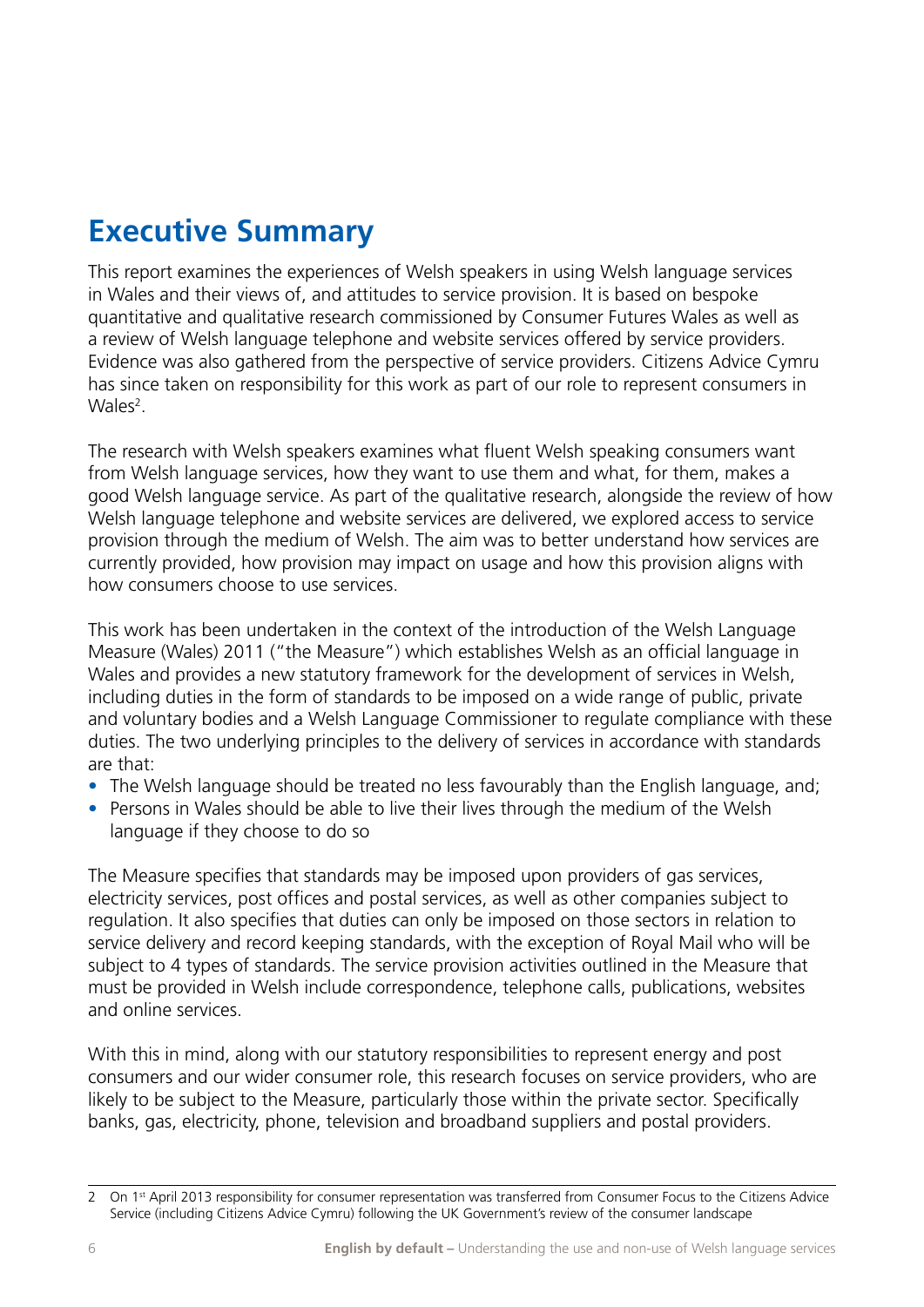Although we do also include consideration of health services and local authorities as part of our research and in our review of service providers, in order to be able to provide a perspective on public sector Welsh language services.

The issue of providing Welsh language services is a complex one and we recognise it can be challenging for service providers who can argue, and some did so as part of our research, that take up of existing Welsh language services is low. This can lead to the suggestion that Welsh speakers do not need or want Welsh specific service provision and for service providers to question the amount of resources that they spend on such provision, the need to invest in further Welsh language services, or to invest in them at all. One provider told us:

### *'……consistently low uptake by consumers of Welsh services already on offer…does not positively contribute to consideration of investment in further service development'.*

It may be the case that these concerns are particularly prevalent at a time where public authorities and some voluntary sector organisations are starting have new responsibilities placed on them under the new Welsh Language Standards and other service providers, including businesses subject to economic regulation, are starting to consider how the Measure and any resulting Welsh Language Standards will affect them.

For these very reasons, we specifically try and unpick why take up of some Welsh language services (where these exist) may be low and in the context of requirements to make Welsh specific provision available, we suggest how service providers should use our findings and recommendations to fundamentally review and reform how they design, deliver and monitor provision of Welsh language services. We also hope that for service providers who as a result of the Measure will be considering this issue for the first time, this report provides a timely analysis and practical steps as to how to provide Welsh language services that meet the needs of those who wish to use them.

### **Why provide a Welsh language service?**

We know that this can be a sensitive and complex area. For those service providers who will be subject to the Measure, this will not be up for debate. The issue is more about the level of provision that is made available, the method of delivery and the resources service providers allocate to changing and improving current services. It is also about how they undertake what we would argue to be key activities such as monitoring and review of, as well as promotion of, Welsh language services.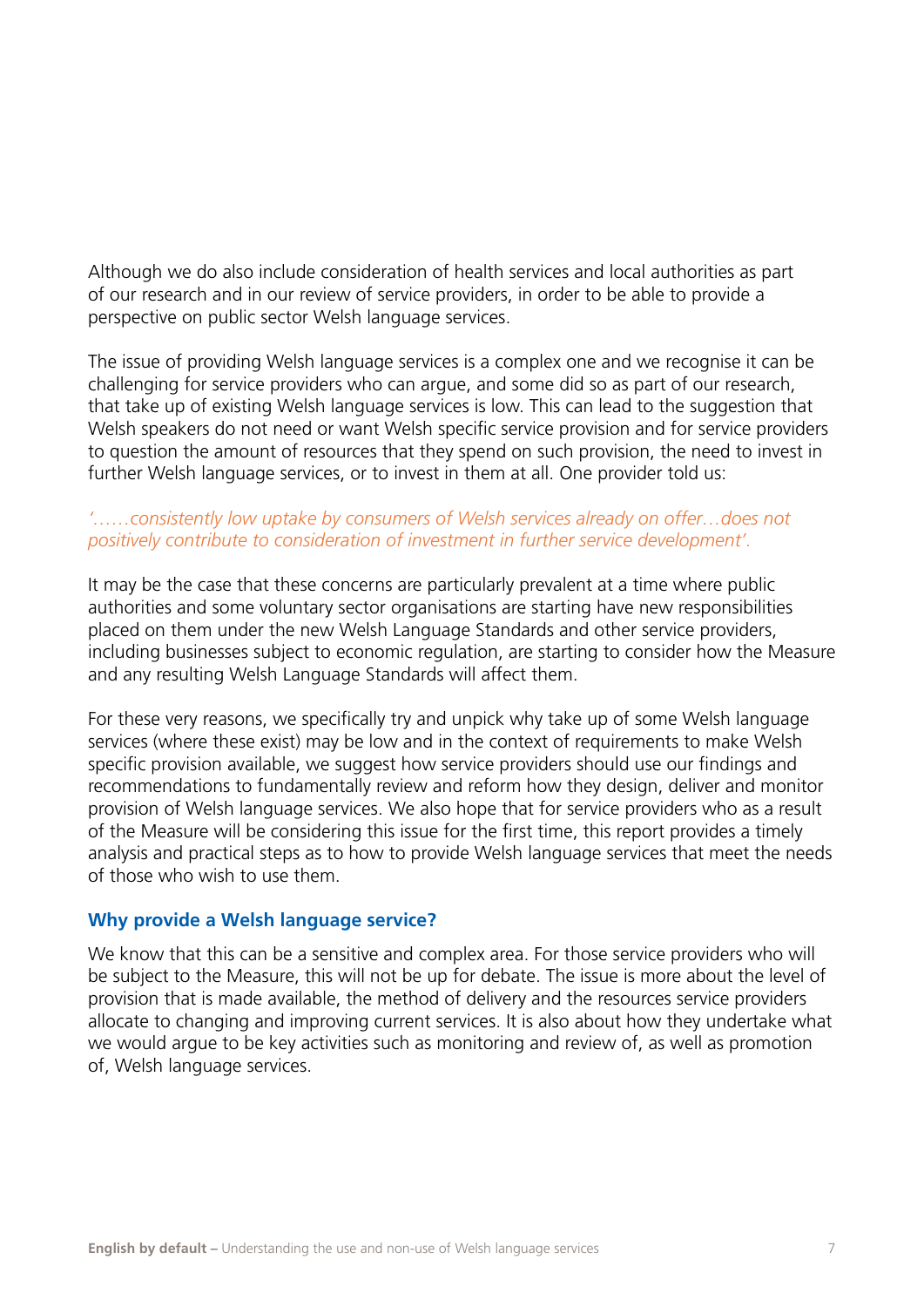The desire amongst some Welsh speakers for Welsh language services is clear. Research conducted over the past two decades has found this consistently and this desire is increasing<sup>3</sup>. Having the option to use services through the medium of Welsh is not just about a preference. We also know that many Welsh speakers feel more comfortable expressing themselves in Welsh, feel more confident communicating their needs in Welsh, think and live their lives in Welsh. It can be argued therefore that when services are not available in Welsh; this is a failure to meet a basic requirement. This is especially the case in some service contexts or where consumers are vulnerable. Feeling able to express yourself and being comfortable and confident in communicating with a service provider is vital. In fact our research reiterates this as people told us they want to deal with suppliers through the medium of Welsh because it is their first language, also because they feel more confident and comfortable in Welsh or they find it easier in Welsh. It can therefore be argued that taking a 'rights based approach' to the consideration of why provision of a Welsh language service is important, can be helpful.

Taking a rights based approach also makes good business sense. Our research shows that Welsh speaking consumers value companies that make provision in Welsh. Valued customers make for loyal and satisfied customers. Agreement was high amongst participants in our research that there are positive commercial effects in terms of attracting and retaining Welsh speaking customers:

- 94 per cent of fluent Welsh speakers interviewed felt that having a good Welsh language service helps a company stand out
- 90 per cent of those interviewed felt that being able to deal with organisations in Welsh makes them feel valued as a customer
- 83 per cent say that they are more inclined to stay with a company that provides a good Welsh language service
- 82 per cent say that they are more inclined to choose a company that provides a good Welsh language service

Despite this 80 per cent of fluent Welsh speakers felt that service providers such as those we focused on in our research don't do enough to cater for the needs of Welsh speaking customers at the moment.

### **Barriers to using Welsh language services**

We found a complex mix of reasons which we believe impact on people's use of existing Welsh language services. We would argue there are structural barriers in the way organisations design, deliver and promote their Welsh language services, often meaning that these services can be more difficult to access and less visible than English language provision. However there are also

The Welsh Social Survey of 1992 found that 63-64% of fluent Welsh speakers would use services in Welsh if available. More recently, a survey conducted by Consumer Focus Wales in 2010 found 80% of respondents agreed or strongly agreed Welsh speakers should have the right to access all services in Welsh.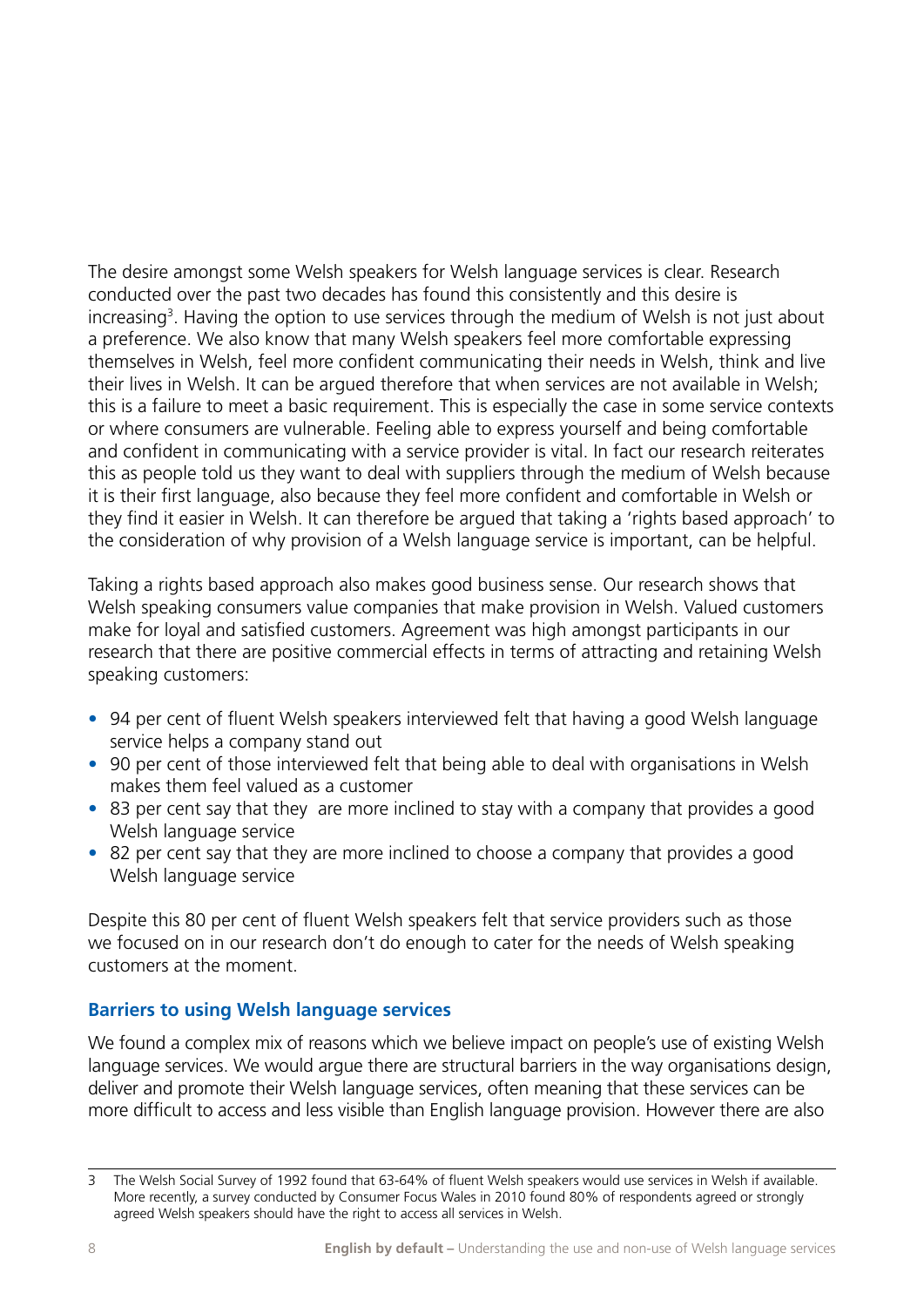behavioural barriers, in the way Welsh speakers use and view their Welsh, their perceptions of Welsh language services, and their past experiences of using Welsh language services that impact on why they use or do not use existing services. Importantly, both structural and behavioural barriers often exist together and influence one another.

We recognise this presents complex and significant challenges to service providers however, in our report we seek to unravel these complexities.

Citizens Advice Cymru believes that to better understand why Welsh speakers' take up of some Welsh language services is low, Welsh speakers must first be considered as consumers of services e.g. a varied group of people who have different needs and preferences for accessing services depending on the market they are engaging with and the issue that they have. Also that fundamentally Welsh speakers, who would prefer to use Welsh language services, like any other consumers, wish to be able to quickly and easily access information to use a service, pay a bill and find information that is clear and easy to understand. They want good customer service, to be made to feel valued and feel as if the company has built a service that delivers for them. Some Welsh speakers have told us they want to do these things in Welsh. Our research shows that 40 per cent of fluent Welsh speakers would prefer to use Welsh when dealing with their bank or building society, whilst 45 per cent of fluent Welsh speakers would prefer to interact with gas, electricity, phone, television or broadband suppliers in Welsh.

### **Lack of access, visibility and availability of provision**

We found that these elements are key barriers to lack of Welsh usage. When we asked fluent Welsh speakers why they did not use or always use Welsh in their dealings with service providers<sup>4</sup>, not having the option or choice to use Welsh was the main spontaneous reason given (31 per cent for banks and building societies and 44 per cent for gas, electricity, phone, television and broadband suppliers), followed by not always having the opportunity to do so, together with uncertainty about whether there is a Welsh language service available. Our evidence found that a lack of awareness of a Welsh language service or the absence of a service are more significant barriers to using Welsh than a consumer's preference for using English.

Customers in any market expect to be able to access services quickly and easily and have clear routes to seek the information or service they need. However, our research shows that Welsh speakers have very mixed experiences when trying to access services. Over a third of the telephone helplines we reviewed provide a clear choice of service in Welsh, however 45% of the telephone services we looked at, do not provide a Welsh language service at all. Websites fared particularly poorly, with only 14% of the websites we reviewed providing a clear choice of service in Welsh. Half of the websites we analysed required Welsh speakers to actively seek a Welsh version of the site, whilst 29% did not offer a Welsh option at all.

<sup>4</sup> Banks and building societies and also gas, electricity, phone, television and broadband suppliers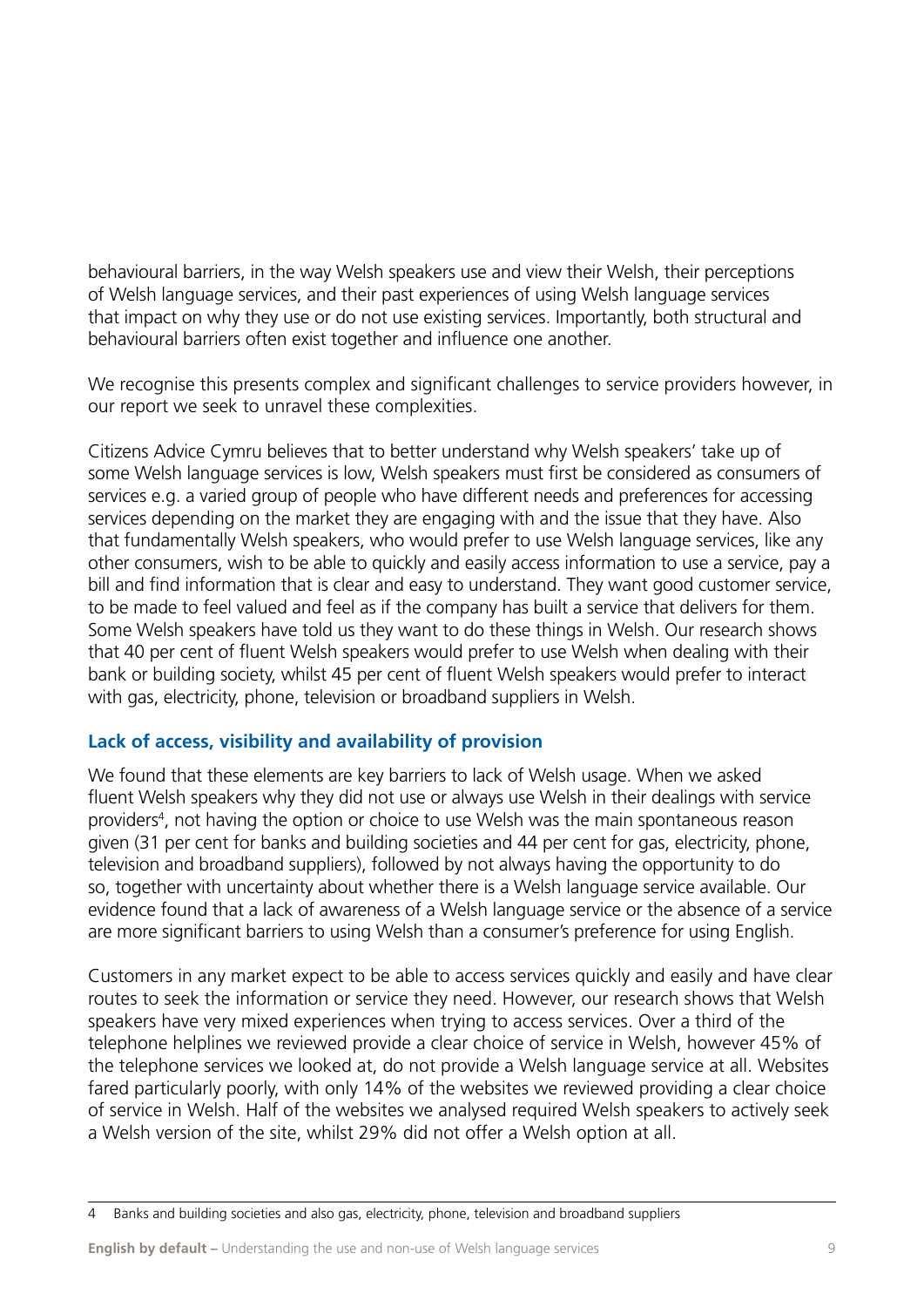Consideration of consumer behaviour is also key here, as we know from our focus group research and from how consumers behave more broadly that the longer someone finds trying to use a service or the more difficult it is to access, the less likely they are to use it.

### **Quality and consistency of provision**

Consumers value good quality services and this impacts on the choices they make about the services they choose to use. This coupled with the fact that we know many Welsh speakers want to be able to use services in Welsh<sup>5</sup>, means that being able to provide a good experience through the medium of Welsh for customers is a real advantage for service providers. Despite this, 38 per cent of fluent Welsh speakers rate the current quality of Welsh language services provided by banks, gas, electricity and phone, television and broadband providers generally as 'poor' or 'very poor'. Younger Welsh speakers interestingly were less likely to give a positive rating. Where people were usually accessing services online, ratings were least positive.

Interestingly fluent Welsh speakers living outside Welsh language heartland areas are most likely to rate the Welsh language services provided by such organisations as worse than those provided in English, particularly amongst those living in South East Wales.

Telecoms companies and energy suppliers are more likely than the other specific types of service providers asked about to be rated as having poor Welsh language services by fluent Welsh speakers, with 58 per cent of those interviewed rating telecoms companies as 'poor' or 'very poor' for instance. This was the case for 41 per cent of those interviewed when it came to energy suppliers (with only 22 per cent of people rating them 'good' or 'very good').

We found that whilst there is an appetite for Welsh language services, this is arguably not being met by current provision. Providing an inadequate<sup>6</sup> or inconsistent offer of provision can actually lead to a lack of confidence and trust in Welsh language services, which in itself creates a barrier to their use.

As with other types of consumers, Welsh speakers use Welsh language services in different ways depending on the situation and type of consumer, however their experiences varied not only between providers but also between methods of communication (sometimes with the same provider).

40 per cent of fluent Welsh speakers interviewed told us they would prefer to use Welsh when contacting their bank or building society, however only 20 per cent of people are currently always doing so. This varies by contact method but the biggest gap is in the area of

<sup>5</sup> See footnote 3

<sup>6</sup> As highlighted by our review of Welsh language services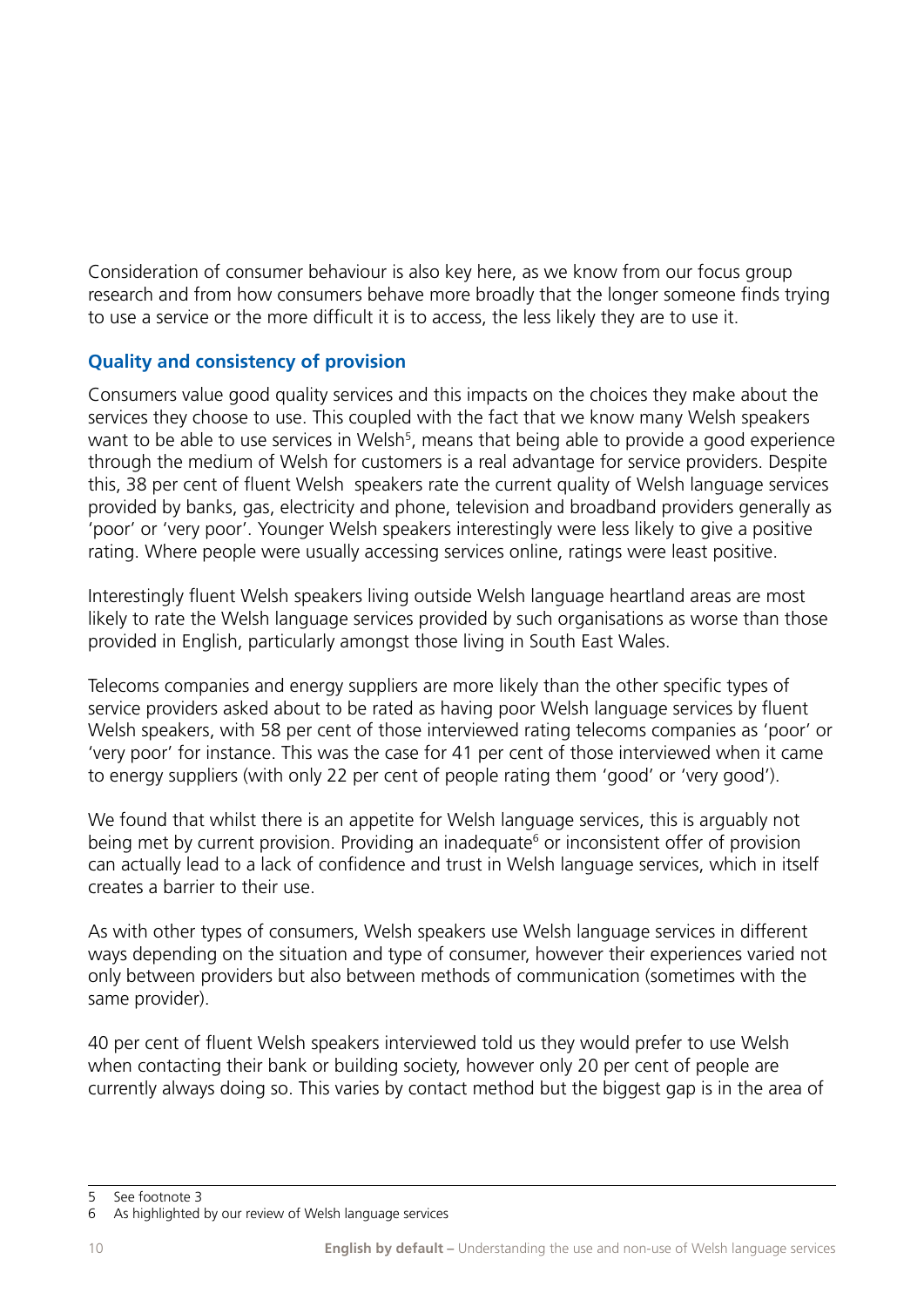online services, where 32 per cent of Welsh speakers told us that they would prefer to use Welsh to deal with their bank or building society via a website or app, but only 4 per cent of people are currently always doing so.

However our research found that despite these disparities within the banking market, Welsh speakers' language preference is currently much less likely to be satisfied by gas, electricity, phone, television or broadband suppliers. 45 per cent of people who have contact with these providers would prefer to deal with them in Welsh, but just 6 per cent are always doing so currently. Again this varies across channels, with online being the form of contact where use of Welsh is lowest. However the highest demand for Welsh services in dealing with such providers is via telephone contact, where 48 per cent of Welsh speakers would like to use Welsh but only 7 per cent of people are currently always using Welsh

### **The role of consumer behaviour**

We have already highlighted above, that the reasons why Welsh speakers are not always choosing to use Welsh language services are complex. We have argued that the way Welsh language services are currently designed and delivered do not necessarily meet the needs of Welsh speaking consumers. However we have also highlighted that the way provision currently exists could actually be interacting with the behavioural choices that people make to negatively impact on people's use of Welsh services.

We believe that consumer behaviour plays a key role here - both in terms of the influence of defaults and consumer habits. When we asked fluent Welsh speakers why they didn't use or always use Welsh language services they also told us that they use English out of habit; they lack confidence and have a fear of mistakes or misunderstandings when dealing in Welsh; and that they have concerns over encountering difficult language, technical terminology or unfamiliar words in Welsh. We believe the principles of behavioural economics<sup>7</sup> are useful in understanding what this means in practice. For instance around defaults, as humans, if an option is pre-selected for us, we are influenced significantly by this default option. Welsh language services are often 'opt in'. By designing services in this way, we arguably discourage the use of Welsh. Our own research emphasises this with half of the websites we analysed requiring Welsh speakers to actively seek a Welsh version (whilst 29% gave no option to view content in Welsh at all). We believe this is likely therefore to be influencing Welsh speakers to use services in English.

<sup>7</sup> Behavioural economics is an approach that seeks to consider how people's behaviour impacts on the choices that they make. It highlights two principles which, when considered alongside the research available on the use of Welsh language services, may be useful in explaining the use and non-use of services in Welsh – the influence of defaults and consumer habits.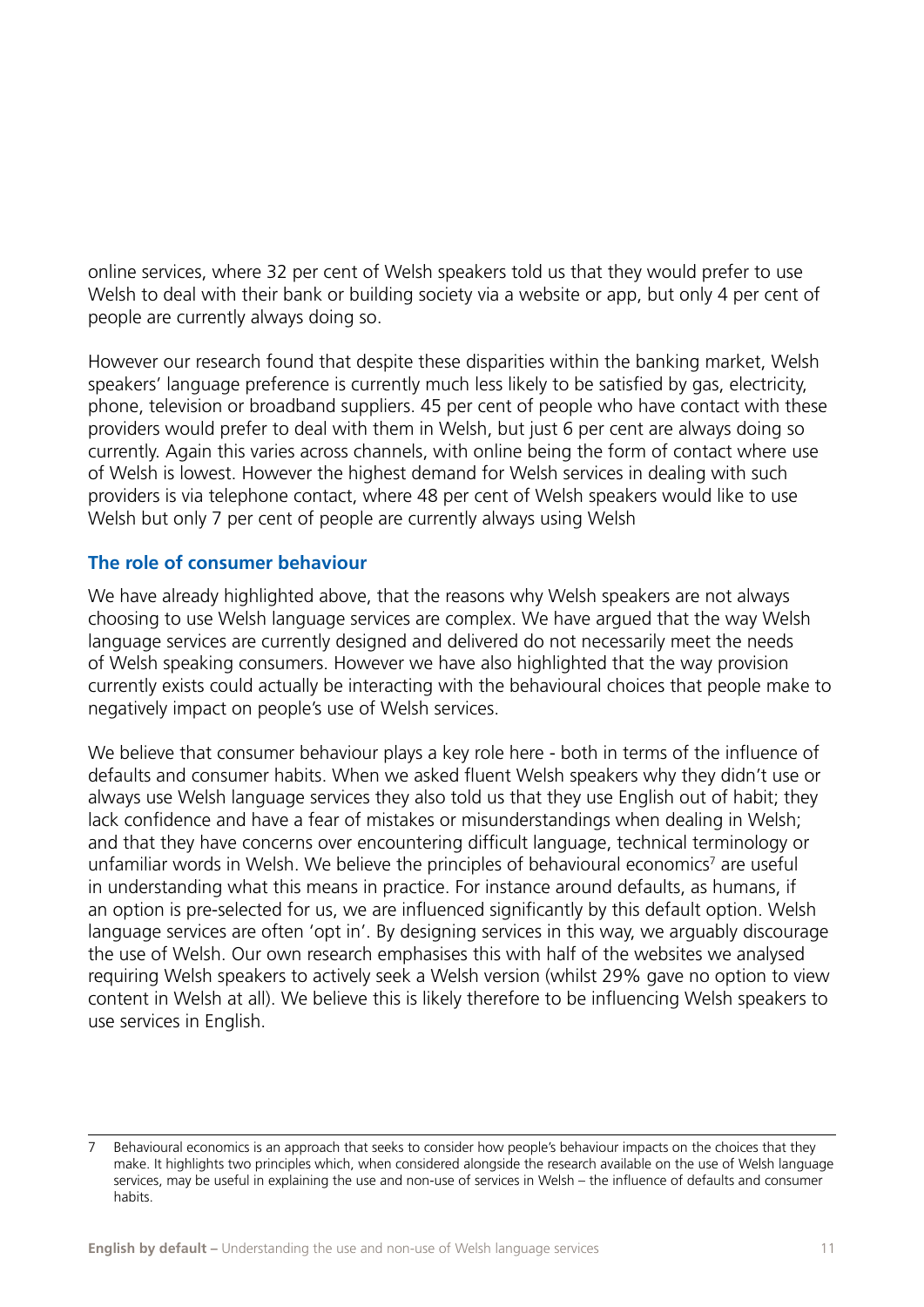We believe the lack of visibility of a Welsh option or a telephone response with no indication of a language choice can combine with the habit of using English more than Welsh with service providers, and online generally, to form a significant barrier to using Welsh.

As we highlight in our report therefore, it is important for service providers to consider how the delivery and design of services can be adjusted or designed in such a way as to present a true choice for Welsh speakers, encouraging take up of services that best meet their needs.

As indicated earlier, confidence is also key to Welsh speakers' decisions about using Welsh services, with some people who took part in our research telling us they were concerned about the Welsh language used online for instance and the formality of this. Previous experience and low expectations of service quality also add to habits in service use.

### **What makes a good Welsh language service?**

Having identified the barriers to the use of Welsh language services amongst fluent Welsh speakers, finally we consider what the key aspects of a service in Welsh are. The most important considerations for such Welsh speakers are:

The service available in Welsh being as good as in English generally (rated 'very important' by 79 per cent of fluent Welsh speakers interviewed). This included:

- Having easy to find contact details
- Not having too many automated steps before speaking to people
- Not having to wait too long for the phone to be answered
- Speaking to someone who is able to answer your query
- Consistency of provision across different channels e.g. between the telephone and website

Welsh language options being promoted clearly upfront when you make contact (rated 'very important' by 77 per cent of those interviewed). 93 per cent of fluent Welsh speakers agreed that they were more likely to use a Welsh language service if they were offered this upfront. For instance:

- By phone, consumers should be offered the option from the start to continue in Welsh
- More use of badges, signage or 'start every conversation in Welsh signs'
- Where a dedicated helpline is available, care should be taken to ensure this is visible and easy to access and can be viewed as an active equal offer alongside English in the consumer journey
- Providing a bilingual splash page
- Ensuring any Cymraeg button on a website is clear and visible at first sight to consumers as part of a standard consumer journey e.g. visible as soon as you click on the page, at the top of the page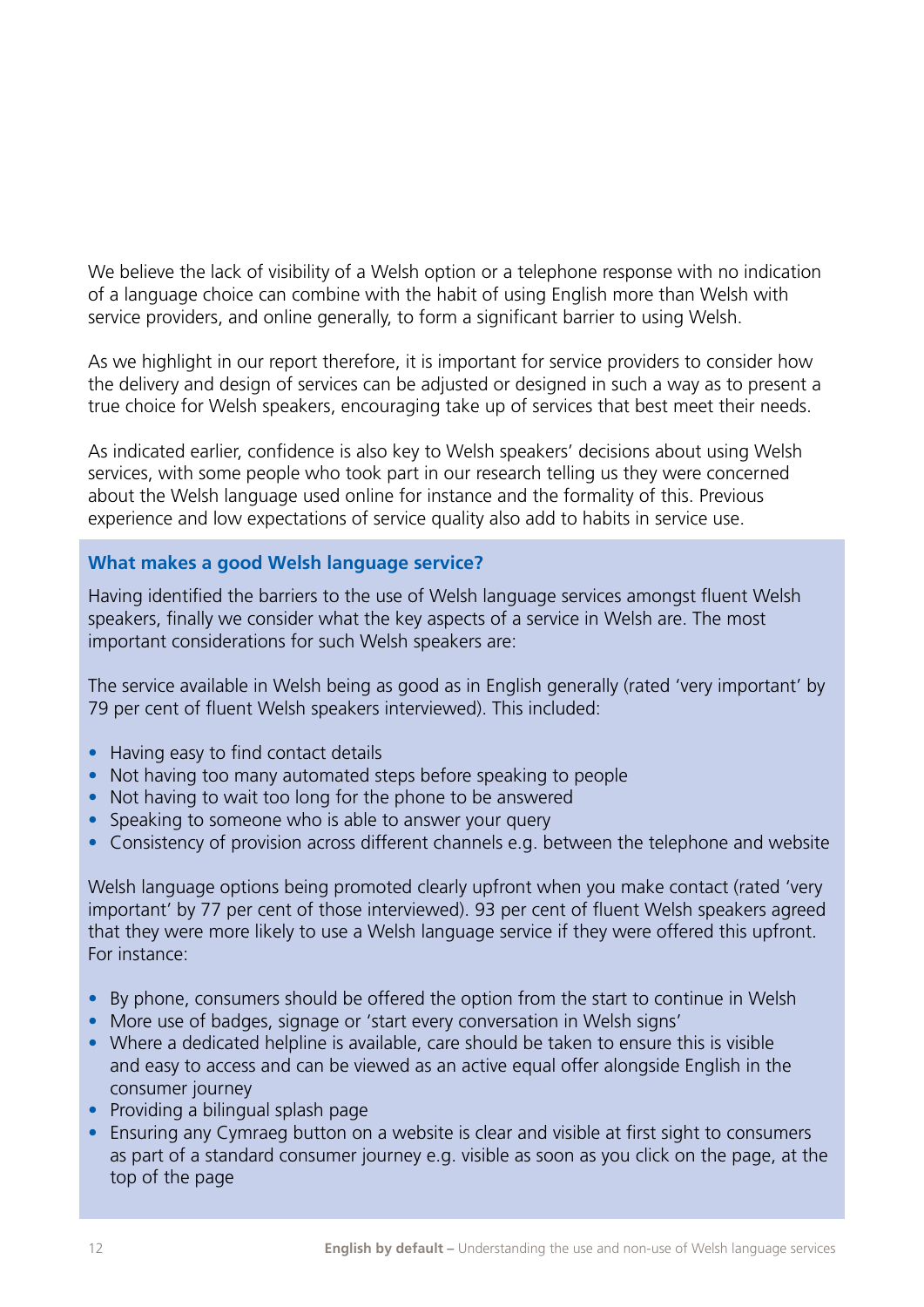The use of clear, easy to understand Welsh on websites (rated 'very important' by 75 percent of fluent Welsh speakers interviewed)

- Any Welsh customer facing communications need to be clear and easy to understand (79) per cent of fluent Welsh speakers agree that if the Welsh is too formal or technical, 'it puts me off dealing in Welsh').
- Providing hyperlinks to translate words or a function which translates individual words when the mouse hovers over this
- Live chat through the medium of Welsh available alongside the English language option
- Using consumers to test the language used on websites

#### **Summary**

As noted earlier, many of the aspects that fluent Welsh speakers felt represented a good Welsh language service are consistent with what consumers more broadly would expect from a good quality service. We believe that:

- service providers should do more to think about Welsh language provision from the basis of a customer's journey and how they use services.
- it is vital that providers involve Welsh speaking users (or potential users) in reviewing current services, designing future services and also importantly ongoing testing and monitoring of Welsh language provision to highlight and help address issues with provision.

By building provision around how consumers use and navigate a provider's services, at the same time taking into account consumer behaviour and the associated barriers to access we have identified in this report, we would argue that providers will go a long way to meeting their obligations under the Measure. Importantly they will also stand a strong chance of not only increasing take up of Welsh language services (where these are currently offered and are underused) but also of building stronger customer relationships which will pay dividends in customer satisfaction.

Finally this is not just a one off exercise, as with all consumer engagement and relationship management, service providers should have measures in place to monitor, review and regularly change provision based on customer engagement.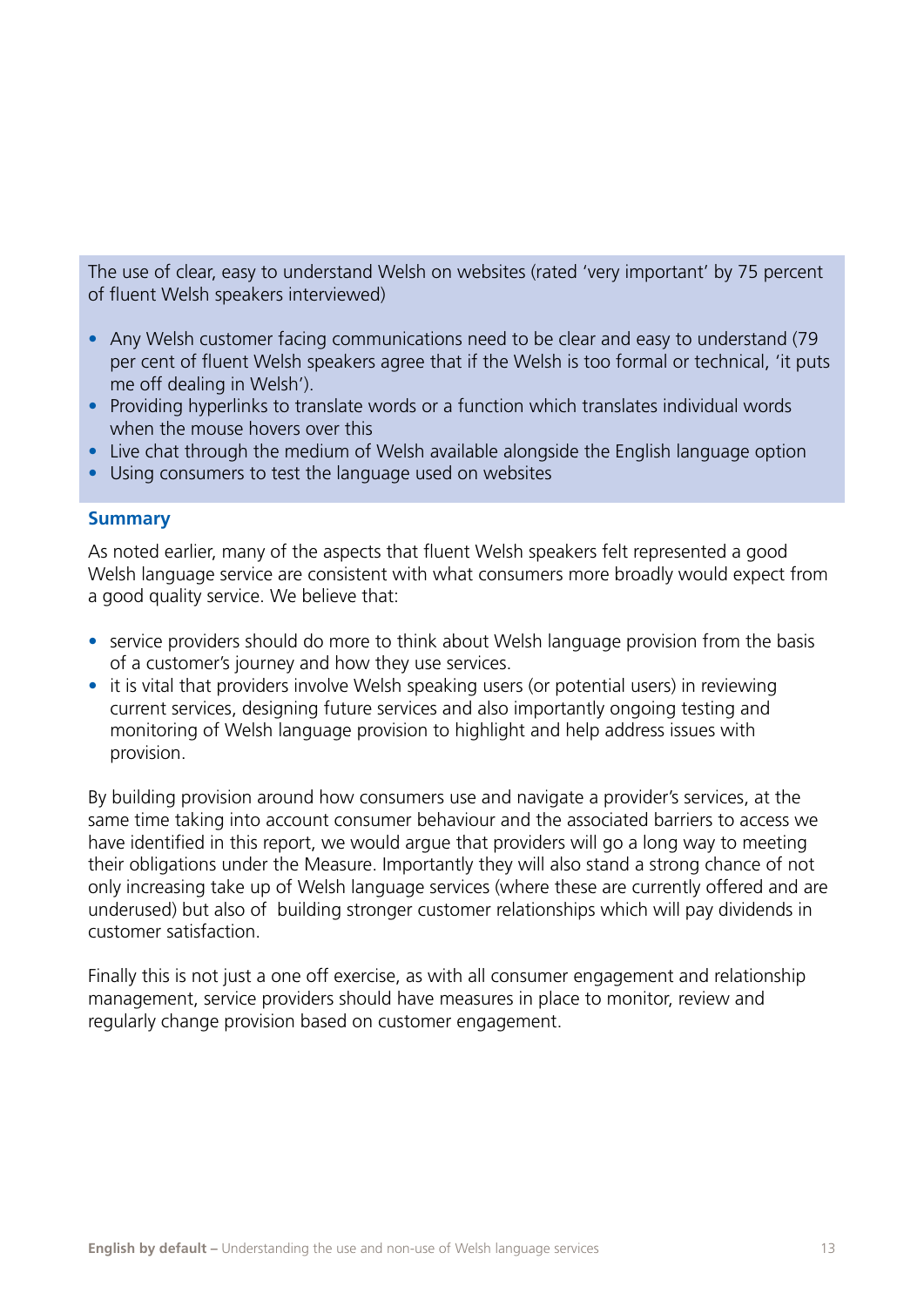### **Recommendations**

These recommendations are in direct response to the research outlined in this report into the expectations, aspirations and needs of Welsh speakers in their interactions with service providers. However, they also serve to assist the preparedness of those companies and service providers who will be subject to Welsh language standards in accordance with the Welsh Language (Wales) Measure 2011.

### **Welsh as an official language**

#### Service providers should:

• Adopt the principle that customers in Wales can interact with them in Welsh if they so wish, in light of the Welsh Language (Wales) Measure 2011 and the official status of the Welsh language.

### **Engagement**

#### Service providers should:

- Actively seek to understand the needs of Welsh speaking consumers specifically by engaging, consulting and involving consumers and representative bodies in the design and delivery of their services.
- Adopt a Welsh language consumer engagement strategy to ensure their Welsh language services are designed and delivered in a smarter more efficient way, increasing uptake and service user satisfaction.
- Consider how they can involve Welsh speakers in their co-production or Corporate Social responsibility (CSR) strategies in a rights-based approach, ensuring Welsh speakers are provided with services that best meet their needs.

### **Active offer**

#### Service providers should

ensure that any potential barriers to using Welsh language services as outlined in the report are identified and mitigated by:

- Making sure Welsh language services are clearly visible, easily accessible, actively promoted and consistently available.
- Developing further their bilingual corporate identity in Wales, and ensuring any website and public facing offices signpost Welsh language services clearly. This includes making the Cymraeg option prominent.
- Giving consumers in Wales an active offer of using Welsh or English. English should not be the default language.
- Providing some services with the Welsh language as the default language to promote their uptake.
- Using jargon-free and user friendly language that has been proof read to ensure accuracy.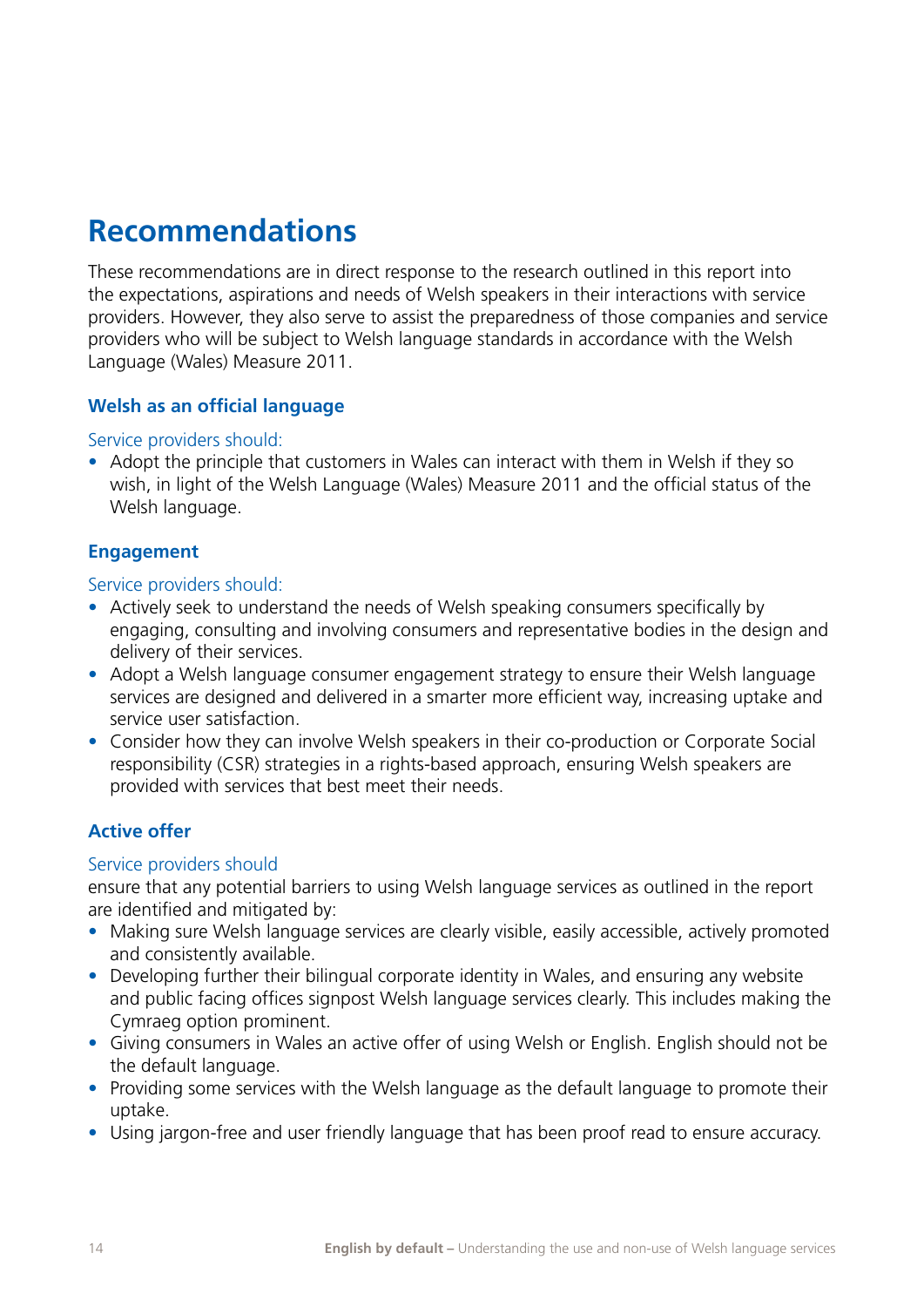### **Service providers should:**

• explore ways that the use of IT can facilitate an active offer, for example using cookies to remember a language preference, IP address identification to determine geographic location etc.

### **Advice and good practice**

The Welsh Government and the Welsh Language Commissioner should consider:

- The need for service provider guidelines on delivering Welsh language services in terms of the content, design and presentation of information e.g. Codes of Practice linked to the Welsh language standards. This guidance should be regularly reviewed.
- The development of a central resource giving guidance on providing Welsh language services, including case studies and examples of good practice. This development could be sponsored, hosted or facilitated by a cross-section of interested parties including the National Advice Network.

### **Strategy**

### Service providers should:

- Identify the principles of what would make a good Welsh language service for their organisation as a basis for a proactive strategy to improve and increase uptake by consumers.
- Establish the Welsh language skills of staff, with a view to capitalising on existing skills, building staff confidence and adding to Welsh language capacity through recruitment and training.
- Incorporate Welsh Language Awareness Training as part of staff induction training so that staff (both Welsh speaking and non-Welsh speaking) are able to deal sensitively and knowledgably with Welsh speaking service users.
- Include the Welsh language in any accessibility policies or statements, acknowledging that linguistic barriers exist for some, so that those Welsh speakers who are disadvantaged by not being able to receive a Welsh language service are provided with an appropriate service in accordance with their needs.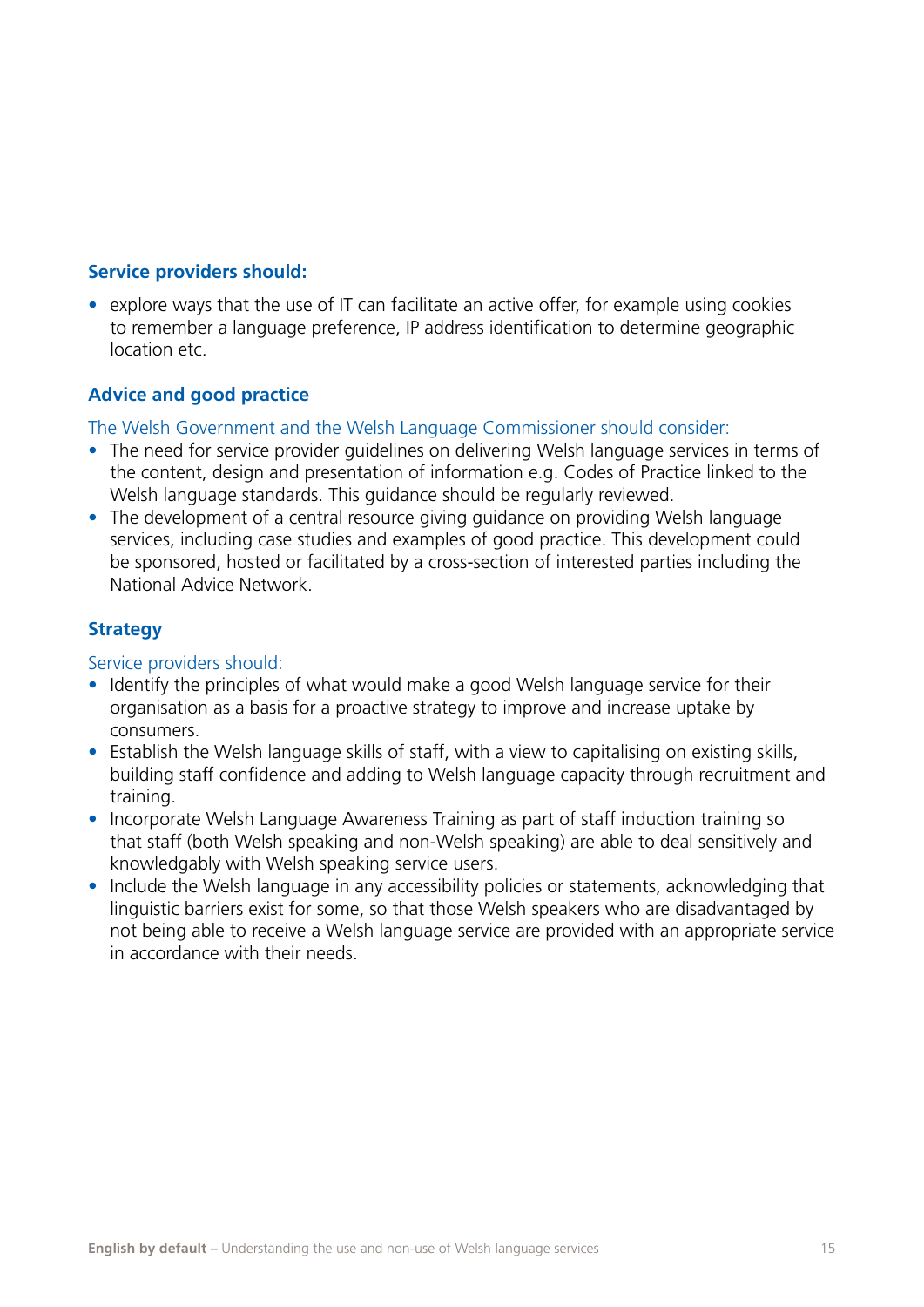### **Introduction**

There is widespread support amongst the public in Wales for the safeguarding and promotion of the Welsh language as an essential and valuable element of modern Wales<sup>8</sup>. Naturally, there are many aspects to securing the future of the language but recent Welsh Government policy and legislation highlights that the use of services by the public through the medium of Welsh has a significant role to play in the future vitality of the language.

Our report looks at fluent Welsh speaking consumers' experience of existing Welsh language services, their views on the accessibility of those services and how they would like to see Welsh language services delivered in future. We set out our research alongside the perspective of service providers which, in turn, is set against a background of new Welsh language legislation that will impact on a range of sectors from 2014 onwards.

The Welsh Language Measure (Wales) 2011 provides a new statutory framework for the introduction of standards relating to the delivery of services to the public in Wales through the medium of Welsh. The intention is to ensure wider provision for consumers across sectors, together with more clarity and consistency in accessing Welsh language services. While the requirements will also provide greater clarity for providers in terms of their statutory responsibilities to Welsh speakers, some standards may provide a new challenge particularly for those providers who do not currently offer a comprehensive set of Welsh language services. We believe the new requirements are also an opportunity for service providers to review their current provision and consider where changes could be made to better meet the needs of Welsh speakers and increase uptake of Welsh language services. With this in mind, our report highlights what fluent Welsh speaking consumers want from Welsh language services, how they want to use them and what for them makes a good Welsh language service. We also outline the barriers to accessing Welsh language service and practical ways to address these.

Citizens Advice Cymru also believes that service providers should seek to offer inclusive services which, as far as possible, meet the needs of different groups of consumers, especially vulnerable and hard to reach individuals and groups. This, together with our belief that consumers' needs should be a key driver in the design and delivery of services, leads us to examine whether Welsh speaking service users are being offered services in ways that adequately meet their needs. In gaining an insight into Welsh speaking consumer experience, service providers will be better informed in terms of service design and delivery that is best suited for their Welsh speaking customers and also in terms of the potential benefits that this may lead to, such as cost effectiveness and improved customer satisfaction.

<sup>8</sup> For instance, in a survey carried out on behalf of the Welsh Language Board in 2008, almost 75 per cent of respondents saw the language as 'something belonging to everyone in Wales'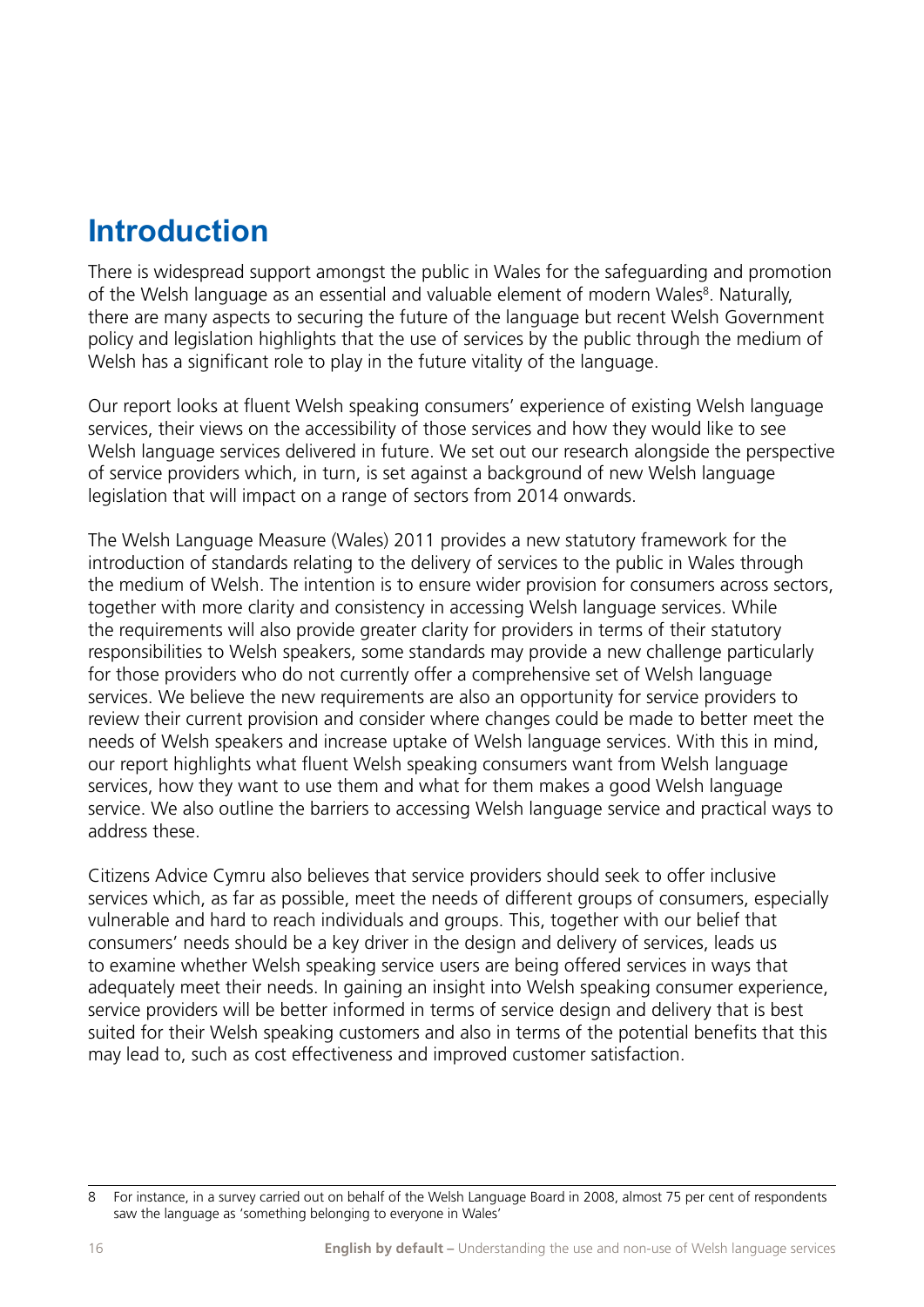According to the 2011 census figures, 562,000 people or 19% of the population of Wales are able to speak Welsh. Inclusive services in Wales therefore should mean services that provide for the needs, and satisfy the preferences of Welsh speakers.

Research conducted over the past two decades has consistently found a clear and increasingly articulated desire for Welsh language services amongst Welsh speakers. The Welsh Social Survey of 1992 found that 63-64% of fluent Welsh speakers would use services in Welsh if available, and more recently, a survey conducted by Consumer Focus Wales in 2010 found 80% of Welsh speakers agreed or strongly agreed Welsh speakers should have the right to access all services in Welsh. More generally, research recently conducted on behalf of the Welsh Government, the BBC and S4C has found that 84% of Welsh speakers would welcome more opportunities to use Welsh. Whilst this desire for services in Welsh is clear, current provision and the way that provision is designed and delivered with Welsh speakers in mind, appears inconsistent and patchy.

In some service contexts, especially where service users are more vulnerable, the quality of a service can be conditional to a large extent on the language in which it is provided. For service users who feel more comfortable expressing themselves in Welsh, who feel more confident communicating their needs in Welsh, who think in Welsh and live in Welsh, a service which is not available in Welsh fails to meet a basic requirement. This has been widely acknowledged in recent times, for example, by the health and social care sector in Wales:

### *"It is important for people working in health, social services and social care to recognise that many people can only communicate their care needs effectively through the medium of Welsh9 ."*

Failure to offer services in Welsh can also lead to frustration. At times, Welsh speakers have to complain before receiving a service in their own language. Often, some Welsh language services are available but they are less visible than the English versions and so the fact that Welsh speakers often have to actively seek a Welsh language service highlights how more vulnerable service users are put at a distinct disadvantage to the point of being excluded from the exact service provision that would best suit their needs. These types of barriers are key when seeking to understand consumer behaviour in respect of the Welsh language in general.

Despite the clear desire amongst some Welsh speakers to use services in Welsh and the problems and frustrations sometimes caused by a lack of a service in Welsh, the extent to which providers deliver services in Welsh remains varied. Much of the public sector delivers services in Welsh, to varying degrees, in accordance with statutory duties, whilst some

<sup>9</sup> 'More than Just Words' – Strategic Framework for Welsh Language Services in Health, Social Services and Social Care (Welsh Government 2012 – p6)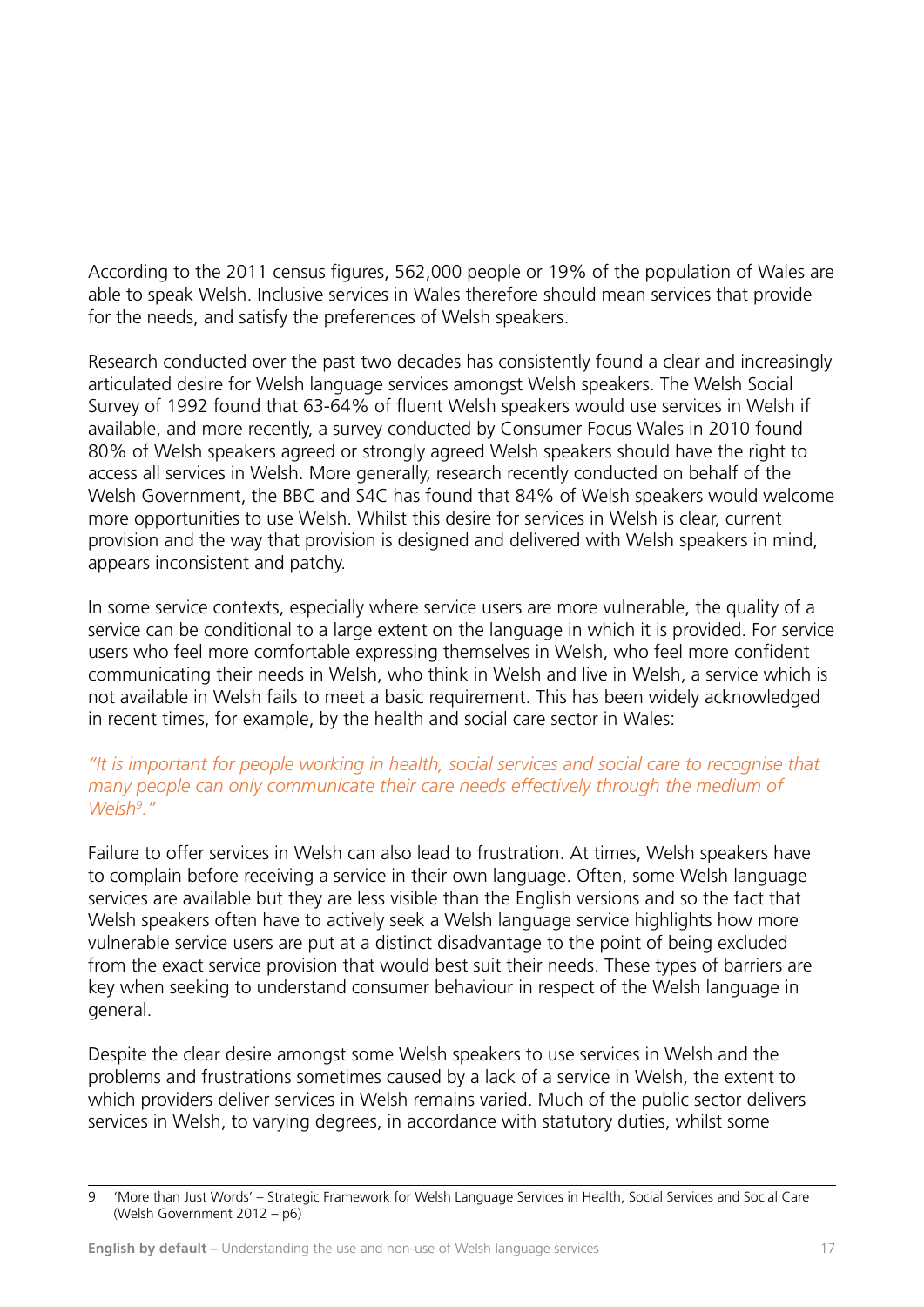voluntary and private sector organisations choose to provide some or all of their services in Welsh. Equally, many providers offer no services at all in Welsh.

Past research has found that where services are available in Welsh, there is a disparity between Welsh speakers' stated wish to access these services and reported usage<sup>10</sup>. Some service providers have therefore questioned the need to invest in further Welsh language services, or to invest in them at all, on the basis of low levels of take-up of the services they currently provide in Welsh. We will seek to explore these issues, looking at some of the reasons why there may be a disparity between what Welsh speakers say they would like and usage, taking into account both consumer behaviour and the way in which Welsh language services are currently provided, both of which, it may be argued, play a part in explaining this complex issue.

One of the key elements of successful service provision is consumer engagement and we believe that service users should have a say in the provision of services in Welsh. This reflects current thinking on the future design of public services:

### *"It is self-evident that the basic purpose of any public service organisation is to serve the public. To do so, it needs a full and intimate understanding of the needs, priorities and preferences of citizens and communities… Without effective public engagement there can be no effective governance, and no consistent service improvement.*11*"*

Shaping the design of Welsh language services in this way would ensure that they meet the needs of their intended users, thereby encouraging their use, and would also help to ensure that Welsh speaking users are not disadvantaged and left frustrated by a lack of access to services in their own language. We will therefore also consider how consumers currently are, and could be in future, involved in shaping services.

This report is based on research undertaken with fluent Welsh speakers as well as evidence gathered from the perspective of service providers. The organisations engaged in this research cover a number of sectors, both private and public: transport, energy, water, communications and postal services, together with local authorities, NHS bodies, education, emergency services, Welsh Government and central government.

The evidence gathered informs our recommendations for improvements to Welsh language services both in the short and longer term. We hope it will provide practical insight to assist providers in establishing strong foundations for the way in which Welsh language services are planned, designed, delivered and reviewed in future. This in turn will facilitate the process of meeting statutory duties to provide services in Welsh introduced from 2014 onwards,

<sup>10</sup> Gwasaniaithau: Consumers and the Welsh language. Consumer Focus Wales (2010)

<sup>11 &#</sup>x27;Commission on Public Service Governance and Delivery' - 2014 (S4.30)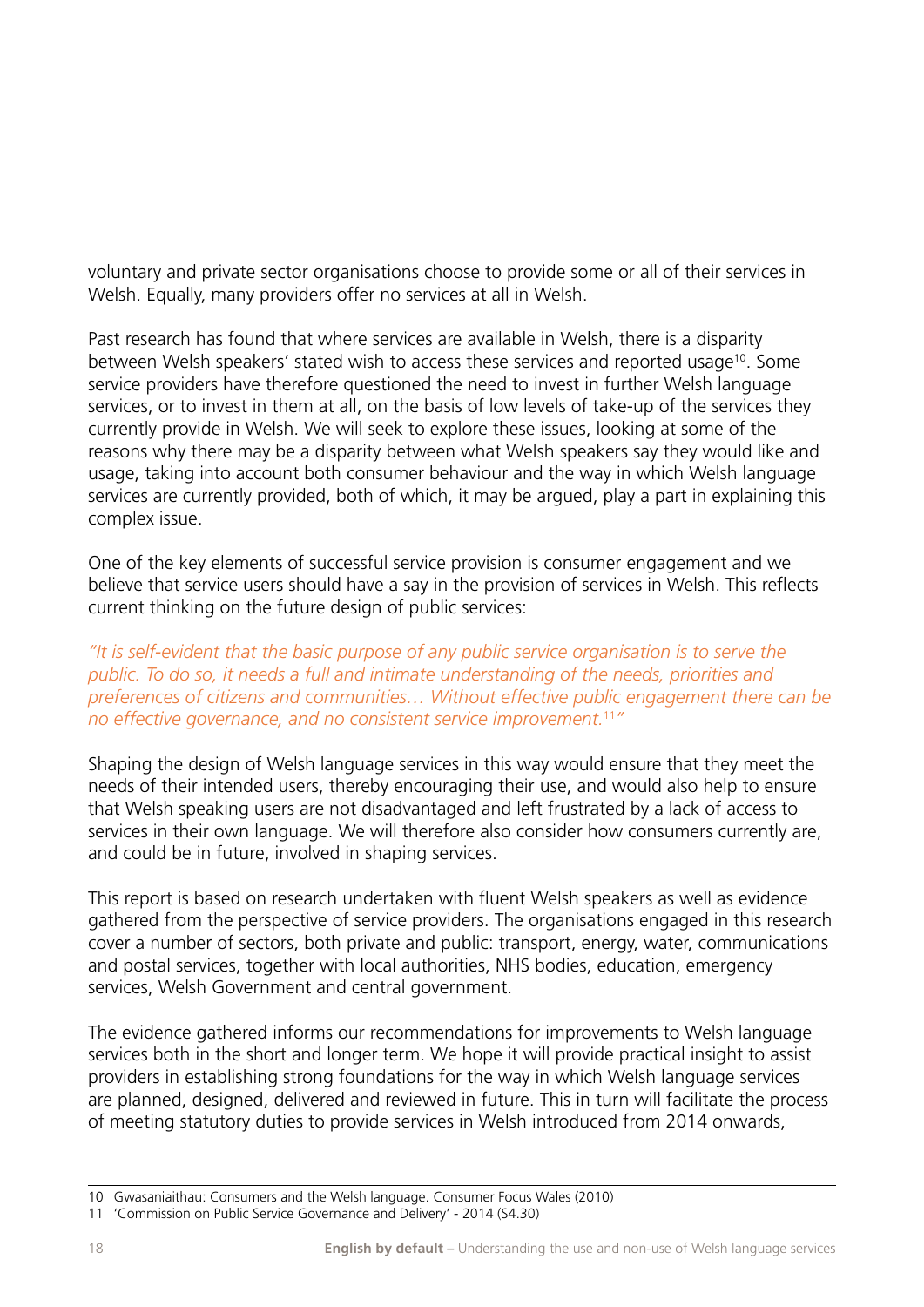in accordance with the Welsh Language Measure (Wales) 2011. This report also seeks to influence the Welsh Language Commissioner and Welsh Government in respect of the clarity needed regarding the standards to be imposed on service providers, highlighting the need for clear guidance in any accompanying codes of practice. Citizens Advice Cymru believes that it is key to explain not just which Welsh language services are to be provided but also how they should be provided.

We do not seek to address all issues relating to the provision and use of Welsh language services. Rather our aim is to identify some ways in which the needs and preferences of Welsh speakers could be better satisfied by providers of services in Wales, thus achieving improvements for consumers and ensuring that providers are better placed to meet any new legislative requirements.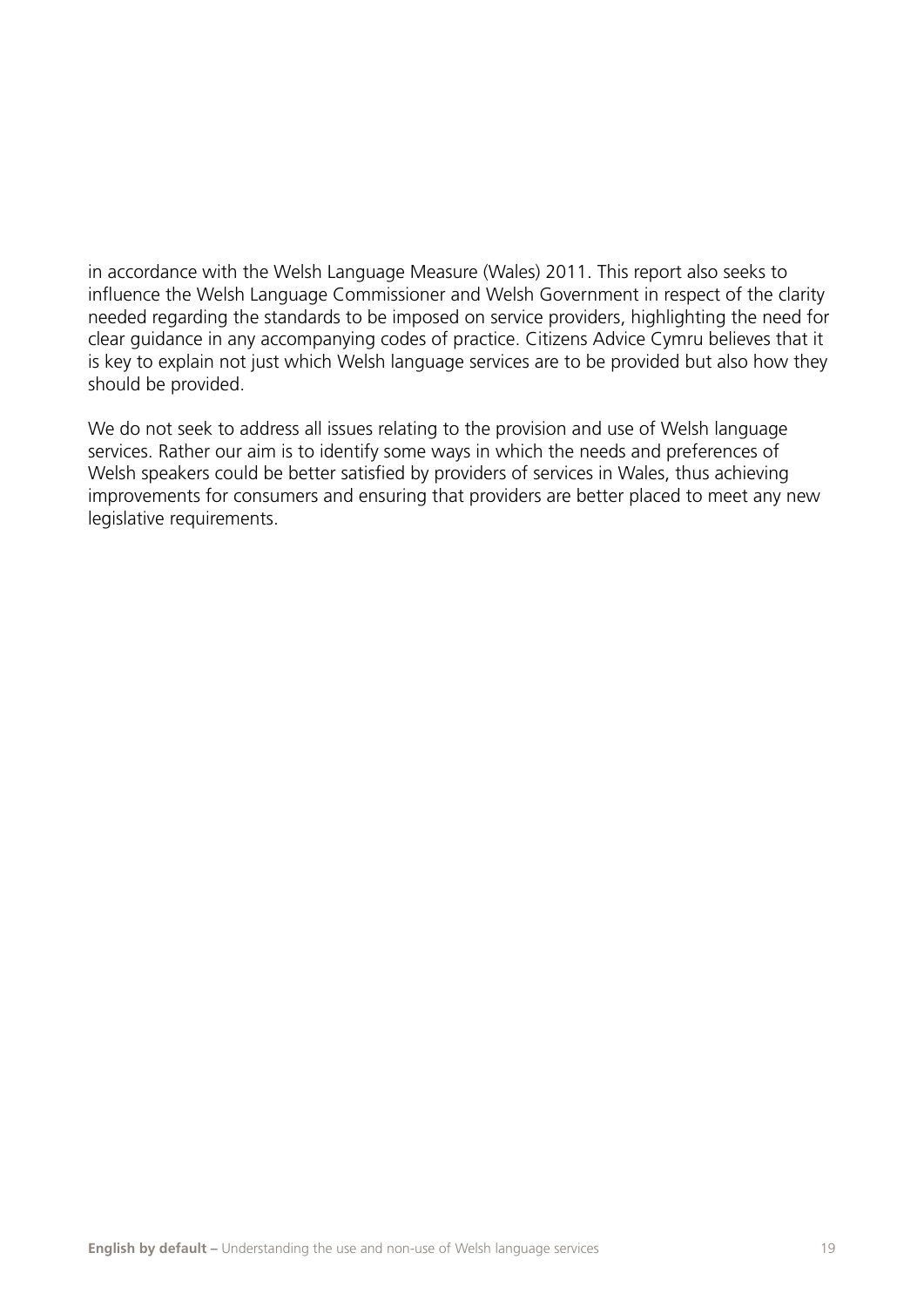### **The legislative and policy context**

In terms of the use of the Welsh language in public services, it is no exaggeration to say that the language was systematically marginalised within official spheres for over 500 years. As a result, the provision of services to the public in Wales has been predominantly through the medium of English until quite recently, with the introduction of legislation and policy interventions focusing on the Welsh language to seek to preserve and extend the use of Welsh. The views, habits and expectations of Welsh speakers in their use of services and many areas of society more broadly must therefore be considered in the context of the dominance of English as an official language.

UNESCO reports that 43% of the estimated 6000 languages in the world are now endangered, including Welsh<sup>12</sup>. In order to preserve lesser spoken languages and protect the rights of speakers of such languages, measures have been developed and implemented to protect and promote them. Internationally, for example, in 1992 the UN included relevant measures within its declaration on 'the Rights of Persons Belonging to National or Ethnic, Religious or Linguistic Minorities'13. On a European level member states are encouraged to ratify the various measures within the 'European Charter for Regional or Minority languages'14 and some language rights are enshrined within the European Convention on Human Rights<sup>15</sup>.

Domestically, prior to devolution, the UK Government introduced legislation and policy aimed at increasing the status and use of Welsh. Acts were passed in 1942<sup>16</sup> and 1967<sup>17</sup> to allow for the use of the Welsh language within legal proceedings. More significantly, the Welsh Language Act 1993 established the principle that the Welsh and English languages should be treated on a basis of equality within the administration of justice and public business in Wales<sup>18</sup>. In accordance with this Act, around 600 Welsh Language Schemes have been drawn up, mostly by public bodies, which have led to a significant increase in the availability of public services in Welsh.

More recently the Welsh Government has introduced two strategies aimed at increasing the use of the Welsh language. The first, 'Iaith Pawb' was published in 2003. One of its key aims was ensuring 'more services, by public, private and voluntary organisations are able to be delivered through the medium of Welsh'19, mainly through monitoring the implementation of the Welsh Language Act 1993. The current strategy, published in 2012, 'A living language: A language for living<sup>20'</sup>, has six clear aims including the vision to improve Welsh language services for citizens.

<sup>12</sup> http://www.unesco.org/culture/languages-atlas/index.php

<sup>13</sup> http://www.un-documents.net/a47r135.htm

<sup>14</sup> http://conventions.coe.int/Treaty/en/Treaties/Html/148.htm

<sup>15</sup> http://human-rights-convention.org/

<sup>16</sup> http://www.legislation.gov.uk/ukpga/Geo6/5-6/40/enacted?text=language

<sup>17</sup> http://www.legislation.gov.uk/ukpga/1967/66/contents/enacted

<sup>18</sup> http://www.legislation.gov.uk/ukpga/1993/38/contents

<sup>19</sup> http://wales.gov.uk/depc/publications/welshlanguage/iaithpawb/iaithpawbe.pdf?lang=en (p47)

<sup>20</sup> http://wales.gov.uk/topics/welshlanguage/publications/wlstrategy2012/?lang=en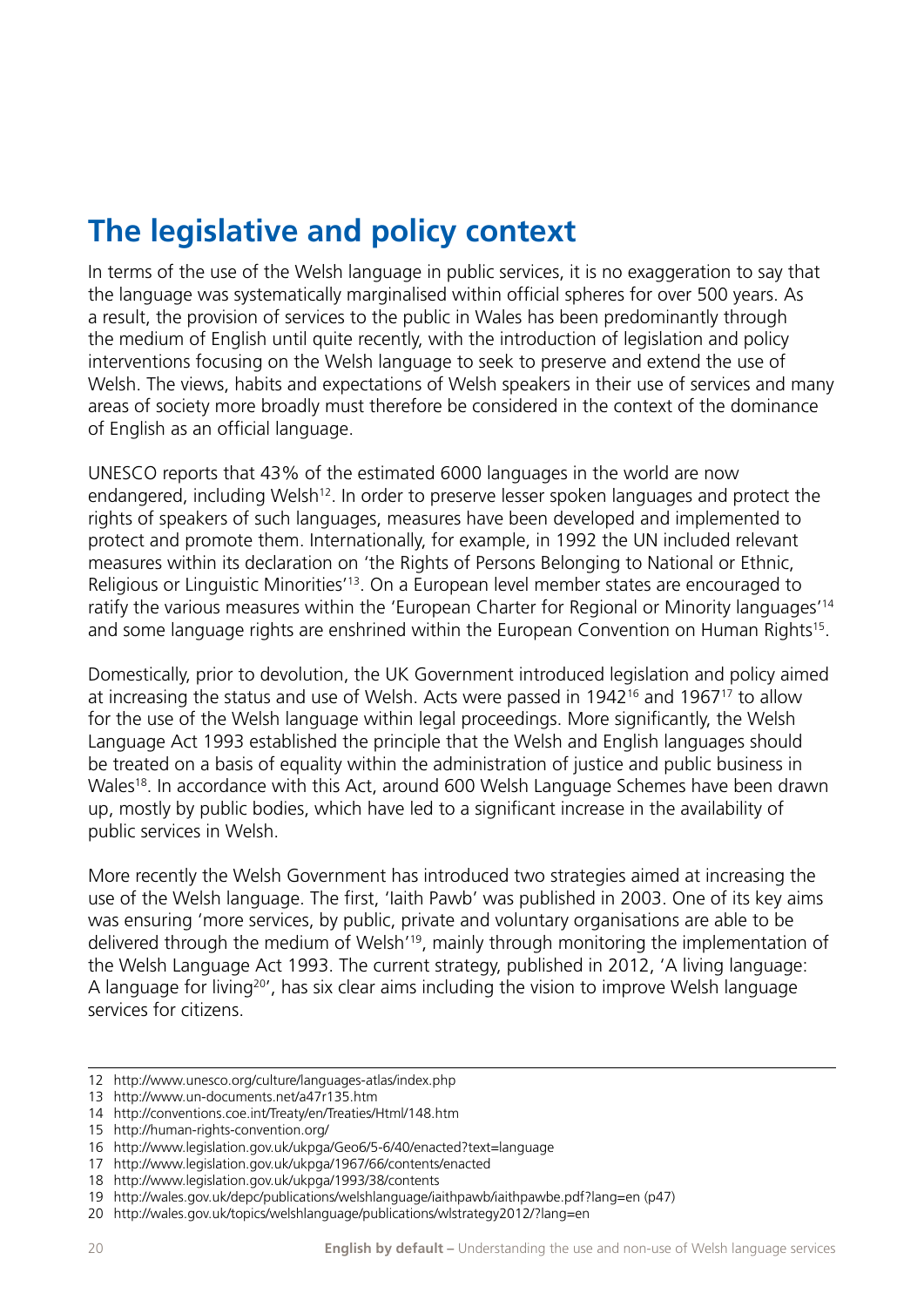In a 2014 policy statement building on this current strategy 'A living language: a language for living – Moving forward'21 the Welsh Government sets out in more detail how it intends to take the strategy forward for the next three years. In the context of service provision it notes:

*'Much emphasis over recent years has been placed on building the capacity of service delivery through the medium of Welsh, whether in the public, private or third sectors. This is to be applauded. There is a growing requirement, however, to ensure that our efforts to provide Welsh language services are matched by our efforts encouraging the use of these services and of the use of the Welsh language more widely.'*

This focus on changing linguistic behaviour is the basis for the Welsh Government's plans to develop a series of campaigns aimed at promoting and encouraging greater use of Welsh across all aspects of day to day life in Wales. It is an acknowledgement that using Welsh in wider spheres, such as communicating with the service providers examined in this study, is still a comparatively recent phenomenon in the history of Welsh and is still very much an ongoing process. It must be borne in mind, therefore, that its promotion is being undertaken in the absence of any longstanding tradition among Welsh speakers of using their Welsh in these formal, official or semi-official situations.

'A living language: A language for living' also outlines how statutory changes introduced by the Welsh Language Measure (Wales) 2011 ("the Measure") aim to lead to improving the availability, consistency and standard of services delivered in the Welsh language, as a means of establishing rights for Welsh speakers.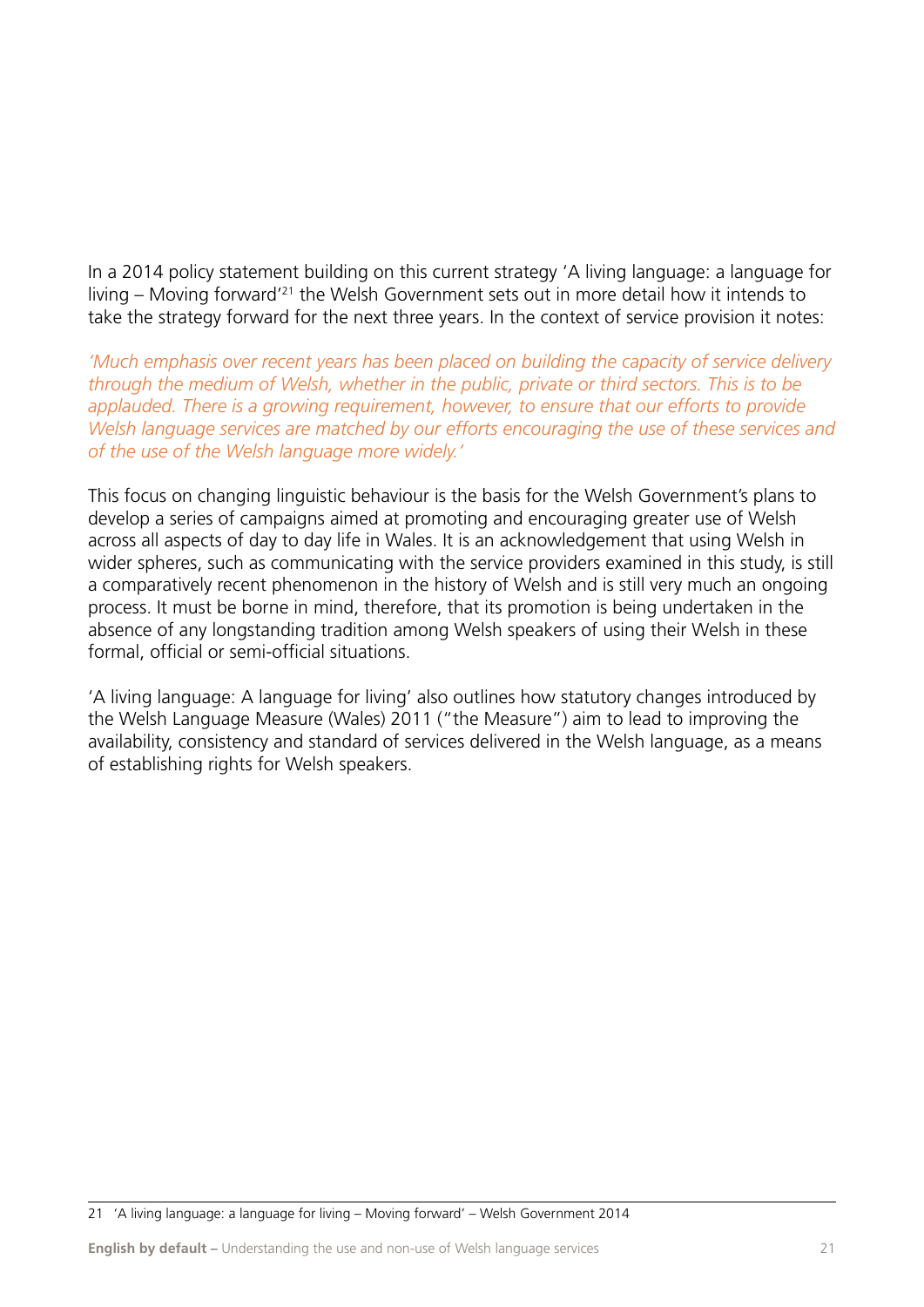In addition to establishing Welsh as an official language in Wales, the Measure provides a new statutory framework for the development of services in Welsh, including duties in the form of standards to be imposed on a wide range of public, private and voluntary bodies and a Welsh Language Commissioner to regulate compliance with those duties. These standards will gradually replace the existing system of Welsh language schemes provided for by the Welsh Language Act 1993.

There are two underlying principles to the delivery of services in accordance with standards: that the Welsh language should be treated no less favourably than the English language and that people in Wales should be able to live their lives through the medium of the Welsh language if they choose to do so.

This new framework of duties is intended to achieve the following aims:

provide greater clarity and consistency for Welsh speakers in terms of the services they can expect to receive in Welsh;

- within particular sectors, ensuring that there is greater consistency in terms of those bodies subject to duties with the aim of ensuring a level playing field;
- establish a system that will ensure that duties imposed on bodies are both reasonable and proportionate.

• 

The Measure specifies that standards may be imposed upon providers of gas services, electricity services, post offices and postal services, as well as other companies subject to regulation<sup>22</sup>. It also specifies that duties can only be imposed on those sectors in relation to service delivery and record keeping standards<sup>23</sup>, whereas other types of duties e.g. relating to the use of the Welsh language within internal administration may be imposed on other sectors. The service provision activities outlined in the Measure that must be provided in Welsh include correspondence, telephone calls, publications, websites and online services.

<sup>22</sup> Schedule 8 of the Measure.

<sup>23</sup> Record keeping standards will require organisations to keep records of their compliance with service delivery standards.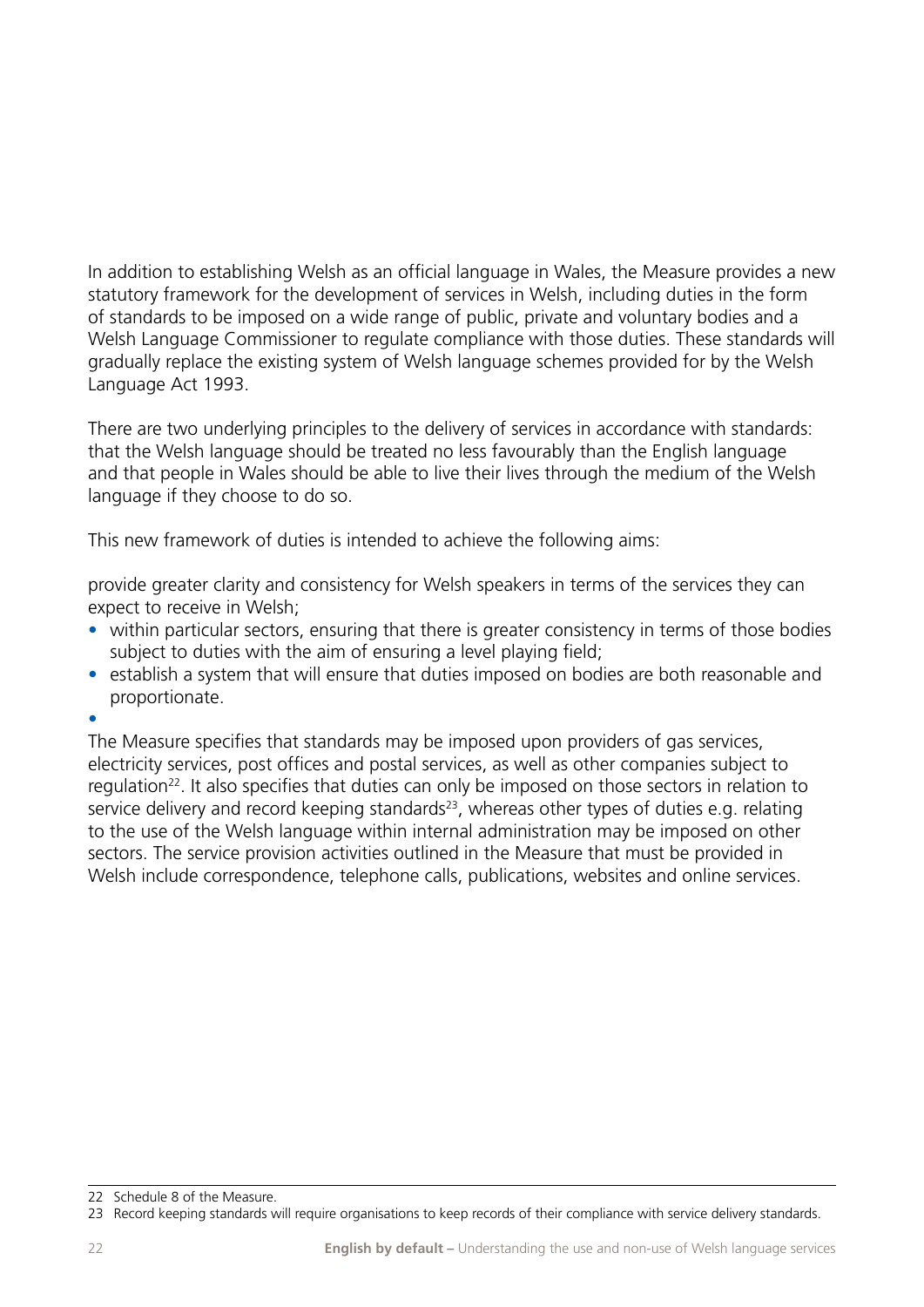### **Research purpose and methodology**

In October 2013 we<sup>24</sup> commissioned Beaufort Research to examine the current and potential usage of Welsh language services by Welsh speakers. There were two phases of the consumer element of our research:

- Phase 1: an initial stage of qualitative research, with six focus groups across Wales with fluent Welsh speakers. These took the form of extended length deliberative sessions which explored participants' views in depth and provided detailed qualitative feedback and case study evidence. This phase included a pre-task and activities during the discussions, testing the usage of Welsh when accessing services where Welsh is more or less actively offered.
- Phase 2: a large scale quantitative survey of a representative sample of 505 fluent Welsh speakers, providing reliable data on attitudes, experiences and behaviours.

Fieldwork took place between 5 November 2013 and 4 February 2014. The focus was on fluent Welsh speakers as it is assumed that in general, it is mostly fluent speakers or advanced learners of Welsh that would be confident enough to engage with and use Welsh language services on a regular basis.

In addition to the consumer research commissioned, we undertook work to better understand how the provision and use of Welsh language services could be improved. This involved:

- A review of theory on consumer behaviour generally and its application to the use of services in Welsh, and previous research into the use of Welsh language services.
- Gathering and analysis of information from service providers, about the Welsh language services they provide and about how they engage the public in the development of those services. In order to gain a general indication of how providers view the provision of Welsh language services we sent a questionnaire to 38 service providers (postal, energy, telecommunications, rail, bus and water service providers together with a small sample of public sector organisations including education, local authorities and the emergency services).25
- A review of the Welsh language telephone services and websites offered by 42 service providers.

24 Consumer Futures commissioned the research

<sup>25</sup> Sixteen responses were received, therefore this survey once again only offers a snapshot of views rather than a reflection of service providers in Wales generally.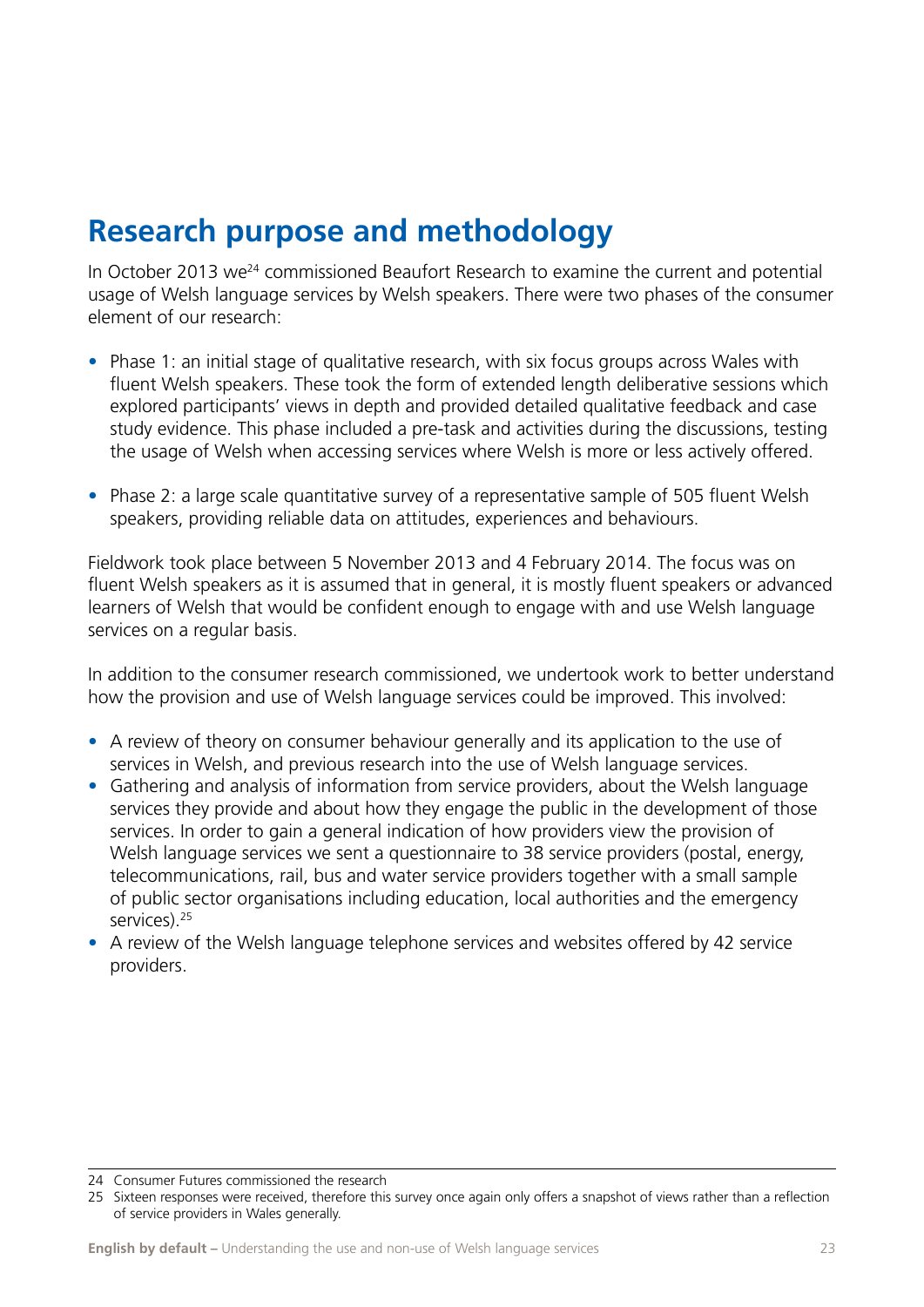All of the 42 service providers included in the last exercise are within the scope of the Welsh Language Measure (Wales) 2011, consisting of private companies providing postal, energy, telecommunications, rail, bus and water services, as well as a range of public bodies from the health, local government, education, central government and policing sectors. Providers of a range of different types of services were deliberately included in the review, chosen on the basis of a geographical spread to ensure consumer experience from all parts of Wales was covered. Otherwise providers were randomly selected. Of these service providers, 27 were implementing statutory Welsh language schemes.

In respect of the review of the offer that was made available on websites, the purpose was to identify the prominence of Welsh language content, not the amount of content available in Welsh. We looked for instance at whether or not the user was given an explicit choice of viewing content in Welsh or English when first visiting the site, for example through the use of a splash page<sup>26</sup> or whether Welsh speakers had to actively seek out an opportunity to use Welsh.

In gathering information from service providers, the intention was to gain useful information and insight into the extent of Welsh language provision, to identify good practice and inform how service provision could be improved. The extent to which service providers engaged Welsh speaking consumers in the development and design of services and how consumer views informed service provision was also sought. Accordingly information was sought in various ways. The recent introduction of new Welsh language legislation has led to the publication on the internet of a significant amount of information given by providers about Welsh language services, for example within responses to consultations conducted by the National Assembly for Wales and the Welsh Government. Service providers with Welsh language schemes often publish on their websites reports on the implementation of those schemes. Such publicly available information was reviewed.

Further details of the methodologies used can be seen in Appendix 1.

<sup>26</sup> A 'splash page', for the purpose of this exercise, was the first page to appear having searched for and clicked on the organisation's website using a Google search, which commonly provides the user with an option of choosing to view the site in either language.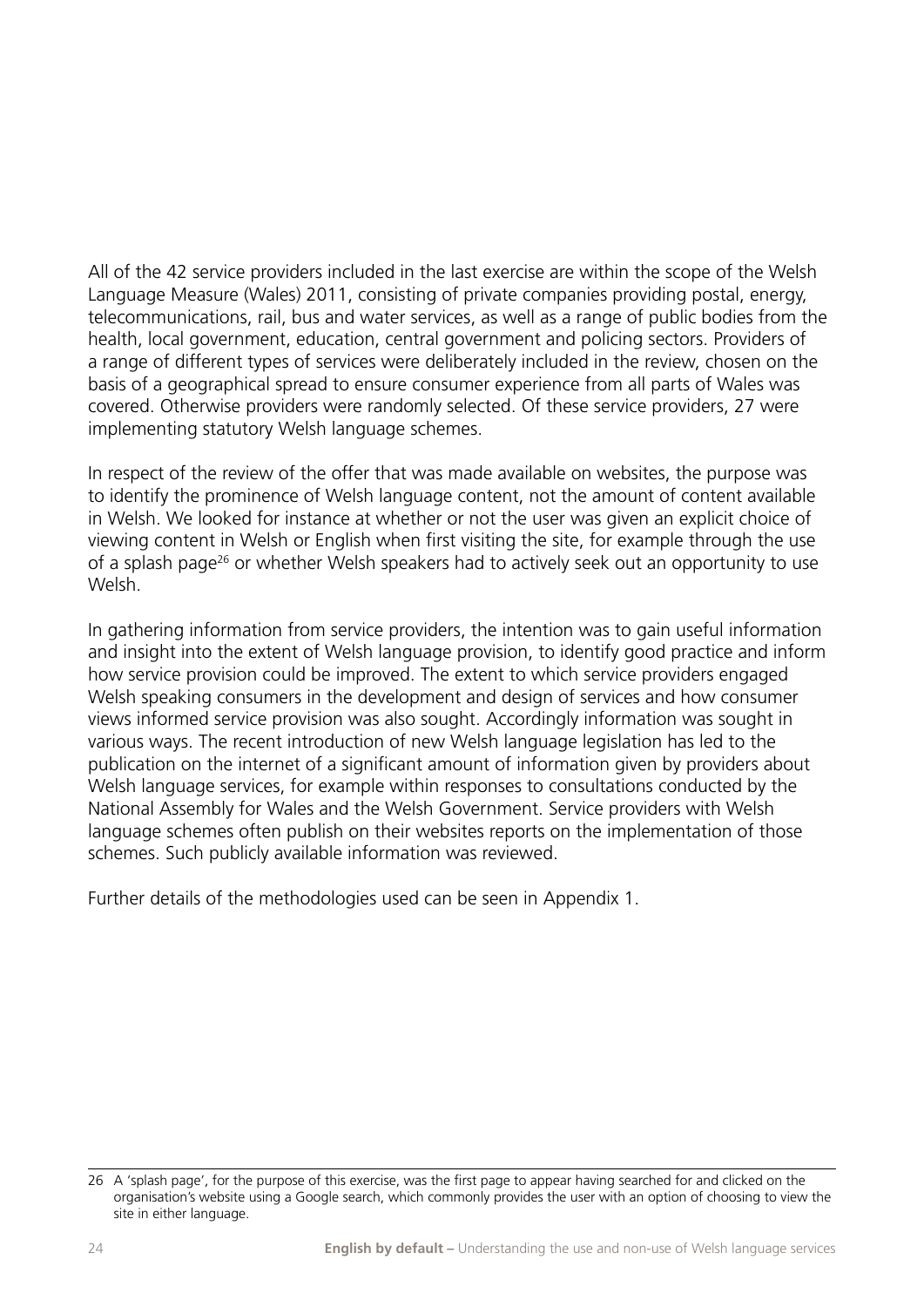### **Research Findings**

The main focus of the research was to gain an understanding of the views and experiences of fluent Welsh speaking consumers, in order to understand the language choices made by them and how Welsh language services could meet their needs more effectively. We also wanted to have a clear picture of how significant the provision of services through the medium of English as a default and Welsh services 'on request' may be to consumer behaviour and whether a proactive offer of Welsh language services also influences consumer choice.

In considering the findings of our research and the implications of this, we look firstly at the current provision of services, and the experience of fluent Welsh speaking consumers in accessing services in Welsh and what they tell us about their language preferences. Secondly, we explore the barriers that they encounter and how consumer attitudes and behaviour can inform better provision of Welsh language services in the future. Finally, we look at what defines a good quality service from a Welsh speaking consumer perspective in relation to the Welsh language.

### **1. Welsh speakers' current experience of services**

### **The use of Welsh by consumers**

Welsh speakers' use of Welsh and experience of doing so tend to vary both by the type of service provider they are dealing with but also how they are engaging with that provider. We found for example, that when dealing with banks or building societies and companies such as gas, electricity, phone, television or broadband suppliers, that the majority of contact is always in English. Just over half of fluent Welsh speakers (54 per cent) always use English when contacting their bank or building society (across all methods of communication), while three quarters (75 per cent) always use English in their interactions with their gas, electricity, phone, television or broadband supplier (across all methods of communication).

However there are marked variations in the language use of fluent Welsh speakers depending on the setting: for instance, Welsh is most likely to be used in face-to-face contact with banks or building societies (with 65 per cent of those who usually deal with their bank in person saying they always or sometimes use Welsh and only 34 per cent that they always use English); conversely, Welsh is least likely to be used in online contact with banks or building societies (only 13 per cent of those who usually contact their bank via a website or app say they always or sometimes use Welsh, while 87 per cent say they always use English). Figure 1 illustrates these differences.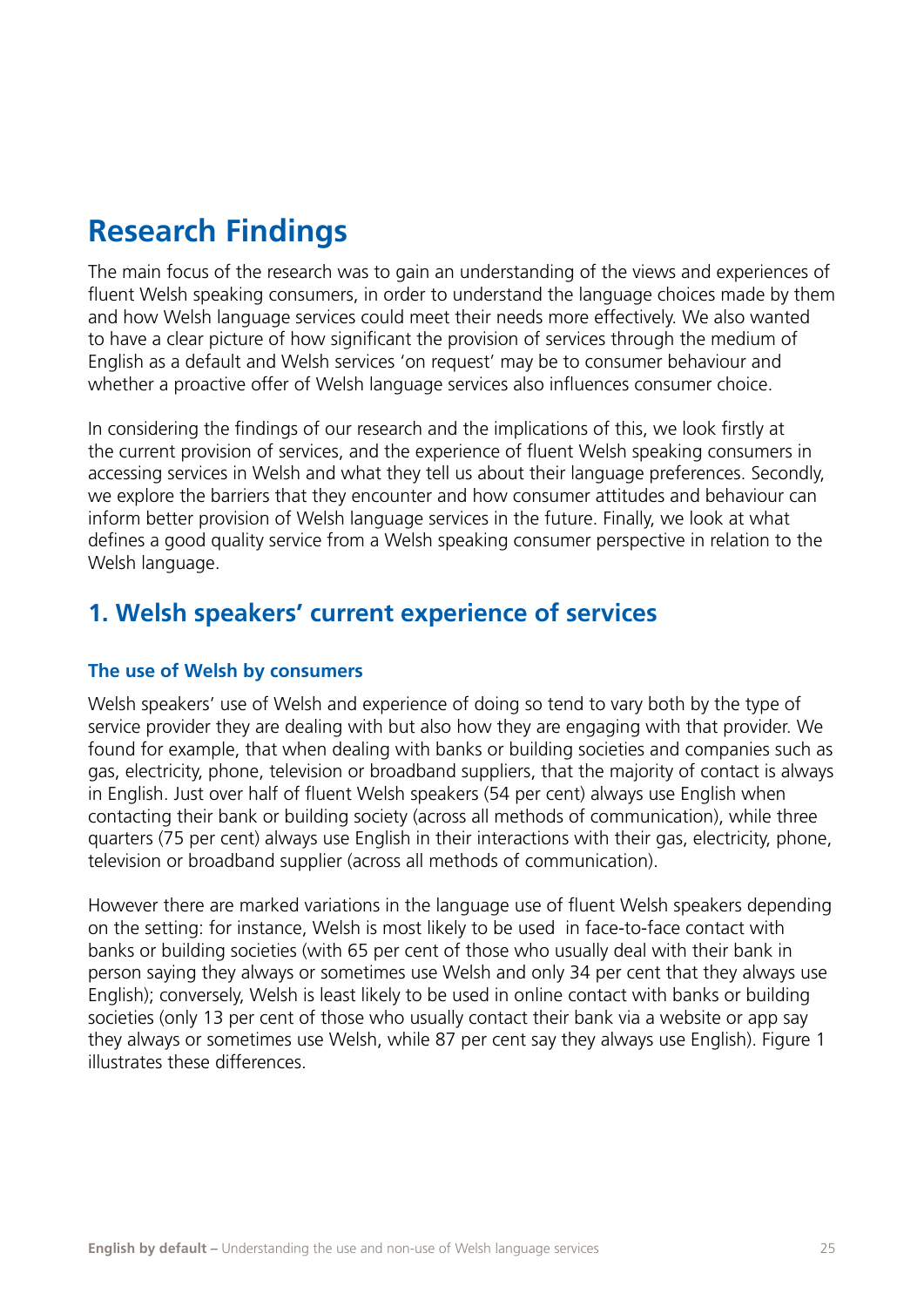

### **Figure 1: Language used (%)**

*\*Gas, electricity, phone, television or broadband supplier Base: Those who ever contact (Banks/building societies = 496, utility suppliers = 414) Base: Banks – website = 162, Banks - telephone = 68, banks – face-to-face = 266, Utilities – website = 102, Utilities – telephone = 305)*

Our research also highlights significant differences according to the type of service provider people are engaging with: although the majority of contact is always in English, Welsh speakers are using Welsh much more frequently in their dealings with banks and building societies than they are with their gas, electricity, phone, television or broadband suppliers. For example, almost half (48 per cent) of Welsh speakers who usually contact their bank or building society by phone say they always or sometimes use Welsh when doing so; in contrast, only a quarter (25 per cent) of those who usually deal with the other types of organisation by phone always or sometimes using Welsh. However, the proportion of Welsh speakers always or sometimes using Welsh online with utility suppliers is slightly higher than for banks and building societies (at 22 per cent compared to 13 per cent respectively).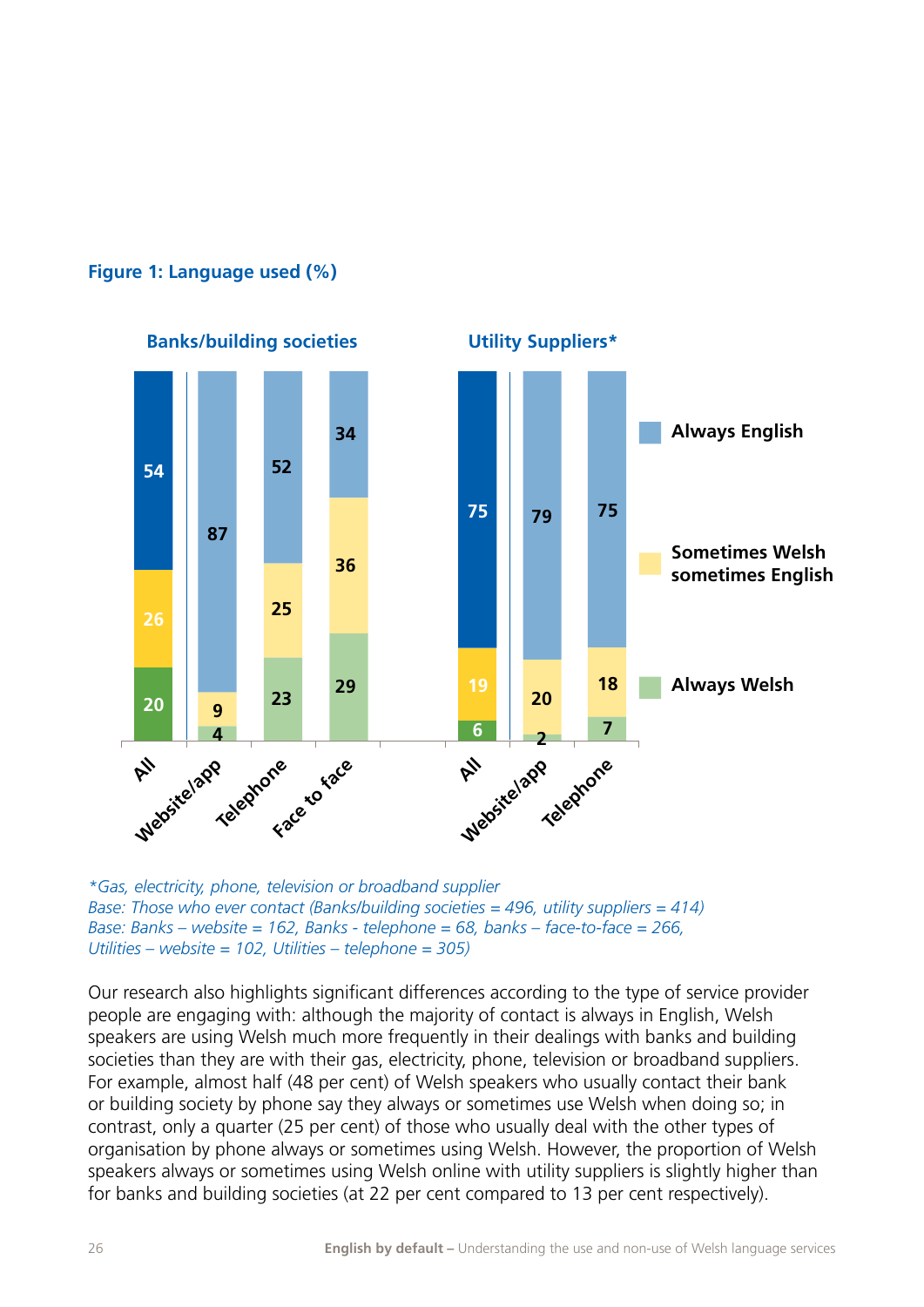### **Consumers' preferred language when dealing with service providers**

Whilst our research findings indicate that the majority of current contact is in English, when it comes to language preferences, around twice as many Welsh speakers told us they would prefer to use Welsh in their dealings with these service providers as those who would prefer to use English.

As shown in Figure 2, four in ten Welsh speakers (40 per cent) say they would prefer to use Welsh when dealing with their bank or building society, compared with around half this proportion (21 per cent) saying they would prefer to use English; the remainder (38 per cent) don't mind which language they use. Those most likely to say they would prefer to use Welsh include those who usually make contact by phone or face-to-face.

A similar pattern can be seen for gas, electricity, phone, television or broadband suppliers – 45 per cent of Welsh speakers would prefer to interact with these service providers in Welsh compared with less than half this proportion (21 per cent) saying they would prefer to do so in English. Again, just over a third (35 per cent) have no particular language preference.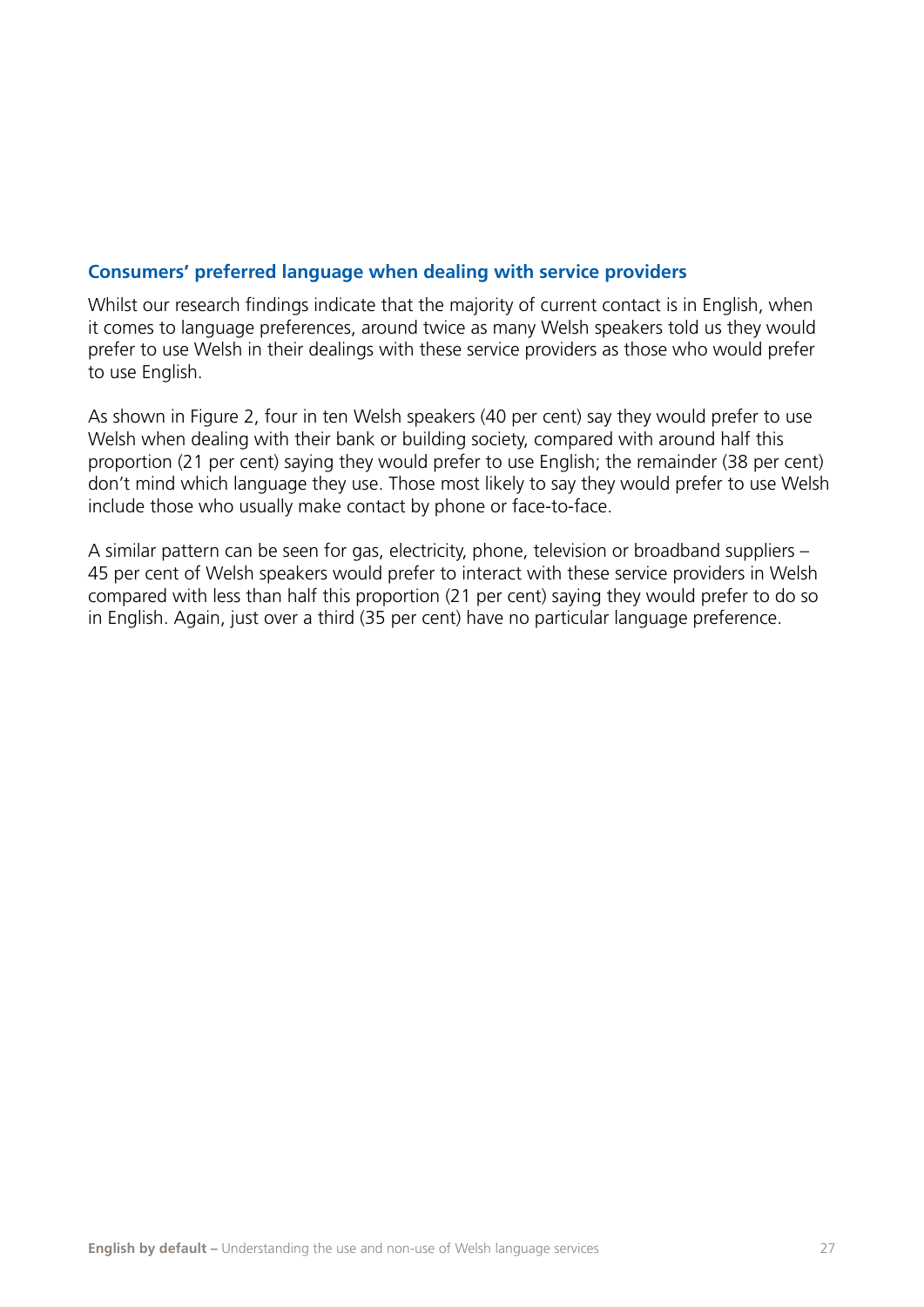



*\*Gas, electricity, phone, television or broadband supplier Base: Those who ever contact (Banks/building societies = 496, utility suppliers = 414) Base: Banks – website = 162, Banks - telephone = 68, banks – face-to-face = 266, Utilities – website = 102, Utilities – telephone = 305)*

When comparing the proportion of those who say they would prefer to use Welsh with the proportion saying they currently always use Welsh, our research reveals a disparity in terms of what Welsh speakers say they want and the reality of their current experience.

Figure 3 explains this in more detail: looking at banks and building societies first, whilst four in ten Welsh speakers who ever contact their bank or building society say they would prefer to use Welsh to do so (40 per cent), only two in ten are currently always using Welsh in these interactions (20 per cent). Examining the situation by people's usual method of contact, the gap is widest in the case of online interactions. Just under a third of those interviewed normally dealing with their bank or building society via a website or app (32 per cent) would prefer to use Welsh, but just 4 per cent are currently doing so.

## **Banks/building societies Utility Suppliers\***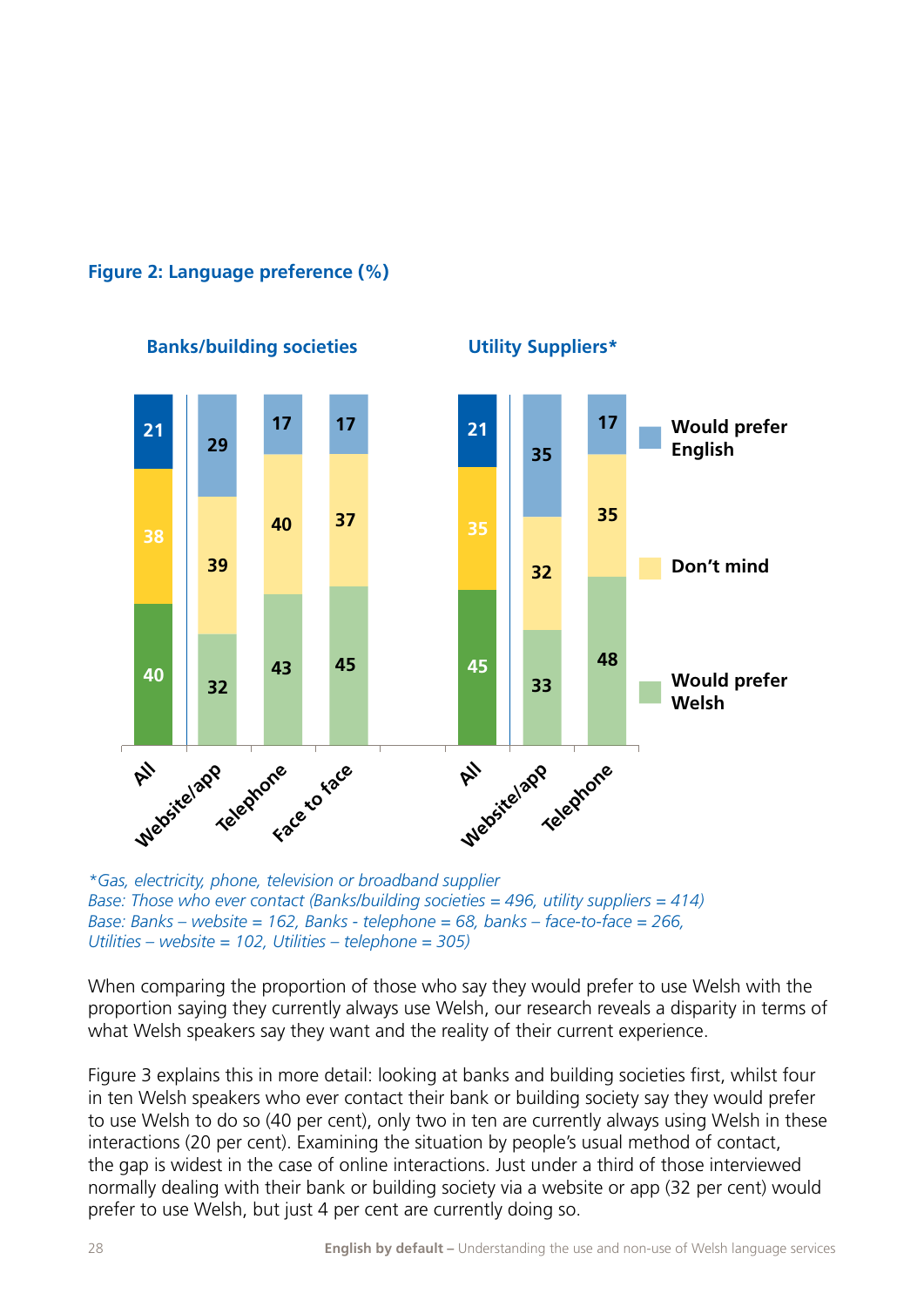Figure 3 also shows that Welsh speakers' preference for a service in Welsh is much less likely to be satisfied by gas, electricity, phone, television or broadband suppliers than by banks or building societies at the moment.

Forty five per cent of Welsh speakers who have contact with these service providers would prefer to deal with them in Welsh but the proportion of people who actually always do so at the moment across all methods of contact is just 6 per cent.

The proportion of Welsh speakers always dealing with their gas, electricity, phone, television or broadband supplier in Welsh by each main channel (telephone and online) is particularly low for websites and apps (where only 2 per cent of people are currently always using Welsh but 33 per cent tell us they would like to do so). More people would like to use Welsh in telephone contact with these types of organisation (48 per cent of Welsh speakers would like to do so) but the proportion currently using Welsh is only 7 per cent.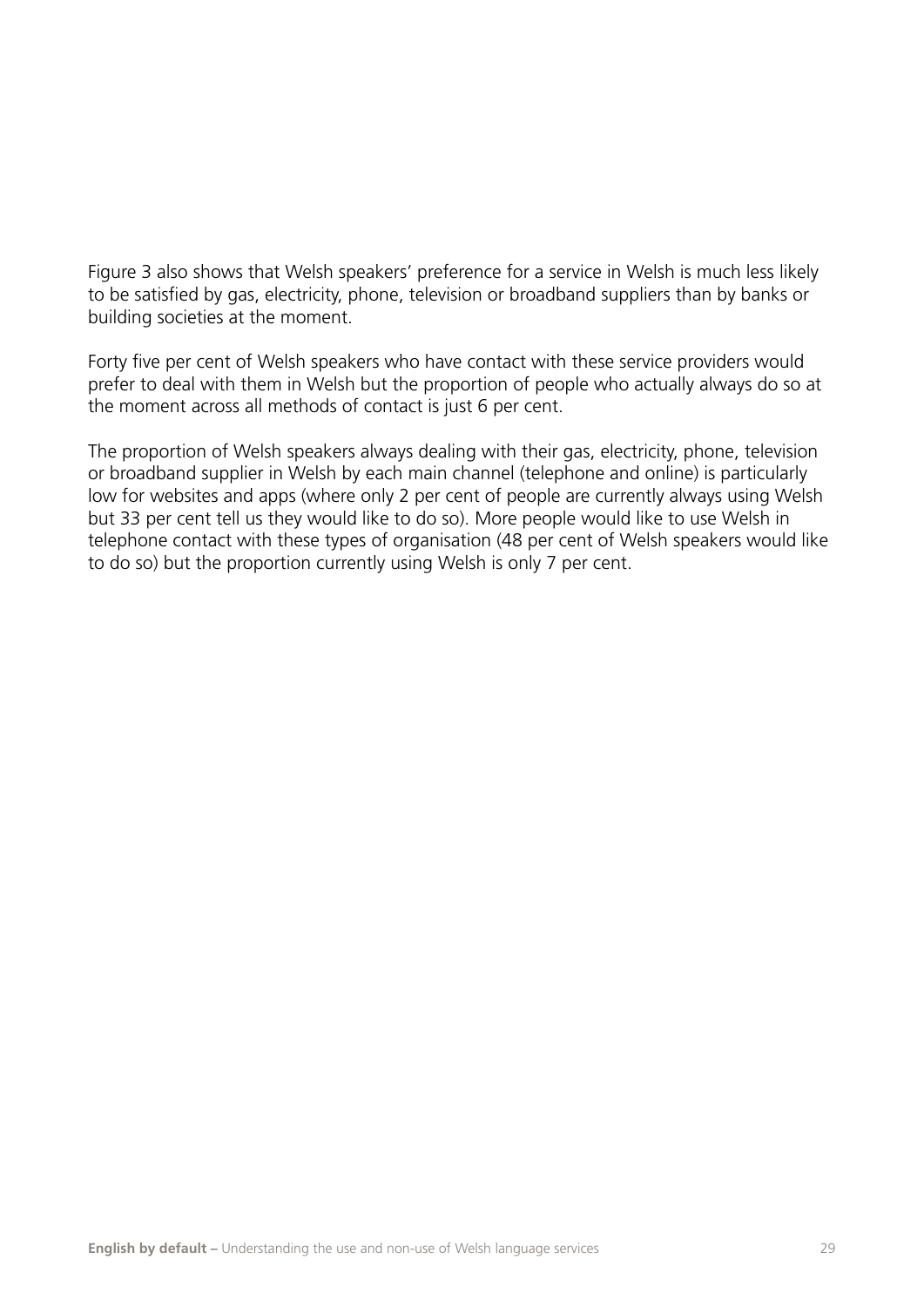



*\*Gas, electricity, phone, television or broadband supplier Base: Those who ever contact (Banks/building societies = 496, utility suppliers = 414) Base: Banks – website = 162, Banks - telephone = 68, banks – face-to-face = 266, Utilities – website = 102, Utilities – telephone = 305)*

When asked why they would prefer to deal with these suppliers in Welsh, the main reasons Welsh speakers interviewed gave us were that they were used to speaking Welsh or Welsh being their first language, followed by feeling more confident and comfortable in Welsh or finding it easier in Welsh. Some respondents also mentioned the importance of keeping the language alive and of it being a right: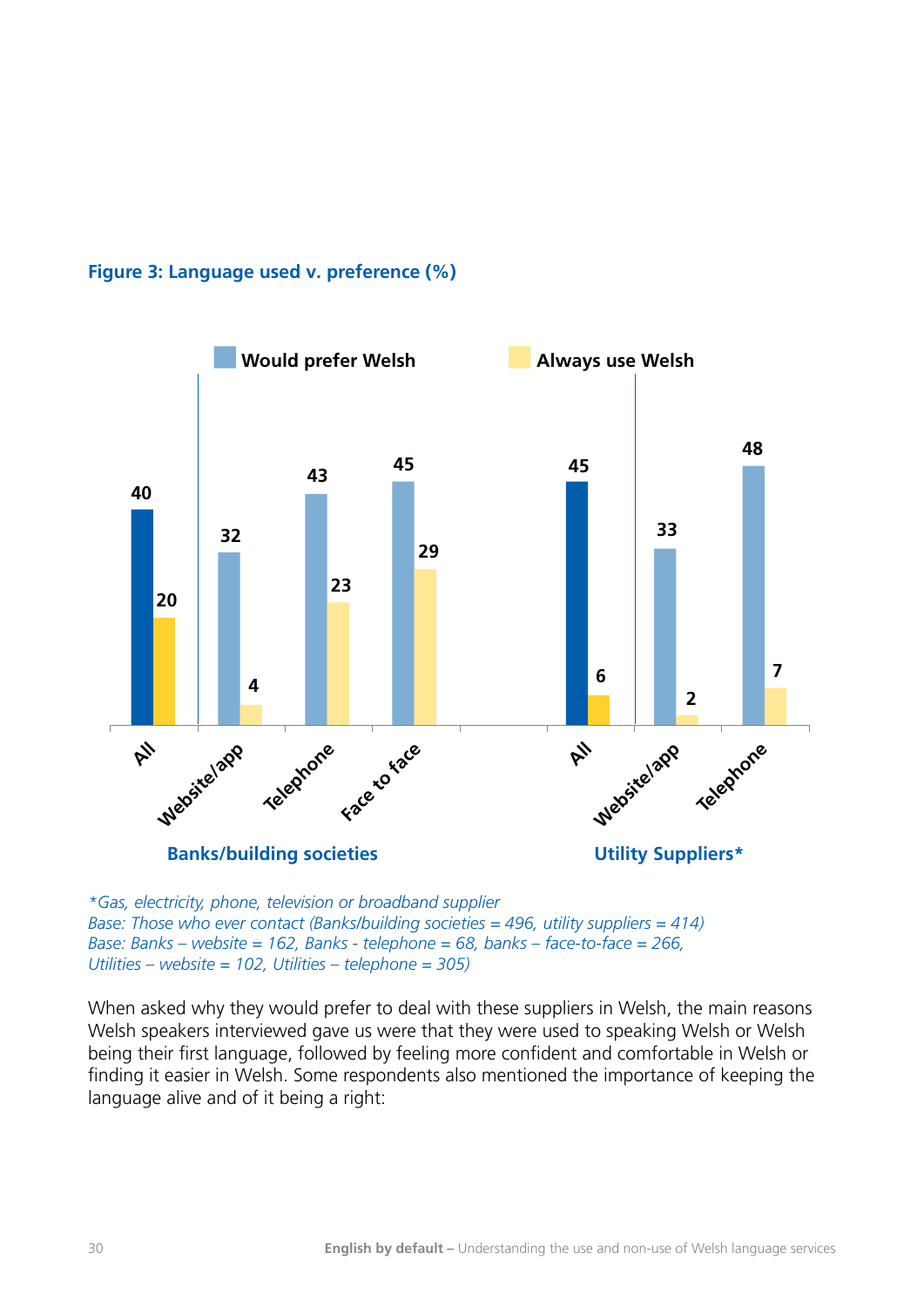### **Figure 4: Why would you prefer to deal with [organisation] in Welsh? (unprompted %)**

|                                                                         | <b>Bank/building</b><br>society | Other type of<br>organisation |
|-------------------------------------------------------------------------|---------------------------------|-------------------------------|
| I'm used to speaking Welsh / it's my first<br>language / daily language | 57                              | 48                            |
| I'm more confident / comfortable / it's easier<br>in Welsh              | 36                              | 42                            |
| It's important to keep the language alive / it's<br>a right / duty      | 15                              | 9                             |
| I'm Welsh                                                               | 3                               | 7                             |
| I have more of a bond with Welsh speakers                               | $\overline{3}$                  | $\overline{2}$                |
| It's good practice                                                      | $\overline{2}$                  |                               |
| I'm not confident in English                                            | $\overline{2}$                  |                               |
| It's quicker to get through                                             | $\star$                         | $\overline{3}$                |
| Other reasons                                                           | 7                               | 9                             |

*Base: those who deal with each type of organisation and would prefer to use Welsh (banks / building societies: 201; other types of organisation: 183)*

The key motivators for Welsh speakers to use Welsh therefore were being able to express oneself more easily and feeling more comfortable using Welsh. It is not always easy for them to describe precisely, but in the focus groups some refer to how they feel happier using Welsh and that the experience is more positive because of a 'bond' felt with another Welsh speaker.

### *I feel that it's easier to say what I wanted because I spoke in my first language. (Welsh speaker from Carmarthen)*

Some focus group participants point out how important it is to them to ensure that the Welsh language remains a living language. They often refer to choosing the Welsh language option at the cashpoint as a means of helping to keep the language part of routine behaviour. Living in Wales should mean that Welsh speakers are able to use the language at every opportunity, according to some, especially where opportunities may be limited outside Welsh-speaking heartlands. This view was certainly echoed by a number of participants who felt being able to use Welsh in this way helps to give it a 'higher status'.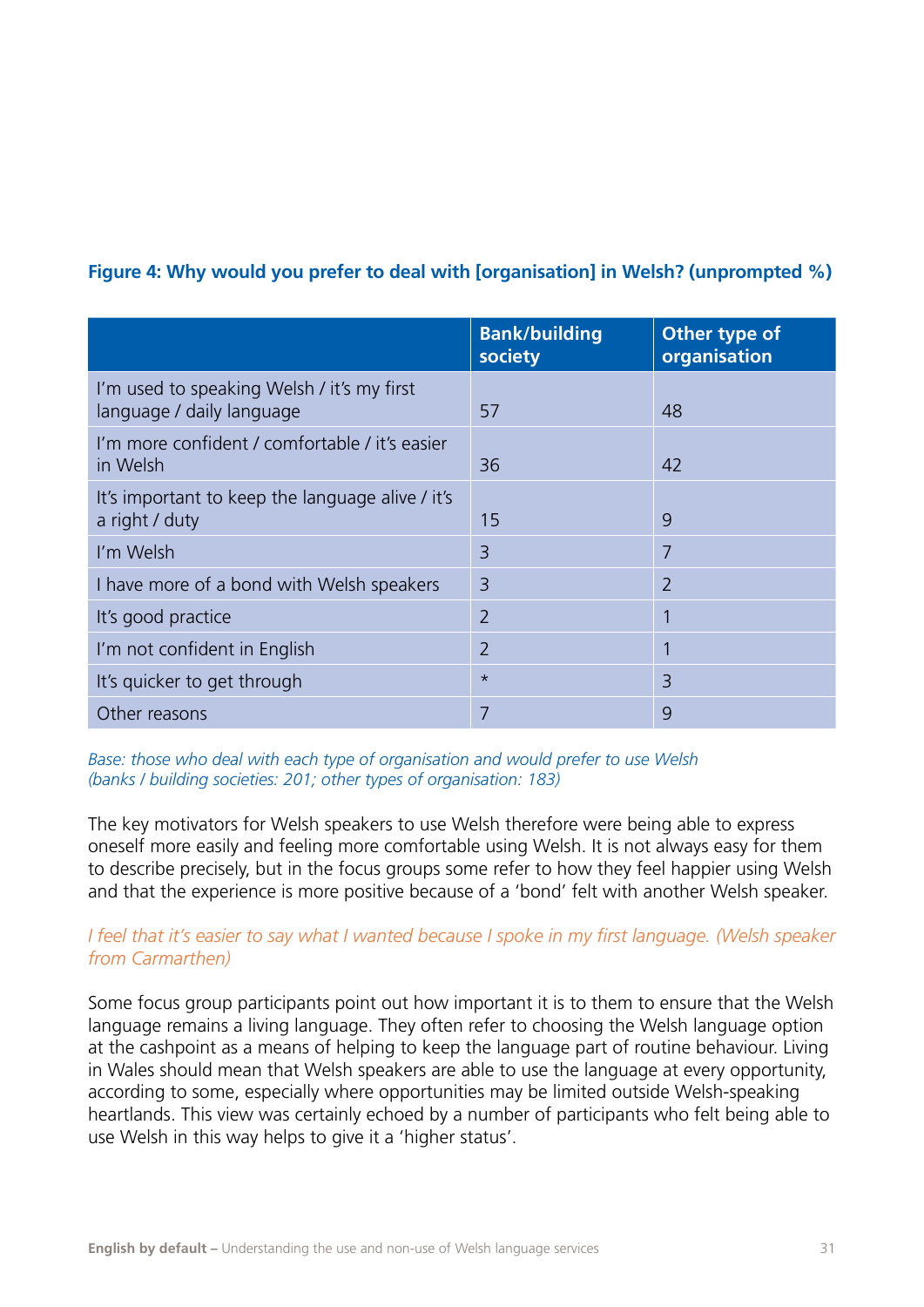*I think no one understands [what the language means to us]. I think they keep count on who uses [cashpoints in Welsh], and if no one does, they are going to scrap it, so I always use it to show that we need it.* 

*(Welsh speaker from Cardiff)*

*It's important that we all do that. Whether it's a bank, supermarket or whatever, they all get counted. (Welsh speaker from Wrexham)*

### *It is important for someone who speaks Welsh to use them, and just keep at it because they will get rid of the service if people don't use it. (Welsh speaker from Cardiff)*

Some participants even felt that taking part in the research had reminded them of the importance of trying to do more in Welsh.

### It's made me think of the purpose of doing it more, and what would happen if we didn't use *it at all. You know, use it or lose it. (Welsh speaker from Cardiff)*

Lastly, some Welsh speakers taking part in the focus groups believe that using a Welsh language service by phone sometimes results in a better quality, quicker resolution to their query because the call 'goes straight through' to someone who can help, rather than being passed on to other staff. This was a minority view, however.

As seen in figure 2, some participants indicated a preference for English. Where this was the case, a more varied range of reasons is given. Aside from personal reasons such as being more confident and comfortable in English, the first language of some Welsh speakers, and finding it easier in English (all particularly high amongst the 16 to 34 age group and those who started speaking Welsh at school or as an adult), some barriers to using Welsh emerge:

- habit many Welsh speakers are accustomed to using English in these situations
- lack of confidence and fear of mistakes or misunderstandings when dealing in Welsh (especially for transactions linked to money or finances)
- concerns over encountering difficult language, technical terminology or unfamiliar words in Welsh

We will examine these and other barriers in further detail in the next part of our report but what our research tells us, on the face of it, is that the language preference of a significant number of fluent Welsh speakers is not being satisfied at present in terms of their interactions with service providers. It is a much more complex issue than simply one of supply and demand, as we will see later in the report. Key to this are a number of issues, including consumer behaviour and habit, and the way in which services are delivered.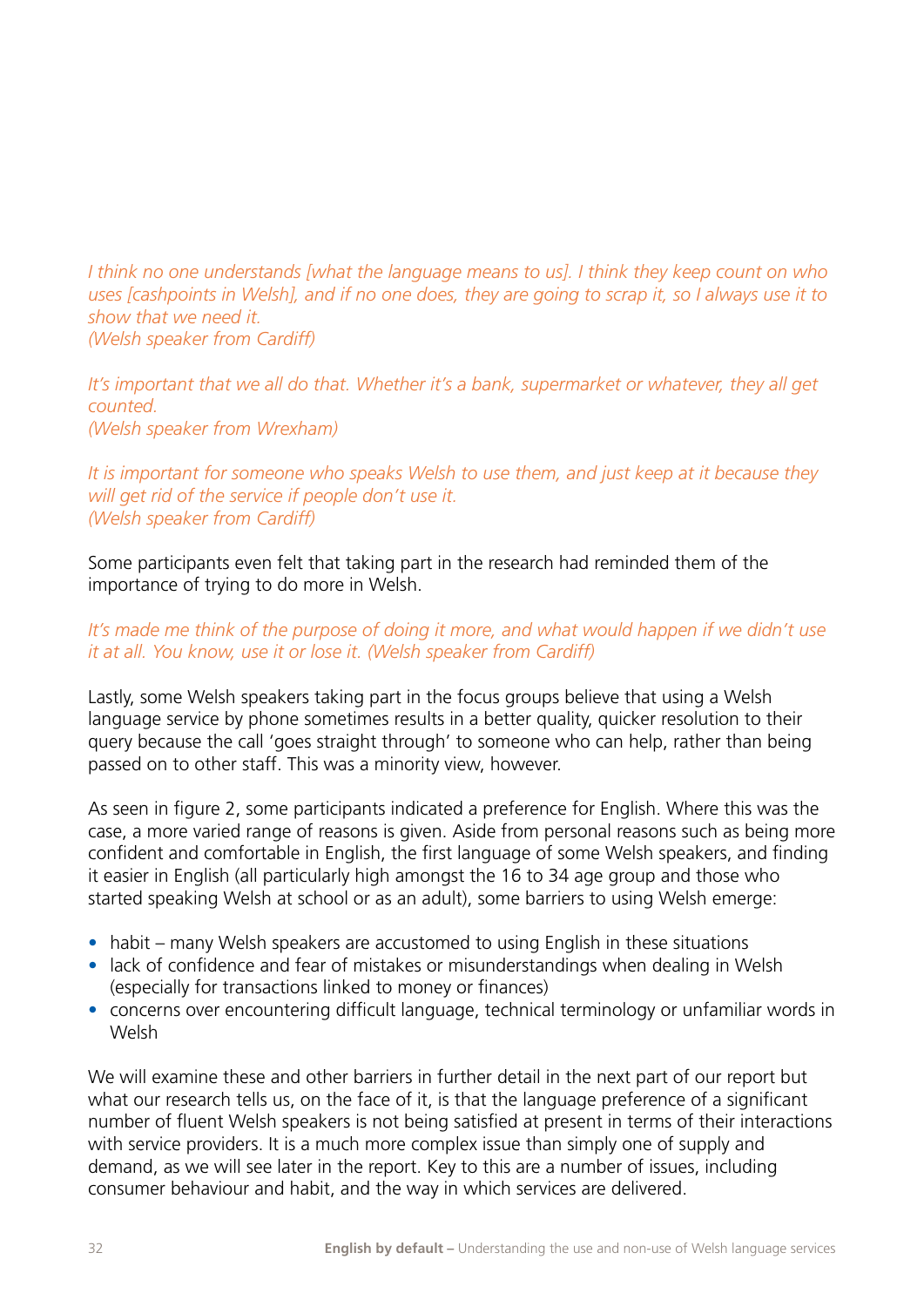### **A snapshot of consumer experience**

Having identified differences in the types of services fluent Welsh speakers say they want to access in Welsh and noted the complexities of this issue, in helping to understand these we now explore the accessibility and availability of services in Welsh. We believe to better understand the extent to which services are available in Welsh, we need to consider where these are provided and how accessible they are. We conducted an audit of the telephone and online services provided by 42 service providers looking at how services are offered. We were interested in determining the language choice presented to Welsh speaking consumers in their first contact with the service provider and therefore how easy it was for someone wishing to access a service in Welsh to do so.

Due to the limited sample size this can only provide a possible indication of how services are being delivered generally. However it provides a useful insight as to the way a wide variety of providers, across a range of sectors, including some of the big names in Wales, operate. We looked at the prominence of Welsh language content. We also considered whether or not the user was given a clear and equal choice of viewing content in Welsh or English when first visiting the website, or whether Welsh speakers had to actively seek out an opportunity to use Welsh and if that opportunity was clear or difficult to find<sup>27</sup>.

|                                                                                             | <b>Number of</b><br>websites reviewed | % of all websites<br>reviewed |
|---------------------------------------------------------------------------------------------|---------------------------------------|-------------------------------|
| Explicit choice given to view content in Welsh<br>or English                                | 6                                     | 14%                           |
| English content provided as a default with a<br>clear choice given to view content in Welsh | 18                                    | 43%                           |
| English content provided as a default with<br>Welsh content available but not easy to find  | 6                                     | 14%                           |
| No option given to view content in Welsh                                                    | 12                                    | 29%                           |
| <b>Total</b>                                                                                | 42                                    | 100%                          |

### **Figure 5: Review of availability and accessibility of website content in Welsh**

Our findings suggest that Welsh speakers are at a disadvantage where they wish to access website content or services through the medium of Welsh, with over half the websites

<sup>27</sup> This is explained in more detail in Appendix 1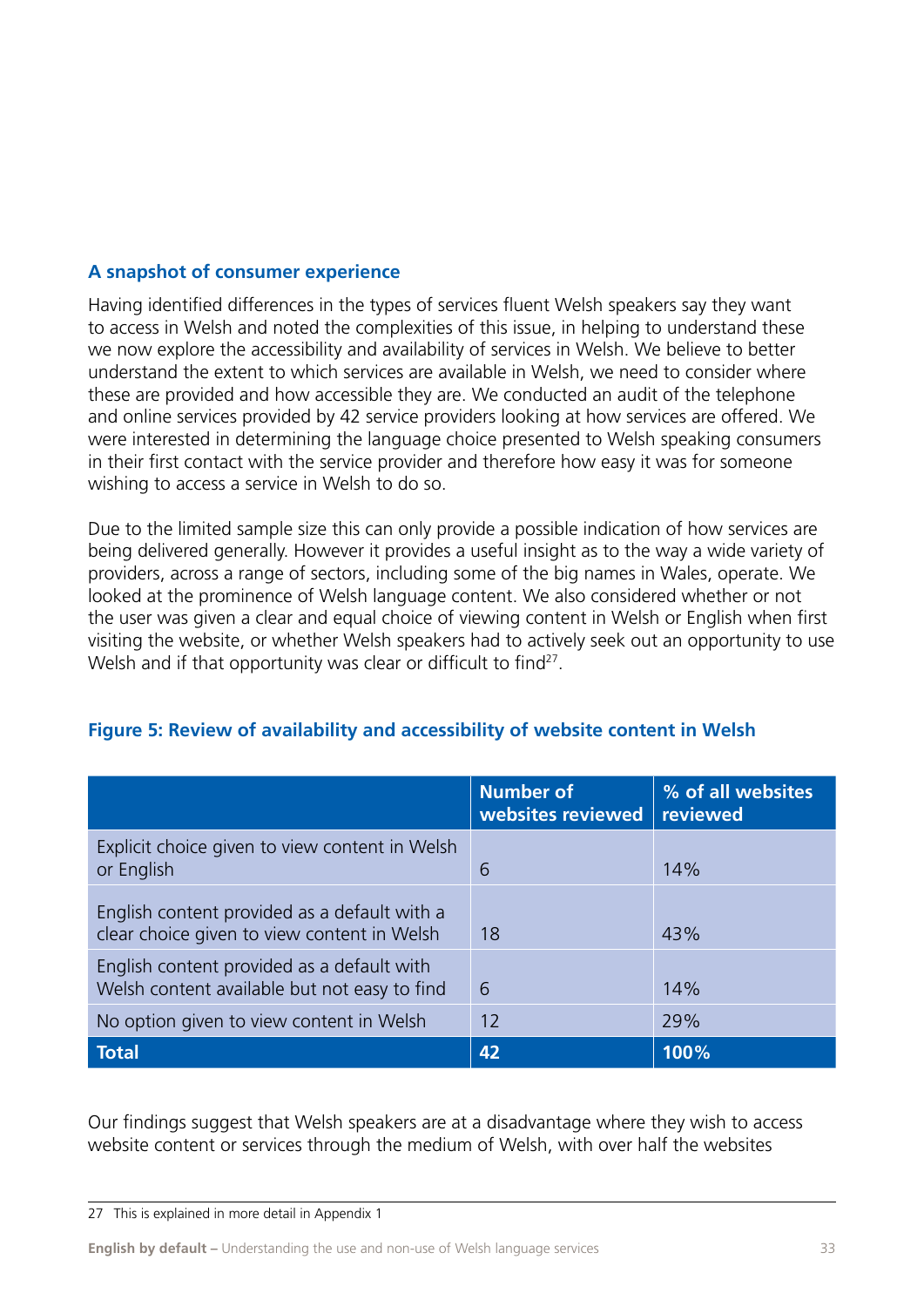requiring Welsh speakers to actively seek a Welsh version and 29% not giving an option at all. This is a particularly important issue given the increasing shift to provision of services online.

A review was also conducted of the telephone services provided by the same set of service providers. Some included within the exercise offered a variety of telephone helplines with some offering a dedicated Welsh language helpline. The review focused on the helpline that members of the public would be likely to use most frequently to communicate with the provider e.g. the 'general enquiries' helpline, the 'bill enquiries' helpline in the case of utility providers for instance. Two organisations did not have telephone services available, therefore this part of the exercise was undertaken with 40 service providers.

As with the website survey, the following data should only be considered a broad indicator of the availability and accessibility of telephone services in Welsh. We looked at whether service providers offered an explicit choice of a service in English or Welsh from the outset, for example a bilingual recorded message enabling the user to choose to continue in Welsh or English or whether accessing a Welsh language service proved more difficult.

|                                                                                                             | <b>Number of</b><br>helplines called | % of all helplines<br>called |
|-------------------------------------------------------------------------------------------------------------|--------------------------------------|------------------------------|
| Explicit choice of a service in Welsh or English                                                            | 14                                   | 35%                          |
| Service provided in English as a default with<br>a clear choice of a Welsh language service<br>available    | 6                                    | 15%                          |
| Service provided in English as a default with a<br>Welsh language service available but not easy<br>to find | $\mathcal{L}$                        | 5%                           |
| No Welsh language service available                                                                         | 18                                   | 45%                          |
| <b>Total</b>                                                                                                | 40                                   | 100%                         |

### **Figure 6: Review of availability and accessibility of telephone services in Welsh**

Over one third of the helplines we reviewed provide a clear choice of a service in Welsh (compared with only 14% of websites), this included where a service provider offered a specific telephone number for a Welsh helpline, if this number was easy to find). A further 20% were available to Welsh speakers willing to actively seek out a Welsh language service. However 45% of the telephone services we looked at do not provide a Welsh language service at all. In terms of UK-wide providers (45% of the sample), some provide a helpline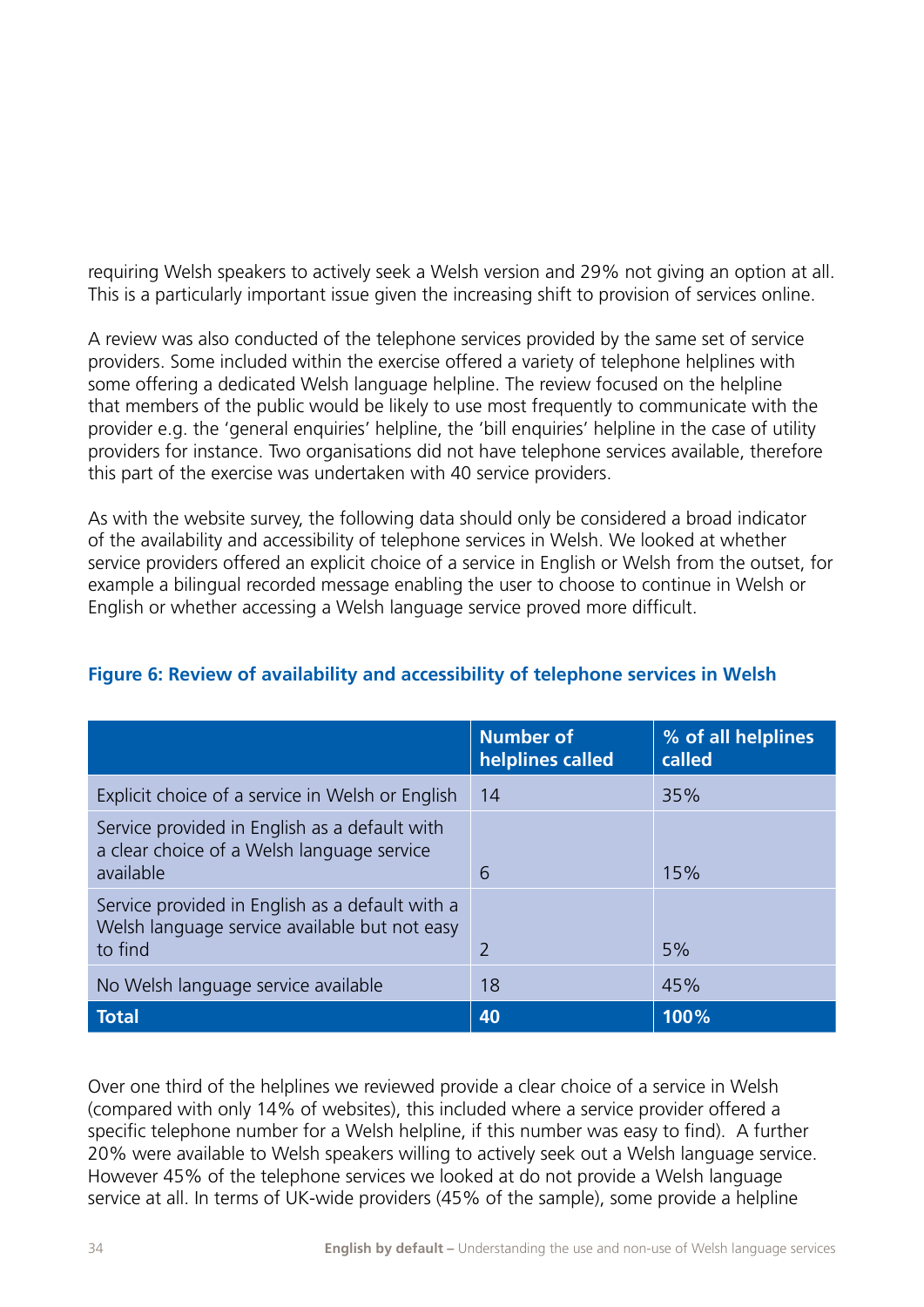with an option to choose a Welsh language service, others have a separate Welsh language helpline. Of the 5 UK-wide service providers who have a separate Welsh language helpline we found that 2 were not clearly publicised and the required number was very difficult to locate on the website.

Our study on websites and helplines therefore initially suggests some fundamental barriers to Welsh speakers accessing services, consisting of a lack of choice or opportunity to use Welsh, and also insufficient visibility and availability of provision, where this exists. It is arguably less likely that Welsh speakers will use services where these are difficult to access easily, as we will discuss later in the report.

### **How satisfied are Welsh speakers with the Welsh language service currently offered?**

Having considered issues of visibility and availability which may impact both on a Welsh speaker's access to and use of, any Welsh language services we now look in more detail at Welsh speakers' views of the services that are currently provided. This may provide further insight into usage levels of current services and what fluent Welsh speakers need, want and expect from service provision.

When asked to rate the quality of Welsh language services currently provided to customers in Wales by service providers such as banks, gas, electricity, phone, television and broadband suppliers, Welsh speakers' opinion is divided. Half (50 per cent) give a positive rating of 'very good' or 'good', while nearly four in ten (38 per cent) are negative, rating them as 'poor' or 'very poor' (see figure 7 below). As shown below, of all the age groups, younger Welsh speakers are less likely to give a positive rating.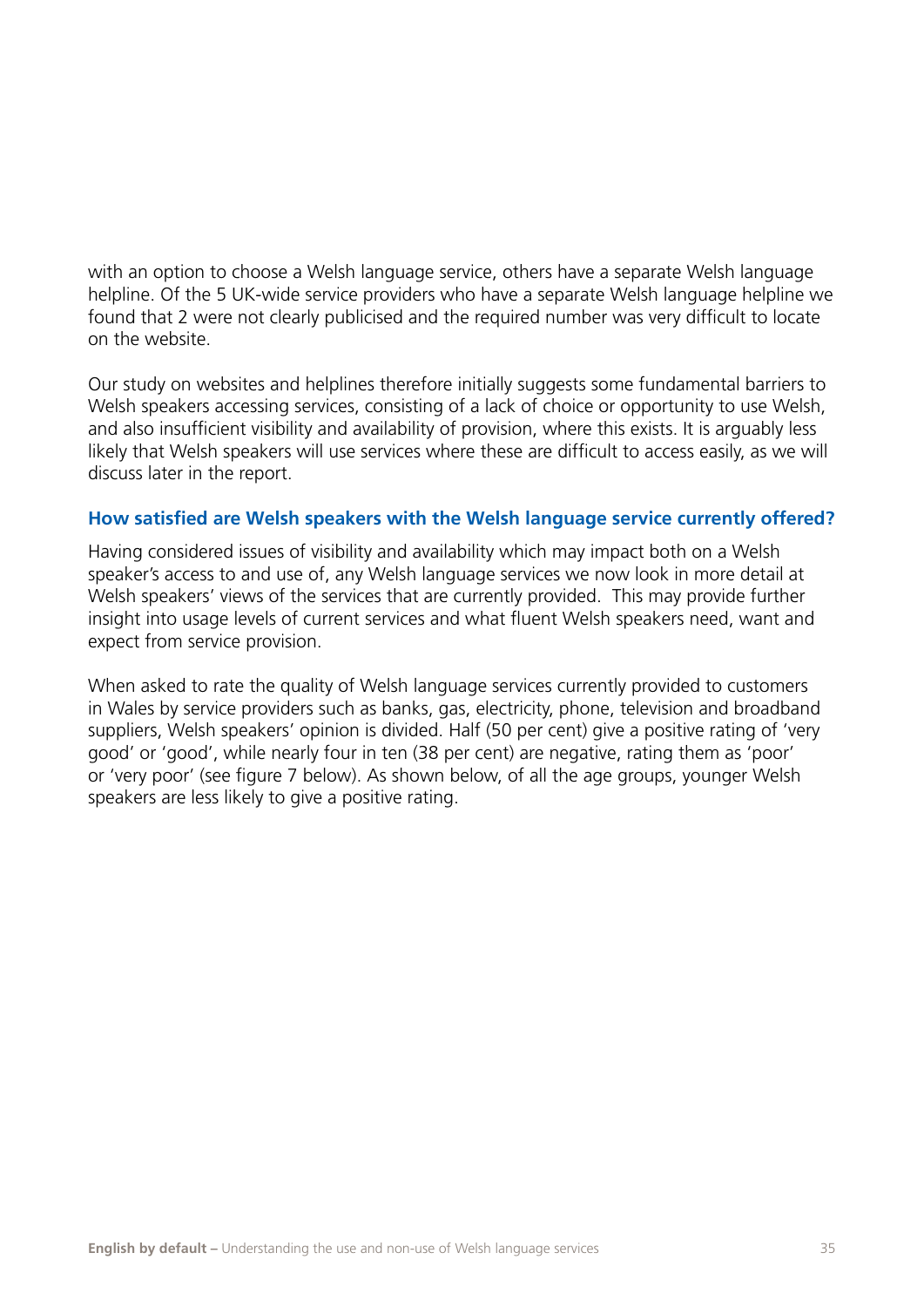



#### *Base: All (505) Welsh Language Heartlands: Gwynedd; Anglesey, Ceredigion, Carmarthen.*

Examining perceptions of Welsh language services on offer by users' usual method of communication, it can be seen that Welsh speakers who usually deal with their bank or building society and gas, electricity, phone, television and broadband supplier online (by website or app), give the least positive ratings. Around four in ten (39 per cent) of these users rate the Welsh language services provided by these companies as 'very good' or 'good', but the proportion of telephone and face-to-face channel users saying this is higher. This mirrors the current level of usage of Welsh by channel (that is, highest for face-to-face interactions and lowest for online interactions).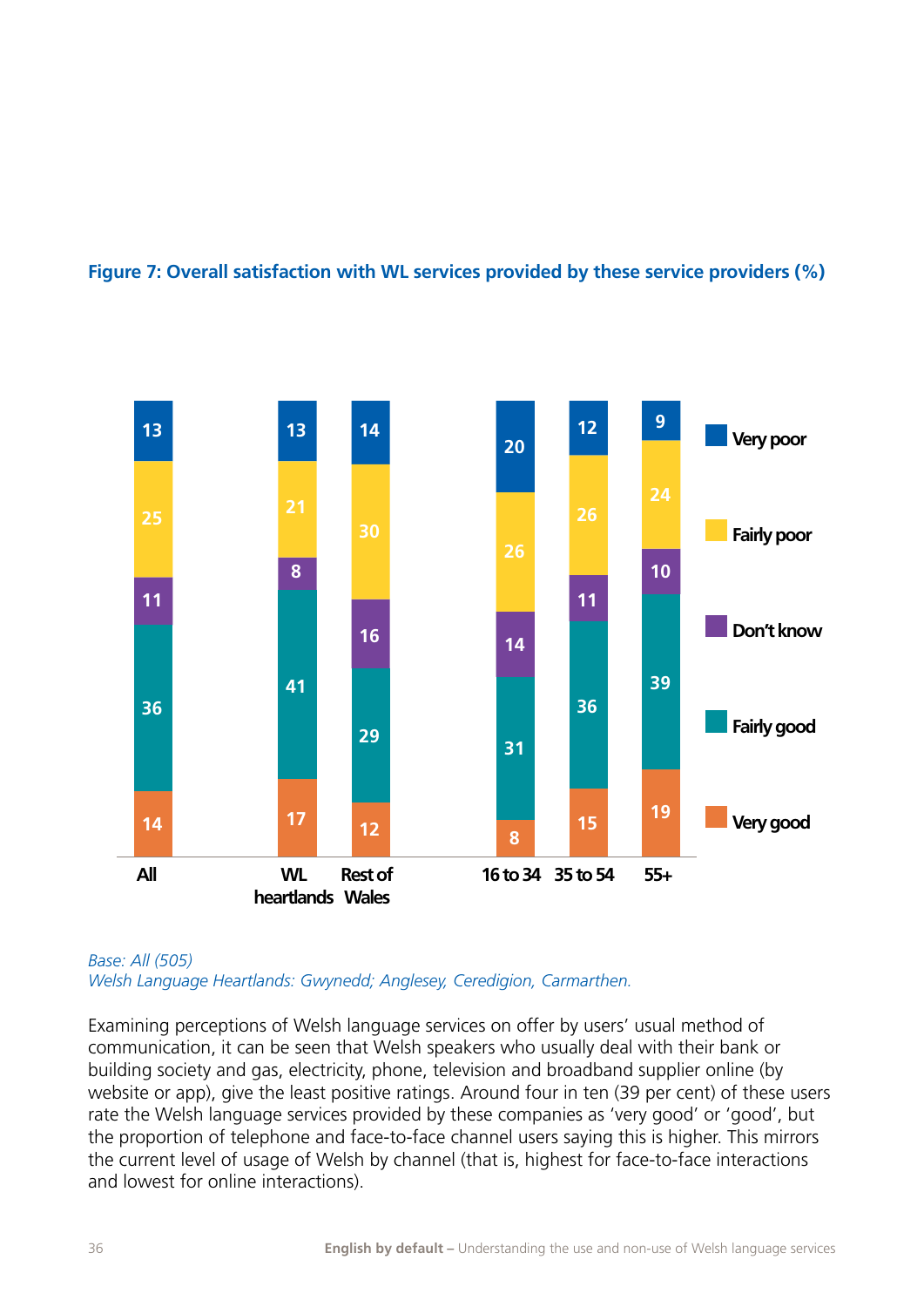#### **Figure 8: Overall satisfaction with WL services provided by these service providers (%)**



*Base: All (505)*

Despite the mixed ratings of the Welsh language services currently on offer, over four in ten Welsh speakers (44 per cent) feel that these services have improved over the past few years. A slightly lower, but still significant, proportion (36 per cent) feel there has been no change, while fewer than one in ten (9 per cent) are of the opinion they have worsened.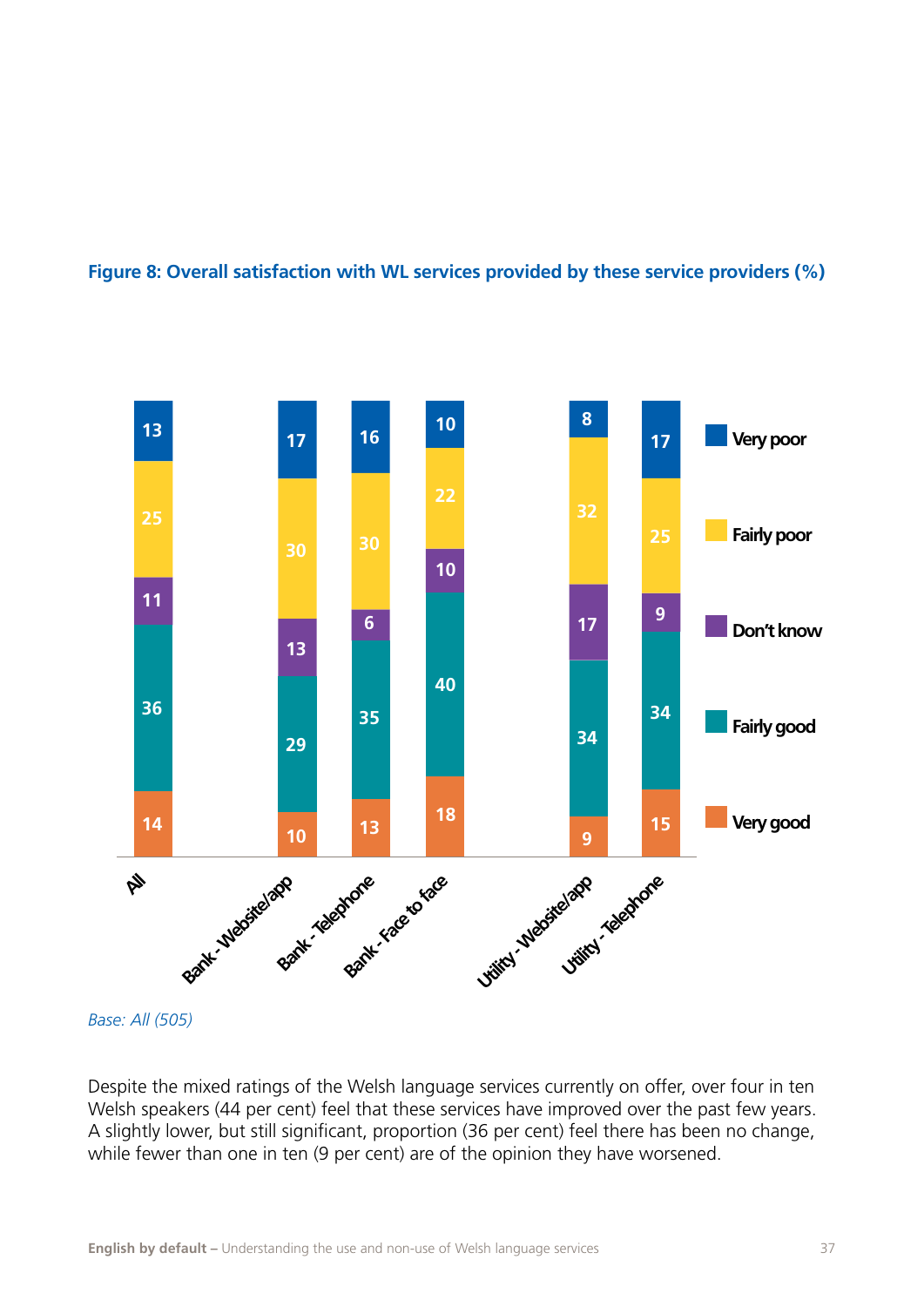Whilst just over half of Welsh speakers (52 per cent) say that their usage of Welsh language services provided by service providers such as these has stayed the same over the past few years, nearly three in ten (28 per cent) say it has increased. Only 13 per cent say it has decreased.

When asked how the Welsh language services provided by banks, gas, electricity, phone, television and broadband suppliers compare with those provided in English, over four in ten Welsh speakers (44 per cent) consider them to be the same standard as the English. Around one in four (26 per cent) think they are worse than those provided in English, however, while the proportion saying they are better is lower, at 18 per cent.

Those living outside Welsh language heartland areas are less likely to rate the Welsh language services provided as better than the English and more likely to rate them as worse than those living in areas where Welsh is most widely spoken. The difference is most marked in South East Wales, where only 12 per cent of Welsh speakers feel Welsh language services provided by these companies are better than the services available in English (compared with 18 per cent overall) and 40 per cent consider them to be worse (compared with 26 per cent overall).

As well as obtaining a general rating of the Welsh language services provided by these types of company, Welsh speakers were asked to think about the different service providers that they have contact with and to rate each category of organisation separately.

The results are presented in figure 9 below and show that telecoms companies and energy suppliers are the types of organisation whose Welsh language services are most likely to be rated as poor by Welsh speakers. Almost six in ten of those interviewed (58 per cent) give telecoms companies a rating of 'very poor' or 'fairly poor' for their Welsh language services and only 13 per cent rate them as 'very good' or 'fairly good'. The proportion of people rating the Welsh language services of energy suppliers such as gas and electricity companies as 'very poor' or 'fairly poor' is 41 per cent, compared with 22 per cent rating them as 'very good' or 'fairly good'.

More Welsh speakers are positive than negative about the Welsh language services provided by all other types of provider about which they were questioned, particularly in the case of their local council, whose services in Welsh are described as good by nearly eight in ten overall (77 per cent). This may be expected, given the statutory obligations on public sector providers since 1993 to have Welsh Language Schemes in place. Even so, for all these other types of organisation a minority, ranging between 11 per cent (in the case of the local council) to 26 per cent (for the health services), are of the opinion their Welsh language services are poor.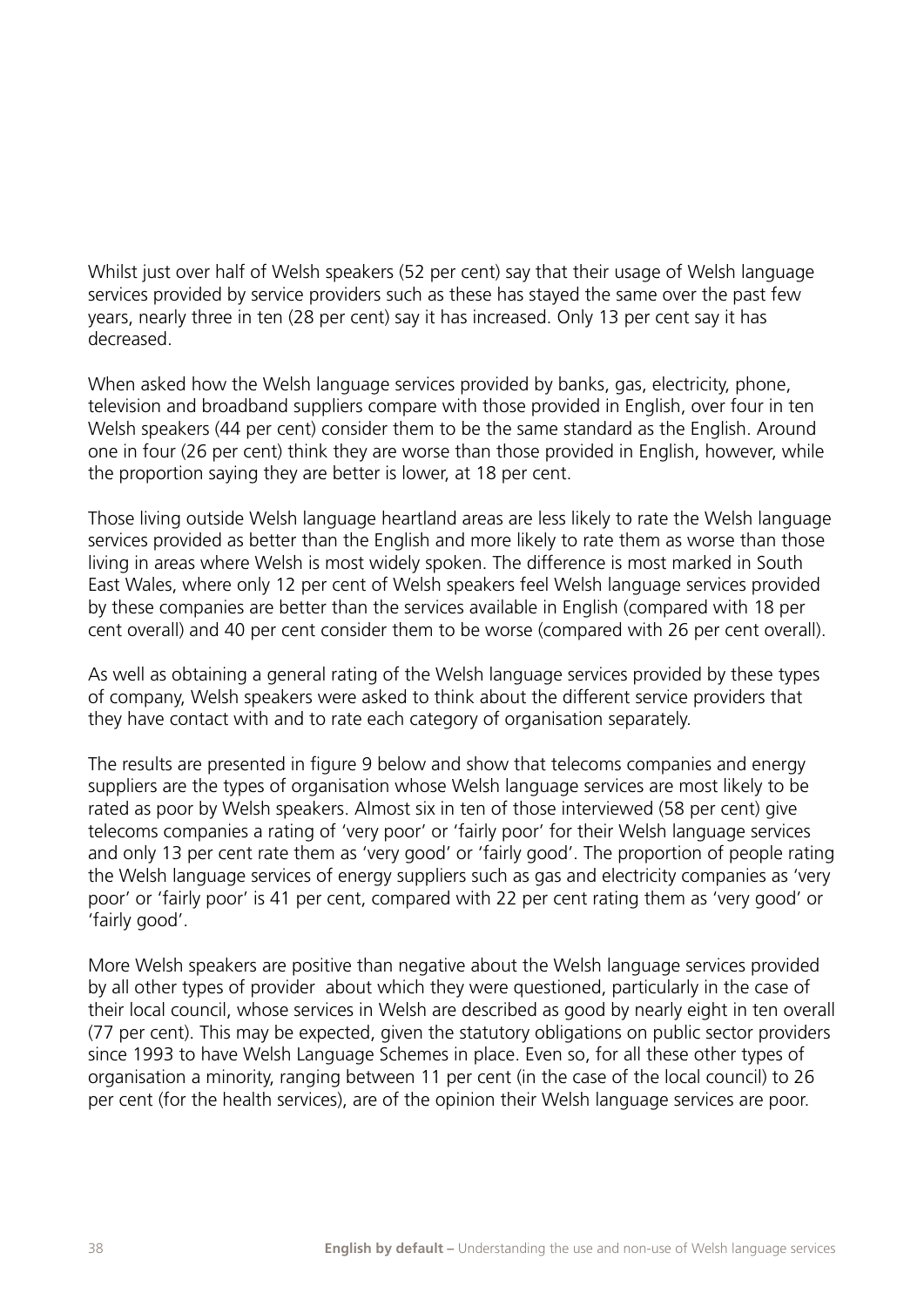## **Figure 9: Rating of WL services (%)**



*Base: All (505)*

#### **Conclusions**

The majority of contact that fluent Welsh speakers have with organisations such as banks, building societies, gas, electricity, phone and broadband companies is currently in English. Overwhelmingly, English dominates communication with utility/telecoms providers in particular.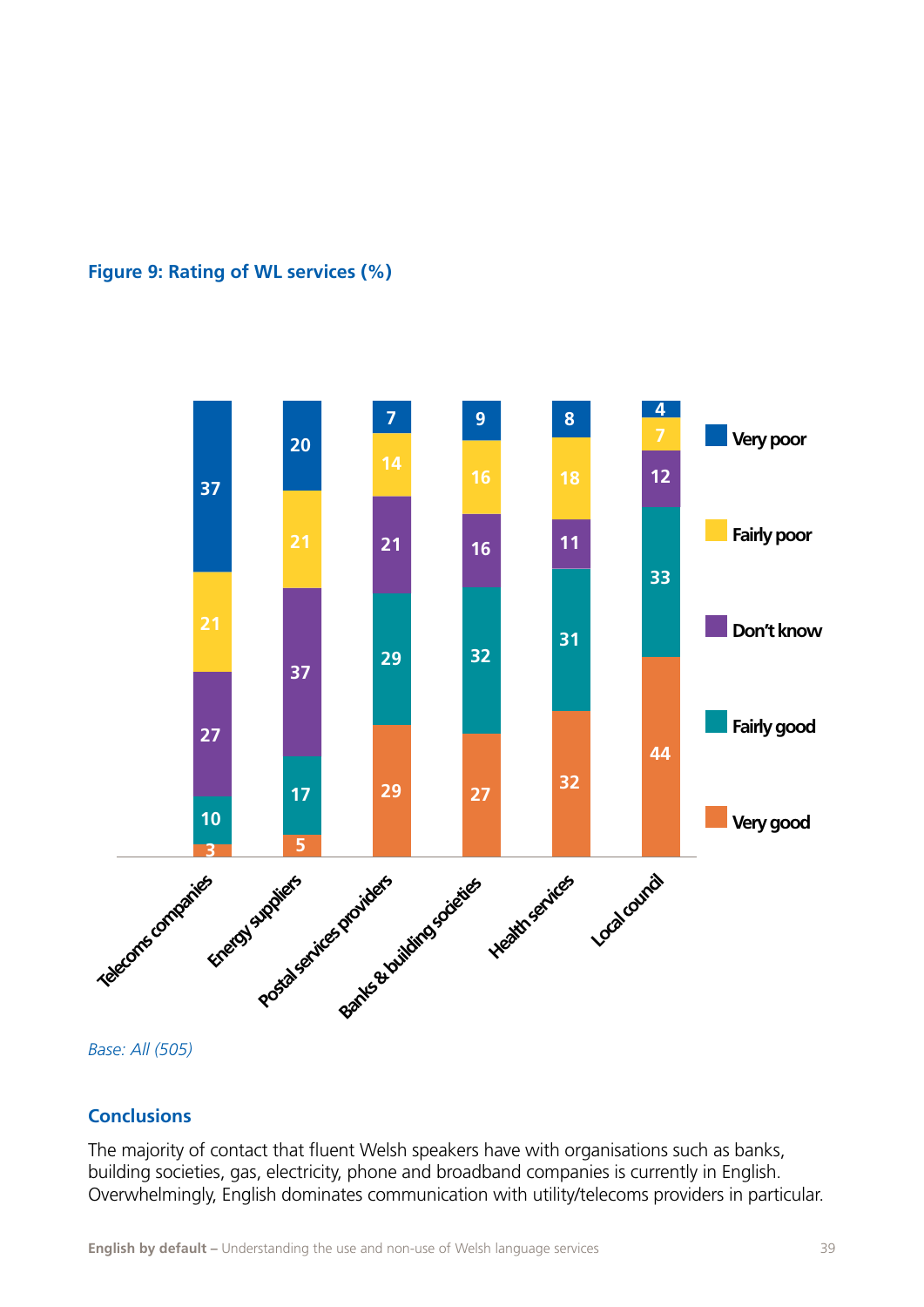While the majority of current contact with providers is in English, our research shows that around twice as many Welsh speakers would prefer to use Welsh in their dealings with these providers as would prefer to use English. When comparing those who say they would prefer to use Welsh with the proportion saying they currently always use Welsh, a sizeable gap is evident between demand and supply of Welsh language services. The language preference of large numbers of Welsh speakers, therefore, is not currently being satisfied.

The key reasons for wanting to use Welsh were the fact that Welsh speaking consumers felt they could express themselves more easily and felt more comfortable using Welsh.

While Welsh speakers' opinion on local councils' and health services' Welsh language provision is the most positive, ratings are most negative for the provision offered by telecoms companies and energy suppliers..

It may be argued that if service providers want Welsh speakers to use the services that they are investing in, then provision needs to be improved, particularly to meet the expectations of younger Welsh speakers. In particular, service providers need to improve their online offering.

Our evidence shows that access to services is also variable not only amongst service providers but between channels. This means that consumers are not able to access Welsh language provision consistently within an organisation, as well as between different types of organisation. Citizens Advice would argue therefore that these are significant barriers to encouraging usage and take up of Welsh language provision. However as our findings later will show, consumers want to be able to access services quickly and easily. Understanding consumer needs and how consumers find services should therefore be key and at the heart of service design and delivery.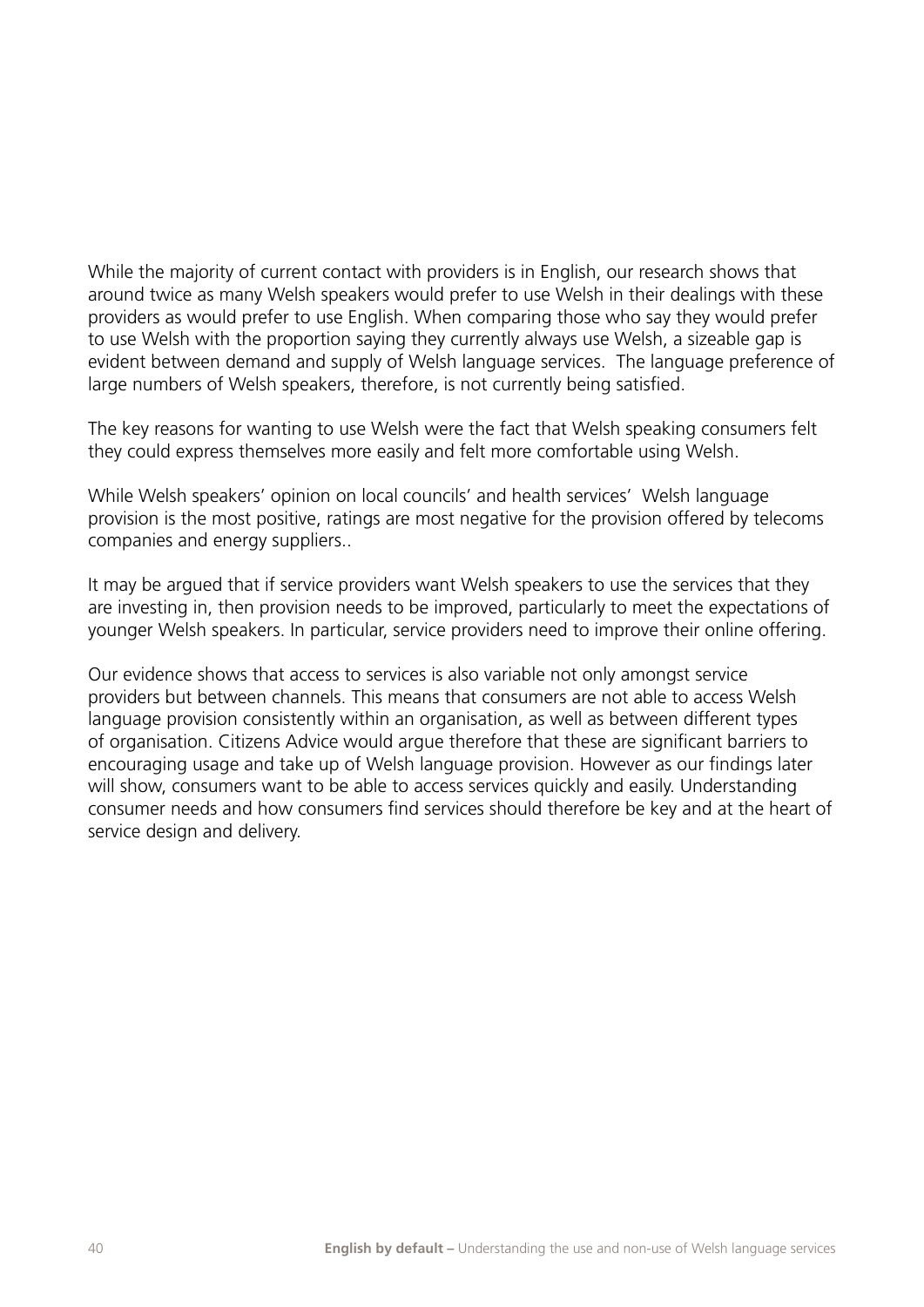# **2. Barriers to using Welsh**

#### **Context**

Despite the fact that a number of services continue to be available in English only there has been an increase in the services that are now available in Welsh. However, there is little research and, as a result, a lack of a common understanding of why Welsh speakers choose to use or not use them. Some service providers claim that the level of provision in Welsh is influenced by a low level of demand for services in Welsh. Indeed in response to our review of service providers, several organisations told us that any further provision of services in Welsh would be conditional on an increase in the use of the services currently provided in Welsh. For example, one provider noted that

#### *'….consistently low uptake by consumers of the Welsh services already on offer….does not positively contribute to consideration of investment in further service development.'*

On the other hand however, others, including researchers and language campaigners, point to an obvious appetite for Welsh language services that is not satisfied by current provision leading to a lack of confidence or trust in Welsh language services which becomes a barrier to their use. Our research has also touched on some possible barriers in visibility and access to, as well as availability of Welsh language services, which are key barriers to the use of Welsh in accessing services. In this section we seek to explore further the reasons why fluent Welsh speakers do not access current provision and consider in more detail the extent and appropriateness of provision.

In our survey of Welsh speakers, those who said they do not always use Welsh in their dealings with their bank or building society or with their gas, electricity, phone, television or broadband supplier were asked why this was the case. Not having the option or choice to use Welsh was the main spontaneous reason given (31 percent in the case of dealings with for banks / building societies and 44 per cent for utility suppliers respectively), followed by not always having the opportunity to do so (if staff are not Welsh speakers), together with uncertainty about whether there is a Welsh language service available.

In addition, a small percentage of people mentioned issues around their confidence in speaking Welsh, concerns over coming across difficult or technical terms in Welsh and finding it easier or being more comfortable in using English in these situations.

Spontaneous reasons for not using (or not always using) Welsh when dealing with their bank or building society or with their gas, electricity, phone, television or broadband supplier are outlined in Figure 10.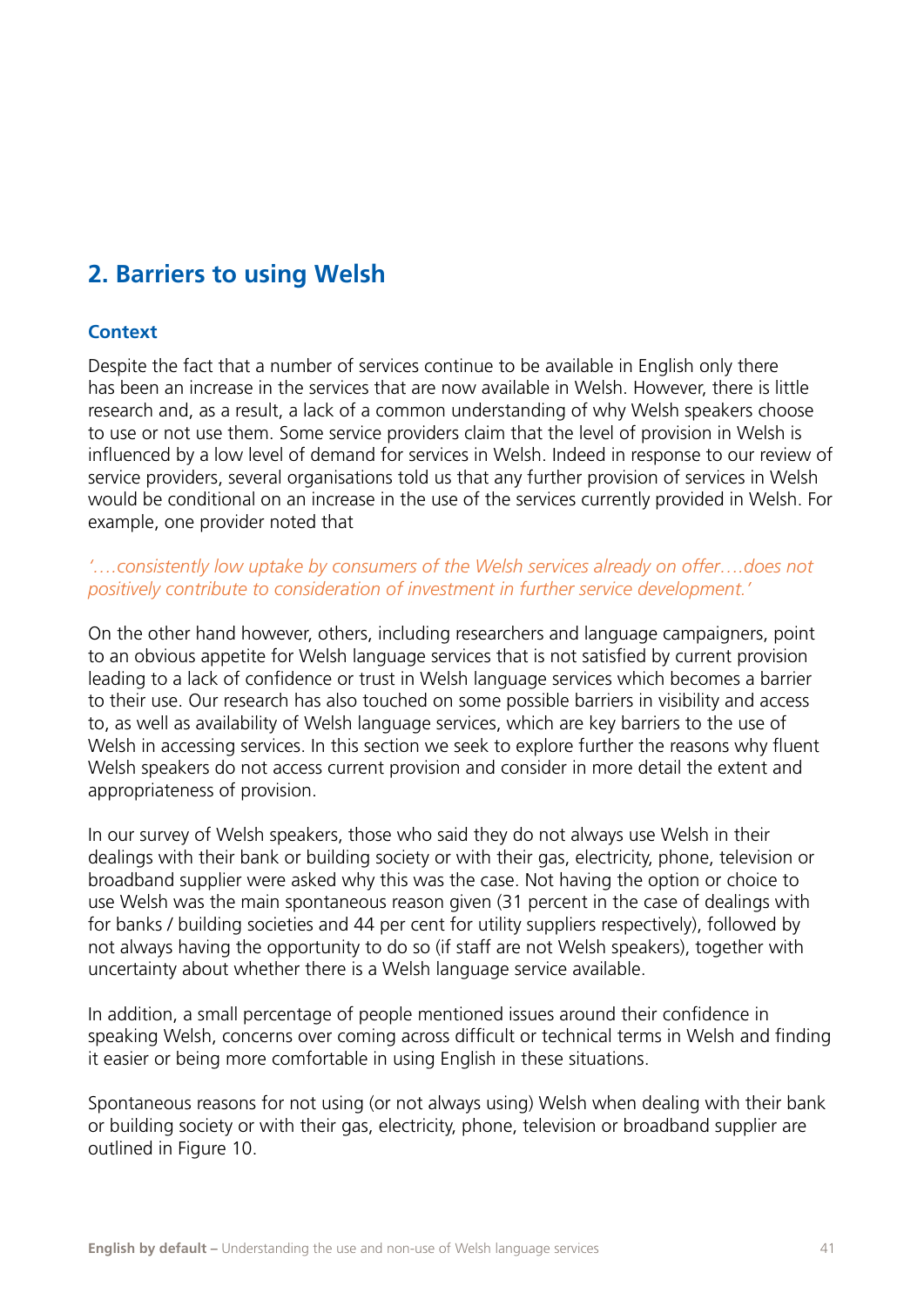# **Figure 10: Reason for not (always) using Welsh (unprompted, %)**



*\*Gas, electricity, phone, television or broadband supplier Base: Those who ever contact (Banks/building societies = 496, utility suppliers = 414)*

In order to further understand the factors limiting the use of Welsh in these interactions, Welsh speakers who do not (or do not always) use Welsh were prompted with a list of possible reasons and asked which of them applied to them (see figure 11). They could choose as many or as few of these reasons as they wished, so the responses do not total 100 per cent.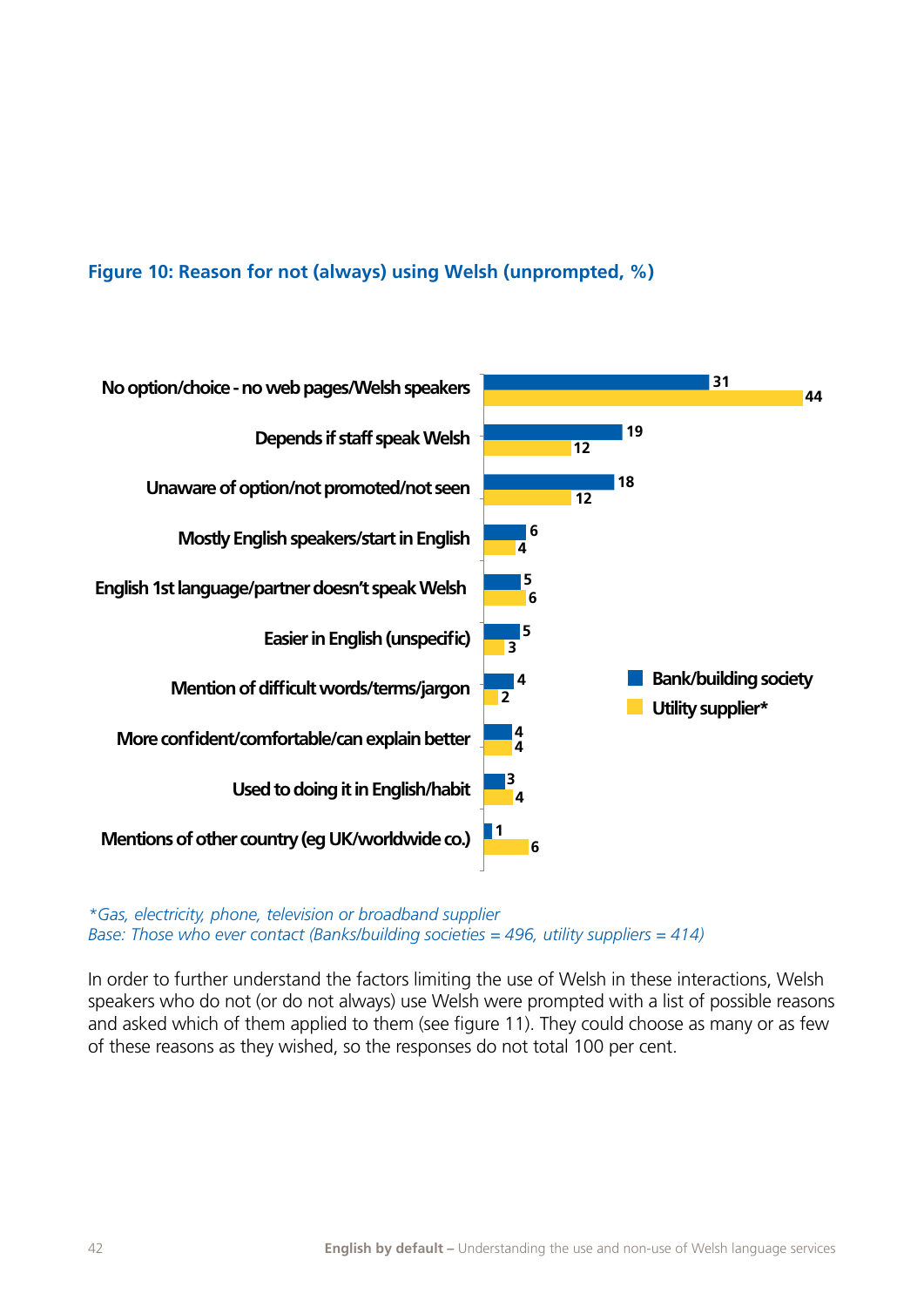**Figure 11: Reason for not (always) using Welsh (prompted, %)**



*\*Gas, electricity, phone, television or broadband supplier Base: Those who ever contact (Banks/building societies = 496, utility suppliers = 414)*

This illustrates that lack of awareness of a Welsh language service offer and the absence of a Welsh language service are more significant barriers to using Welsh in these situations than a preference for using English. Around four in ten Welsh speakers (39 per cent) who ever contact their bank or building society or gas, electricity, phone, television or broadband supplier say the fact they 'don't know if they provide a Welsh language service' is a reason why they don't (or don't always) use Welsh when dealing with them. Between two in ten and three in ten of this group say the fact 'they don't provide a Welsh language service' is a reason, compared with less than two in ten (17 per cent) saying they 'prefer to use English'.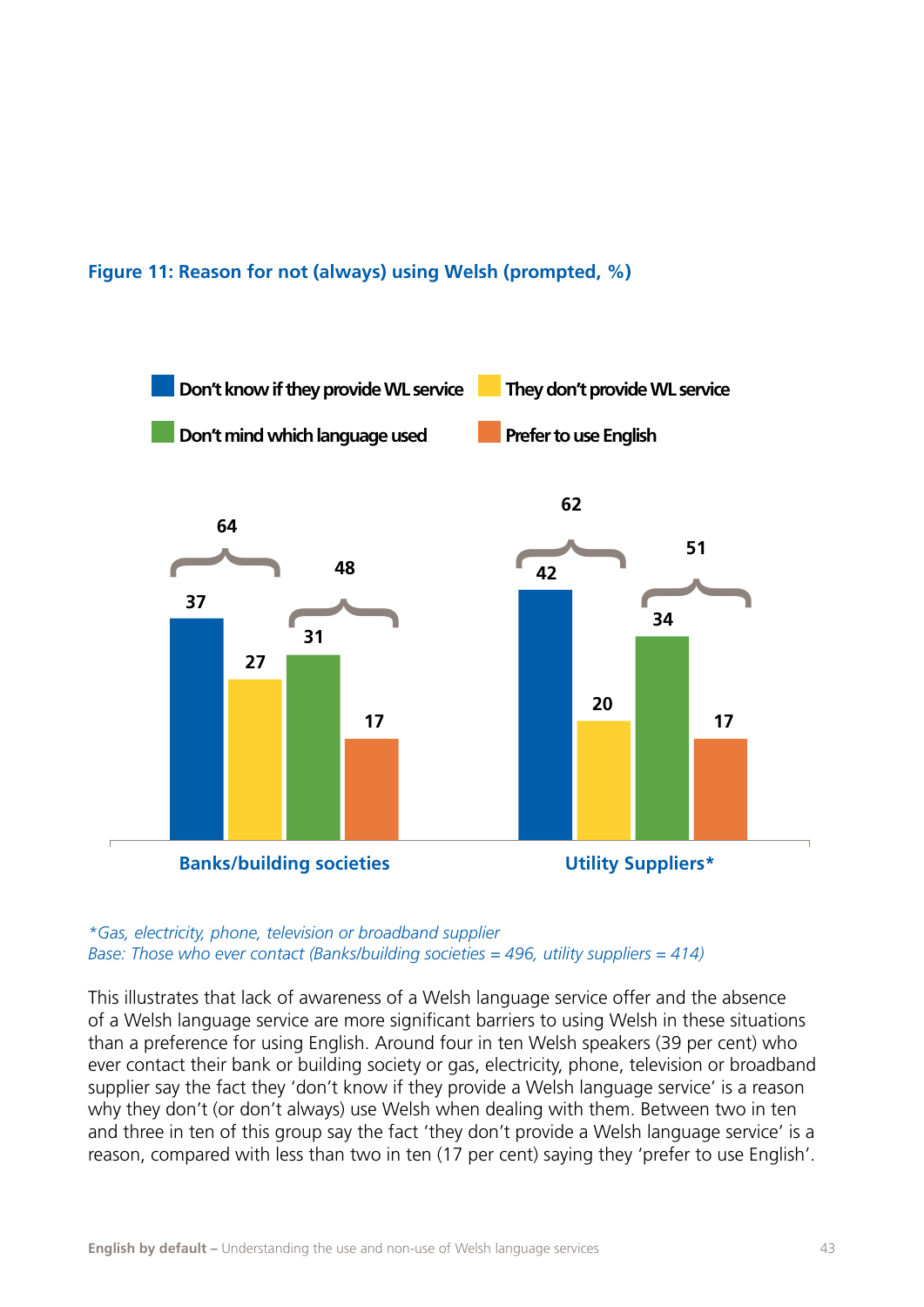However, a sizeable proportion of Welsh speakers (32 per cent) say they 'don't mind what language I use'.

Welsh speakers living in South East Wales and those in the 16 to 34 age group are most likely to report they don't know if their bank provides a Welsh language service. People in the younger age group are also more likely to say they 'don't mind which language they use' and to say 'I prefer to use English' when dealing with banks and building societies and other types of service providers than any other age group.

# **Lack of visibility and information on availability**

Previous research by Consumer Focus Wales identified the importance of visibility in the usage of Welsh language services:

# *"There is a lack of visibility of some Welsh medium services that discourages these being used to their maximum potential.28"*

We decided to test the visibility of Welsh language options and the presence of an active offer through our focus groups. We gave participants a task prior to attending the session to find out information about smart meters<sup>29</sup> from an energy company. The company website identified in the task does refer to the Welsh language and there is a Welsh language helpline. However, Welsh speakers attempting this task tended to carry out the conversation in English (where they were able to get through) because they did not see, or were not offered, a Welsh language option even though one exists. It also did not occur to them to actively seek out a Welsh language service as they were focused on attempting to answer the query about smart meters. The exercise showed that when the first contact is in English, the conversation tends to continue in English: 'I used English, as the person I spoke to was English'; 'We used English, because the website was in English'.

Bearing in mind the findings of our snapshot survey of websites and helplines, where we found lack of accessibility as a fundamental barrier, we believe a lack of visibility of a Welsh option or a telephone response with no indication of language choice can combine with the habit of using English more than Welsh with service providers, and online generally, to form a significant barrier to using Welsh.

<sup>28</sup> Gwasaniaithau (Consumer Focus Wales 2010) – p4&5

<sup>29</sup> Smart meters are the next generation of gas and electricity meters helping people keep track of the energy used in their home, and cutting out the need for meter readings as they can be read remotely by energy suppliers. The UK government plans for every home and business in the UK to have a smart meter for electricity and gas by the end of 2020.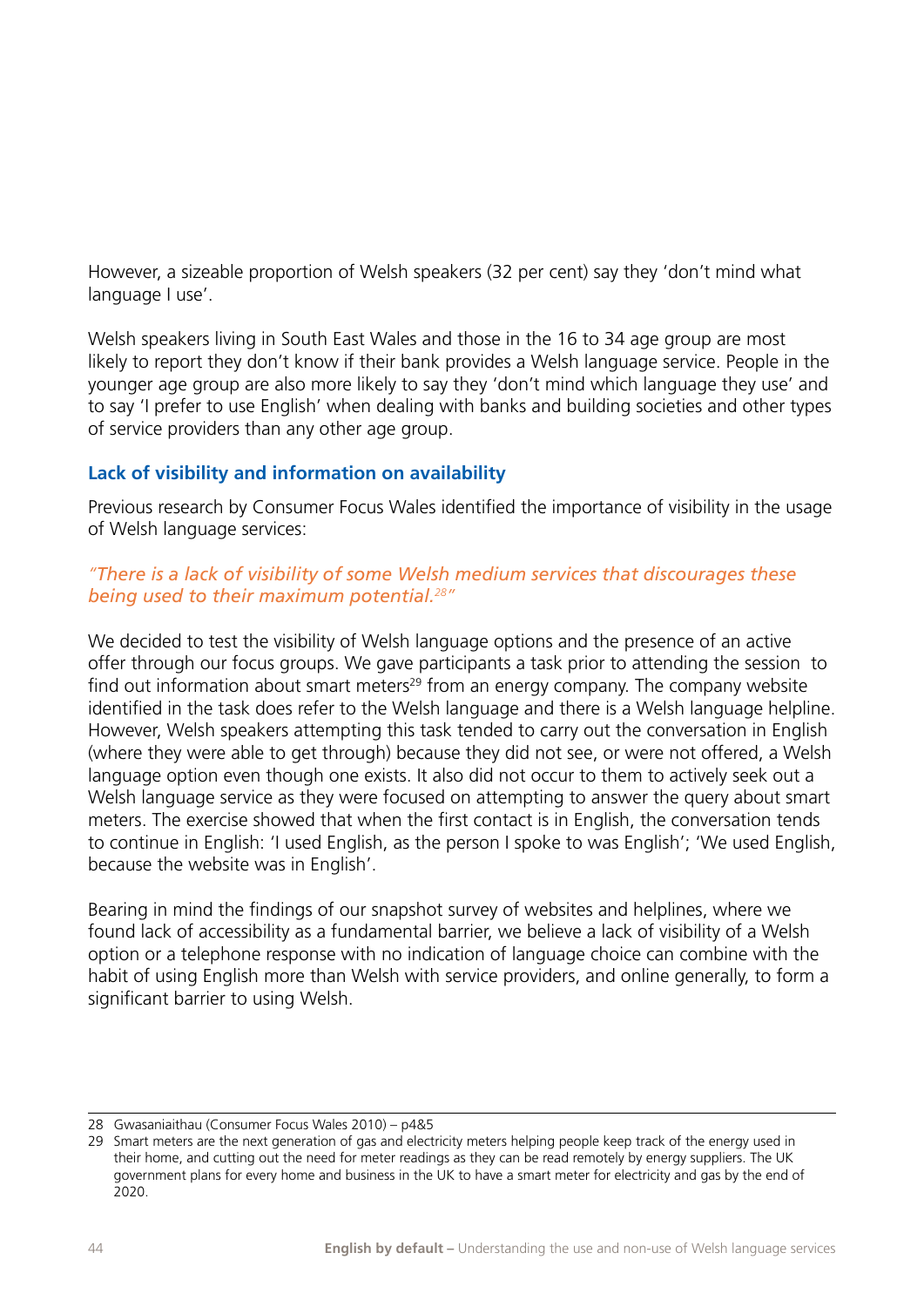*When you go on the internet, it's in English, when you go on a website, it's in English. Everyone here understands English so there's no point doing it in Welsh if it's already in English. If it's already in Welsh . . . I think if you know yourself that it's going to come up in Welsh, you're more likely to go on to it [in Welsh]. (Welsh speaker from Carmarthen)*

When searching online for a document (which is available in both English and Welsh) another participant gave their view on their experience and expectations:

*It was like it did a default to the English. . . . It's in English and there is the Welsh button to toggle], and then it's obvious, but I would expect something totally bilingual from the start. (Welsh speaker from Cardiff)*

Visibility can also be an issue with web page layout. Where a Welsh option was not offered with equal immediacy and prominence to English in our focus groups, some Welsh speakers acknowledged that they stick to the default language used first, even if switching to Welsh might only involve a single click.

*It's more work for you to change [a website] to Welsh. Even if it's only one button, just going to the bottom and pressing a button. We're all basically lazy and can't be bothered. . . . Usually you want information in a hurry, you want it now. You're either rushing or you're at work and you want correct information at that time and you don't want any obstacles in your way, even if it's just a small thing like pressing a button to get it in Welsh. We understand English, why would we make more work for ourselves? (Welsh speaker from Carmarthen)*

# **Lack of consistency**

Our research has identified that inconsistency of offer can impact on usage. When people encounter a lack of consistency in terms of quality or continuity in Welsh language services, their confidence and trust in those services are diminished and this acts as a barrier to further use. Participants in our focus groups highlighted that a lack of Welsh language service provision or issue around the consistency of delivery can result in a negative experience leading to a negative perception of an organisation.

In particular a lack of consistency of an offer in Welsh can be a source of dissatisfaction for some Welsh speakers. In one example a Welsh speaker was making an enquiry with a postal provider. Having followed the numbers through the automated system, the Welsh speaker reports that the call took place in English because 'it wasn't possible to have anyone who spoke Welsh'. The process also 'took too much time, [and] too much pressing buttons'.

Inconsistencies with a Welsh language offer can also be encountered online. When carrying out an online task during the focus groups, one participant highlighted an example where he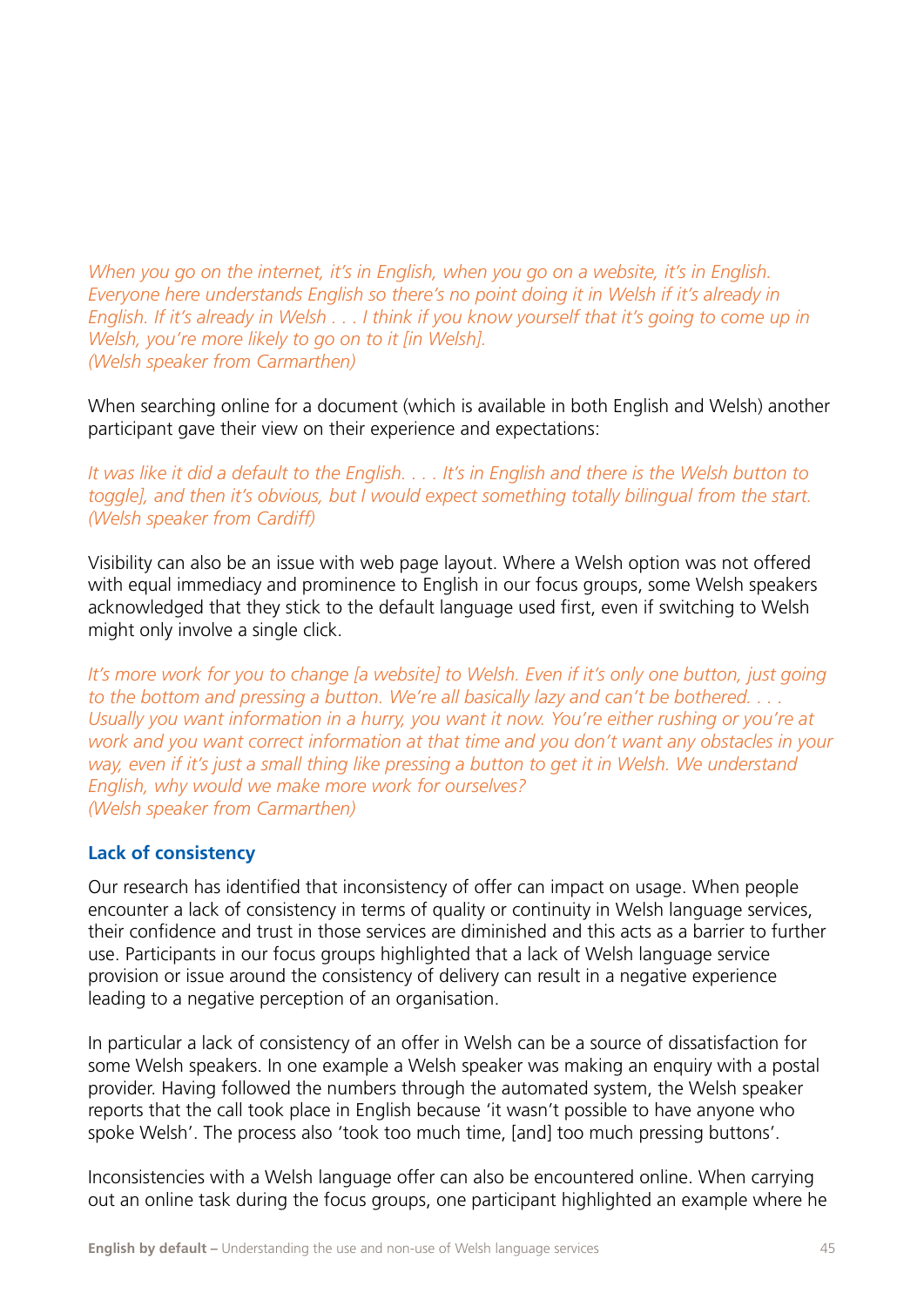feels that both web pages should look the same in terms of layout and images; the site used symbols on the Welsh page instead of the images used on the equivalent English language pages. It is not clear to Welsh speakers why they are different.

#### *It was easy but the logos were different in both languages. . . . I was a bit confused. (Welsh speaker from Cardiff)*

An issue with an inconsistent offer can extend across communication channels or service areas. Some Welsh speakers, for example, welcome the Post Office's 'Welsh speakers call' option on the Contact us homepage of the website but cannot see any Welsh option with online content.

## *Well there's no 'Cymraeg' button actually [online]. I didn't see one. But for the phone number, it's better. (Welsh speaker from Wrexham)*

On a similar note, a Welsh speaker recalls a Welsh language service offered by a telecoms provider phone, but found that on using the service, that with any broadband related queries are dealt with in English. This inconsistency affects the Welsh speaker's perception of the organisation – he is unhappy when this happens and feels that the organisation does not care about the language.

*If it's anything to do with the phone they're great – you get a Welsh service. Anything to do with the internet or something and you've got no hope of having a Welsh service. . . . . If you go through to a Welsh line, they say that they apologise but if it's anything to do with ….[some of the providers particular service offers]you can't have a service through the medium of Welsh. . . . They don't care at all. (Welsh speaker from Wrexham)*

# **Accessibility**

Our findings echo previous research<sup>30</sup>, which tells us that one key influence on consumers' decisions, in terms of service use, is the accessibility of services. The Welsh Government's 'Building Better Customer Service' framework specifies accessibility as the first core principle of effective services. Accessibility, in relation to services, comprises both the availability of services and ease of access to services. Certainly a lack of visibility of services in Welsh is a recurring finding within research into the use of these services. Research commissioned in 2013 by the Welsh Government itself, together with S4C and BBC Wales, found amongst Welsh speakers 'low awareness or visibility of the Welsh language, particularly online<sup>'31</sup>. This raises the question therefore, whether services provided in English as a default with some services provided in Welsh on request or in a less visible way, compromises this core principle of effective service.

<sup>30</sup> Beaufort Research (2000) Sample of 1,191 people aged 16+, 416 of them non-Welsh-speaking 511 able to speak Welsh fairly well.

<sup>31</sup> Exploring Welsh speakers' language use in their daily lives (Beaufort Research 2013) – p4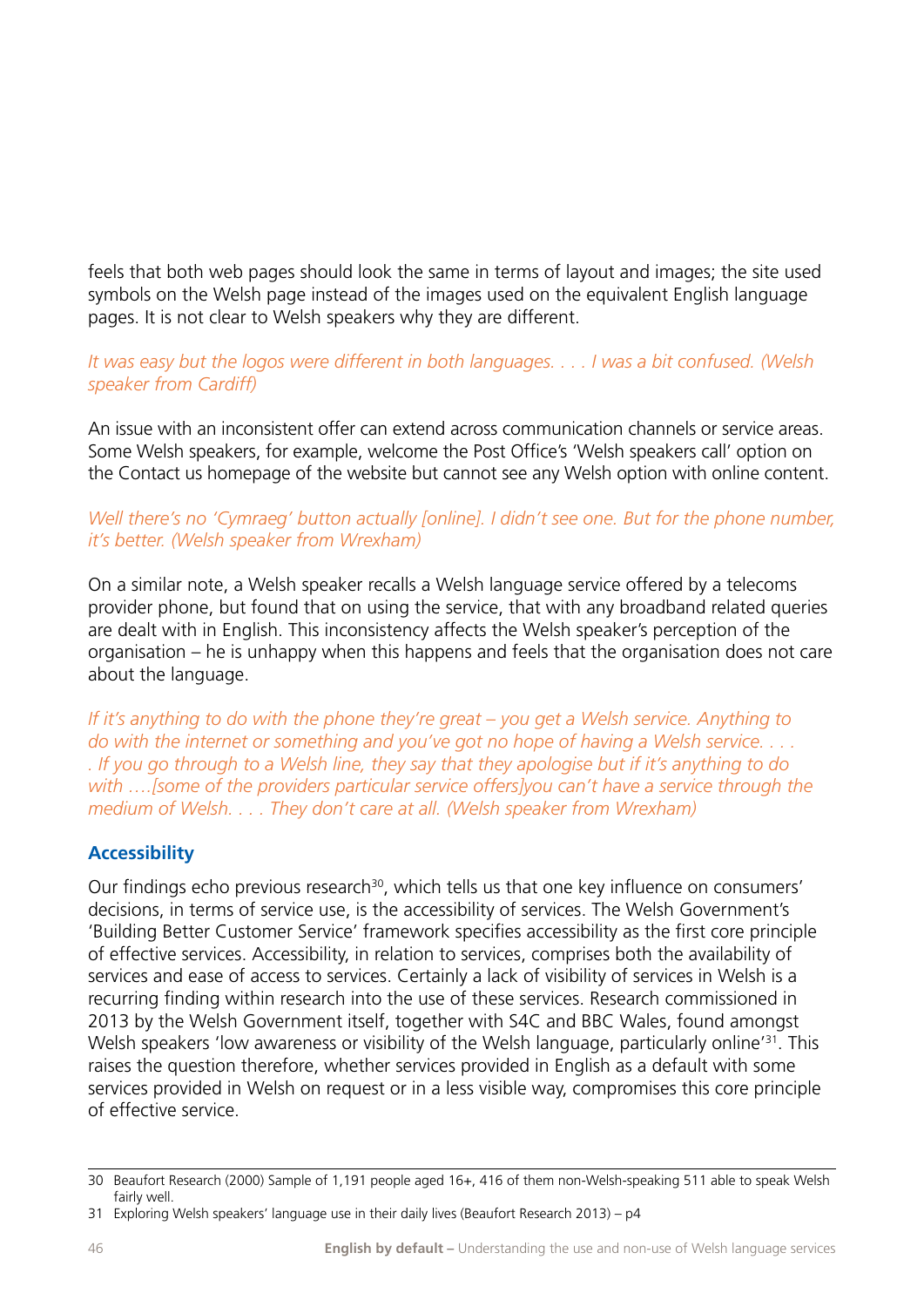Some observers have referred not only to the practical influence of the provision of services in English as a default on the use of services in Welsh, but also to its psychological impact. D. Cunliffe suggests that service providers, who offer their website content in English as a default, may be conveying a greater status for English than Welsh, which may influence the status of Welsh within the minds of users and consequently discourage the use of services in Welsh<sup>32</sup>. That view is supported by some academic research.

*"...respondents talked about using services in the English language but 'asking' for services in the Welsh language. Therefore, English was positioned as the high prestige language in Wales, the default or usual language of any formal encounter in service settings. Welsh was positioned, in turn, as the lower prestige language in Wales, a language poorly catered for that could rarely be used...33"*

# **English as the dominant language**

When Welsh speakers told us in which language they normally interacted with the service providers which were the focus of our research, across different methods of communication, they indicated that English is the dominant language. Some Welsh speakers also remarked how it depends on whether they know that the person they are interacting with speaks Welsh, for example face-to-face (at the Post Office) or by phone, which is also about visibility of a Welsh service.

The online tasks we asked focus group participants to undertake highlighted they tend to use English as the default language online, sometimes without making a conscious decision over which language to use.

#### *I didn't know there was a Welsh thing. It's just automatic [online in English]. . . . I just expected it to be in English. (Welsh speaker from Carmarthen)*

The evidence from our research therefore suggests that where Welsh speakers are faced with English as a default option in terms of service provision, a number of barriers can prevent them from choosing a Welsh language option: starting a communication in English often leads to completing the communication in Welsh; believing that the Welsh version might not be of an equal standard to the English version; and not wanting to add extra steps to their customer journey. In order to establish the solutions to such barriers, it is useful in the first place, to look at how consumer choice is influenced in general.

<sup>32</sup> Promoting minority language use on bilingual Web sites (2008) – D Cunliffe, University of Glamorgan

<sup>33</sup> Current Issues in Language Planning – Minority language non-use in service settings: what we know, how we know it and what we might not know (Glyndwr University) – p258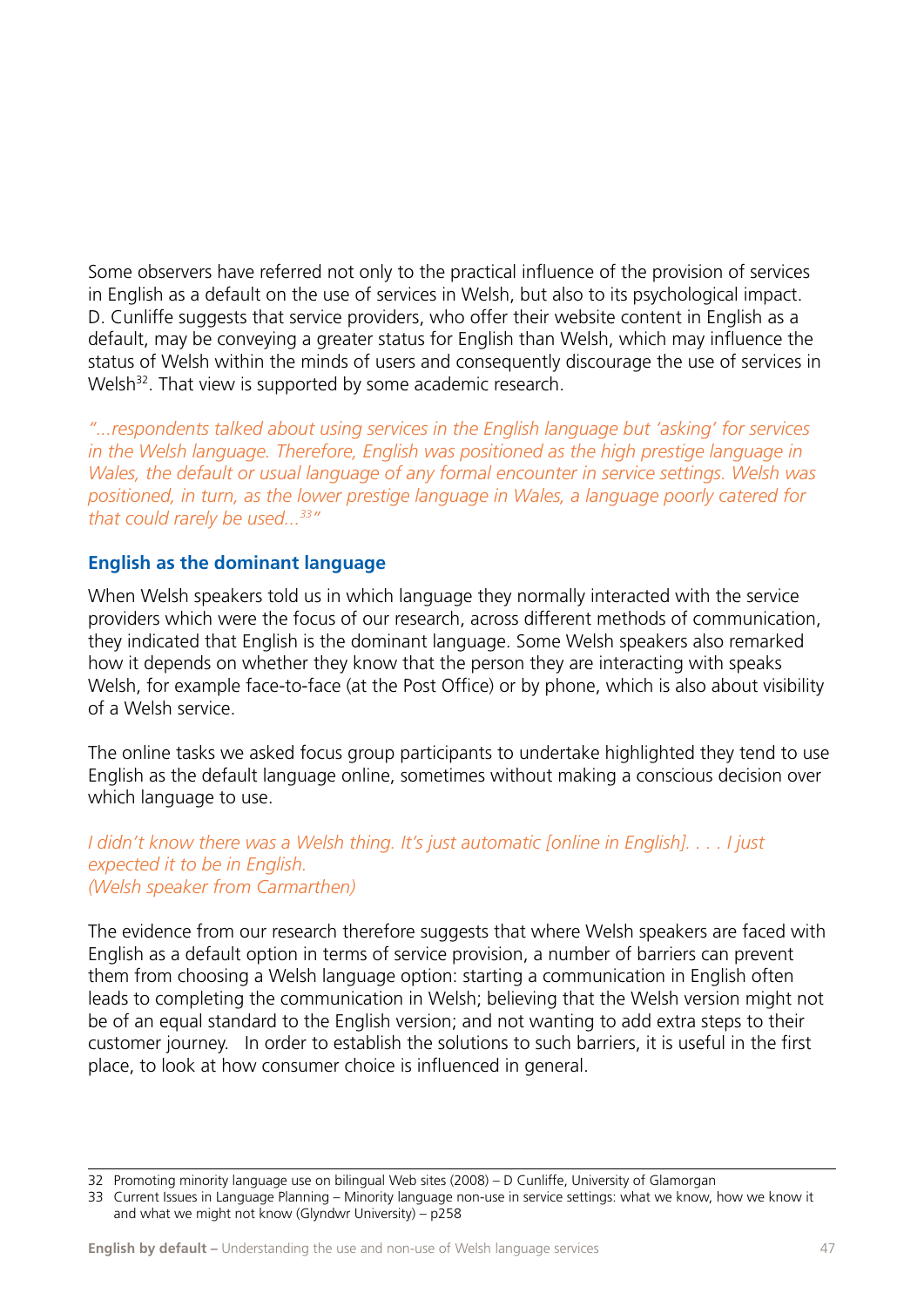# **Defaults**

Our findings present interesting challenges in how to support Welsh speakers to use the services they say they want to, where these exist. Clearly the evidence presented here has highlighted the importance of accessibility and visibility. In recent times policy makers and service providers have turned to the theory of behavioural economics to seek to understand the behaviour of services users and the choices they make. The insights offered by such research enable governments and providers of public services to manipulate the choices made by individuals for the benefit of society, and provide the private sector with information which is often key to their commercial success.

Behavioural economics highlights two principles which, when considered alongside the research available on the use of Welsh language services, may be useful in explaining the use and non-use of services in Welsh – the influence of defaults and consumer habits.

It is relevant to look at the influence of defaults here. By this we mean an option that is preselected for us if we do not make an active choice to change it. According to behavioural economics, the choices people make are significantly influenced by default options available to them:

*'Defaults exert influence as individuals regularly accept whatever the default setting is, even if it has significant consequences. Whilst we behave in crazy ways according to the laws of standard economic theory, we behave in predictably lazy ways according to the lessons of behavioural economics... Structuring the default option to maximise benefits for citizens can influence behaviour without restricting individual choice.34'* 

*"One important lesson from behavioural economics is that individuals tend to go with the flow of pre-set options, or defaults, often regardless of whether the pre-set options maximise our individual or collective wellbeing.35"* 

Previous research and commentary on the provision and use of Welsh language services suggests that at least some services in Wales are provided in English as a default. Our own research emphasises this with half of the websites we analysed requiring Welsh speakers to actively seek a Welsh version (whilst 29% gave no option to view content in Welsh at all). We believe therefore that this is likely to be influencing Welsh speakers to use services in English.

*"...if a user is unaware, and not proactively offered a service in a language, how (and indeed why) would the lay person go out of his or her way to find and use it?36"*

<sup>34 &#</sup>x27;MINDSPACE – Influencing Behaviour Through Public Policy' - Cabinet Office p22&23

<sup>35 &#</sup>x27;Behaviour Change and Energy Use' - UK Government's Behaviour Insights Team p7

<sup>36</sup> NUDGE! NORMALIZING THE USE OF MINORITY LANGUAGE ICT INTERFACES (Keegan and Evas 2011) – p51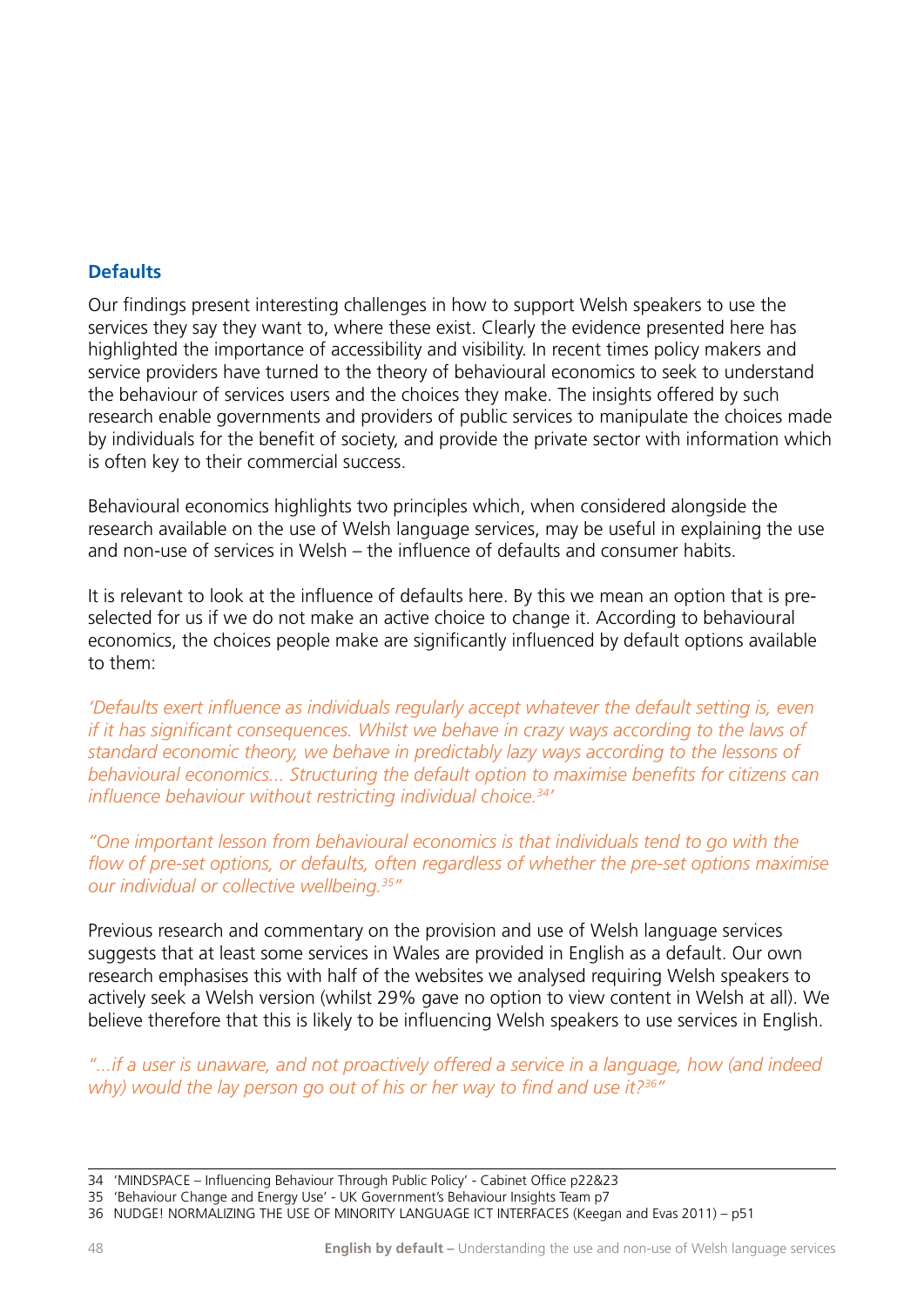# *"It could be argued… that if one is expected to ask for a service in Welsh where an Englishmedium service is provided automatically, that access to a Welsh-medium service is not 'normalised'.37"*

If having to 'opt in' to services in this way discourages the use of services in Welsh, as implied by the research available, then intervention will be required in order to increase the use of services in Welsh, as aimed for by the Welsh Government.

We believe therefore, that it is important for service providers to consider how the delivery of services can be adjusted or designed in such a way as to present a true choice for Welsh speakers, encouraging take-up of services that best meet their needs. This is key for service providers already providing Welsh language services, particularly where usage is low, but also for all service providers who will be subject to the standards to ensure that they really are supporting Welsh speakers to access services in the way that they say they wish to. Later in this report, we discuss examples of how this may be achieved.

Behavioural economics also highlights the considerable influence of habits on people's behaviour. An influential paper produced by the Cabinet Office, 'Mindspace', considers the theory of behavioural economics in relation to policy making and states that

*"Habits are 'behavioural dispositions to repeat well-practiced actions given recurring circumstances', and they usually develop when actions are repeatedly paired with an event or context (e.g. drinking coffee after waking up). Although the initial pairing may have had some conscious purpose, once acquired the action can be triggered just by the event or context, even in absence of the person's intention – or even in opposition to their intention.38"*

Language use habits in general are formed over time and are also considered to be a barrier to making more use of the Welsh language when interacting with service providers. Some of our focus group participants for example, explained how they learned Welsh at school and were brought up in an English-speaking household. Therefore they heard / saw their parents carrying out routine activities in English. Using more English than Welsh in their daily lives is a further reason given by some Welsh speakers for not choosing or thinking of choosing to use the Welsh language when dealing with service providers. The language of the home can also vary. Some participants who took part in the focus group held in Rhondda Cynon Taf for instance comment on how a lack of opportunity to use Welsh on a regular basis impacts on their propensity to use Welsh when interacting with service providers and continues a perpetuating cycle of the use of English as the dominant language.

<sup>37</sup> WLGA evidence to the National Assembly for Wales' Welsh Language Review – p2

<sup>38 &#</sup>x27;MINDSPACE – Influencing Behaviour Through Public Policy' - Cabinet Office p76&77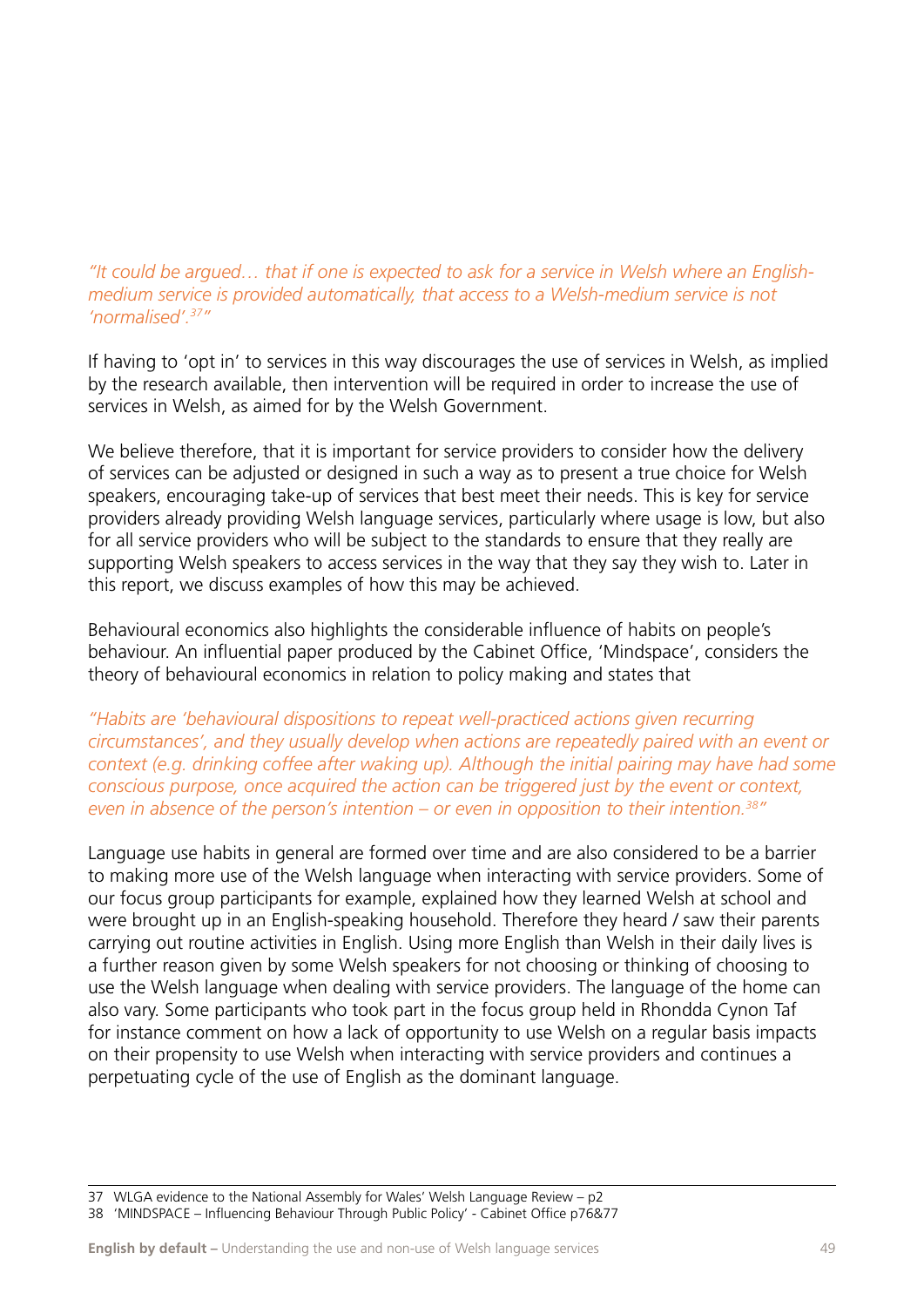*My mum and dad don't speak Welsh, when you are small you hear dad on the phone to companies, so all through school a lot of the language – you don't use that language to pay bills, you haven't had the experience. (Welsh speaker from Cardiff)*

*I come from a family where no-one speaks Welsh. I went to a Welsh school, but at home I don't speak Welsh. It's only since coming to [this town] that I'm confident speaking Welsh because I feel more Welsh in [here] than I do at home. And I think that has a great effect because if I use a cashpoint I do it in English because of my upbringing. I think it's got a lot to do with whether you grew up speaking Welsh. (Welsh speaker from Carmarthen)*

In more formal situations Welsh speakers' readiness to use their Welsh is often found to be linked to their confidence – or lack of confidence. It was fairly common in the focus groups for some participants to comment that they expect the Welsh language used online or in formal interactions to contain vocabulary with which they may struggle. This can involve, for example, more formal or technical subjects or difficulty when completing a form. Some also state that the Welsh used online may not reflect the Welsh they use and some acknowledge a fear of getting things wrong in more 'formal' situations (eg tax online, or not knowing a particular word in Welsh when talking by phone).

*Phoning…[energy company name] I wouldn't have spoken Welsh to them because I wouldn't have felt confident and especially not knowing what I was asking about, the smart meters, so I prefer to speak English. (Welsh speaker from Porth)*

*I spoke in English as I felt I had more confidence in asking about something I had no knowledge of [and Welsh was not offered]. (Welsh speaker from Wrexham)*

Having spent time viewing Welsh language pages online during the discussions, some Welsh speakers acknowledge that this perception of web pages containing difficult Welsh words may not entirely be the case in reality.

*It was fine actually, so maybe it's habit more than anything, because I do it, and it was easy to understand. . . . It was just as easy to find the Welsh form. . . . Yeah it was clear, and what I find, when they [service providers] translate stuff they over-complicate stuff, they go for a very formal language, but no [not here – Dŵr Cymru]. (Welsh speaker from Cardiff)* 

Some participants in the focus groups also point out how it can feel awkward if they attempt to begin a conversation in Welsh but find that the person they are talking to does not speak Welsh.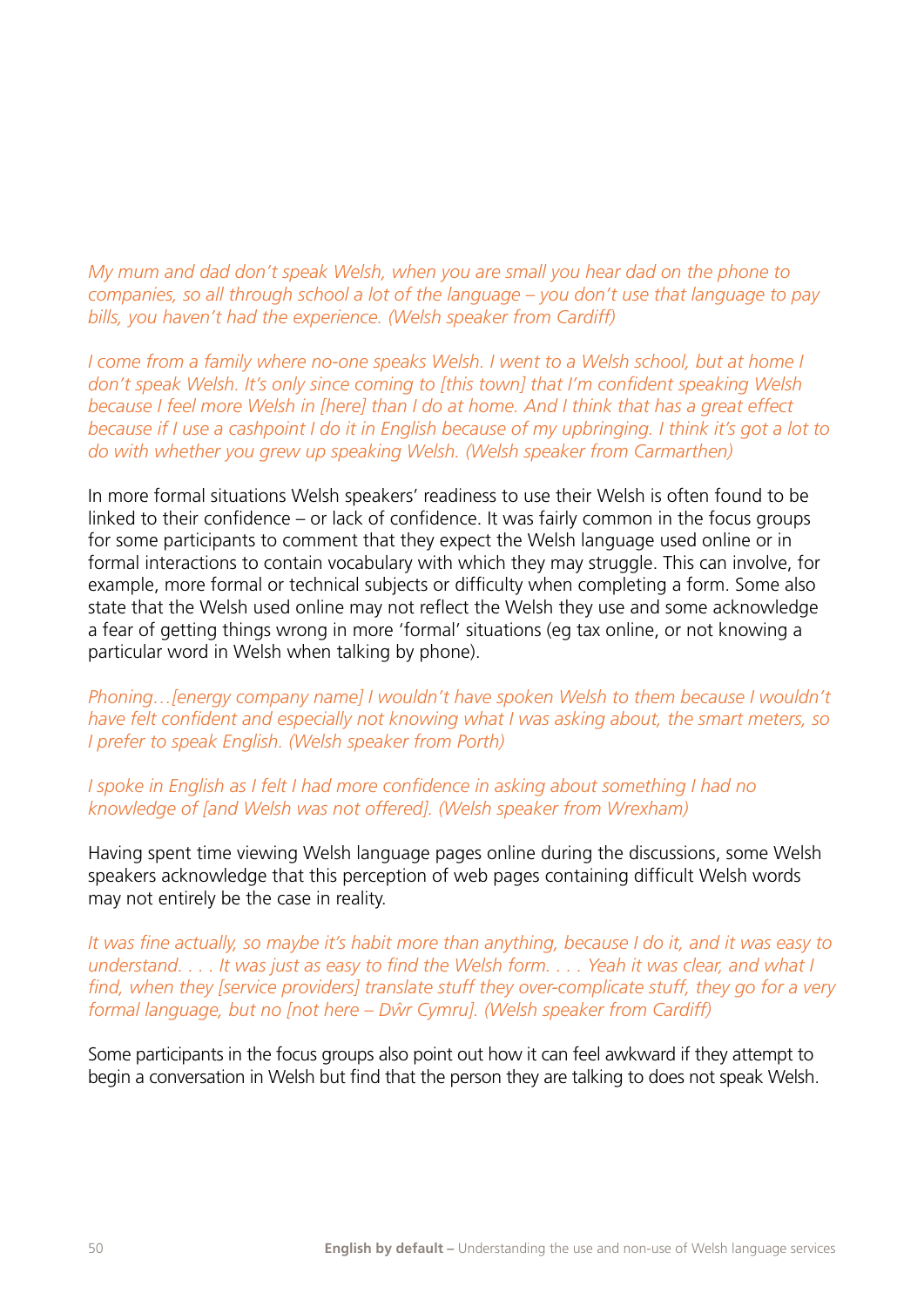*[I use] English [face-to-face] unless there's something on the till saying 'Start every conversation in Welsh' or 'Welsh service here'. Unless there's an indication I probably wouldn't start a conversation in Welsh to avoid causing embarrassment to someone because when people have to say 'I'm sorry I don't speak Welsh' it's awkward. (Welsh speaker from Carmarthen)*

A further example shows how Welsh speakers can be affected by a less than positive experience: a Welsh speaker in North East Wales recalled how he spoke in Welsh to a bus company employee about travelling to the Eisteddfod. The tone of the employee's response made the Welsh speaker think twice about using Welsh in the future.

*We were going to catch a bus and we went to the office and asked what time is the bus to the Eisteddfod in Welsh, because we expected, with the Eisteddfod being on. 'We don't speak Welsh' (said crossly) and a lot of that sort of attitude. That happens quite a lot I must say. It makes me sad and it makes me think twice about using the language, even things like 'Diolch'. (Welsh speaker from Wrexham)*

This example highlights how a lack of awareness and appreciation of the significance of the language for Welsh speakers in their interactions with services has a negative impact on their experience with the service provider and potentially more widely.

Previous experience and low expectations of service quality also add to habits in service use. Focus group participants noted that, on occasion, they still chose the English option based either on experience or perception that this service will be better than the Welsh language option. Occasionally, Welsh speakers believe that English language versions of websites are more likely than Welsh language versions to be accurate and up to date:

*If you knew the content was OK [I would use Welsh web pages]. When I'm at work and I need to do something quickly and I only have five minutes I'll go to the English site because the Welsh site could be lagging behind - unless I have time to translate that as well. So if I want information that's both current and accurate I'll go to the English. (Welsh speaker from Carmarthen)*

Research and commentary on Welsh language services suggest that where services are available in Welsh, they tend to be provided in English as a default. If these are the circumstances in which Welsh speakers are making language choices when using services, then applying the theory of behavioural economics to this context, it is reasonable to conclude that these circumstances are influencing the language choices of users and have led to a habit of using services in English. As suggested in 'Mindspace', this may well be true even amongst users whose intention or preference would be to use services in Welsh. Behavioural economics also tells us that habits are not only formed on an individual level, but that '*When*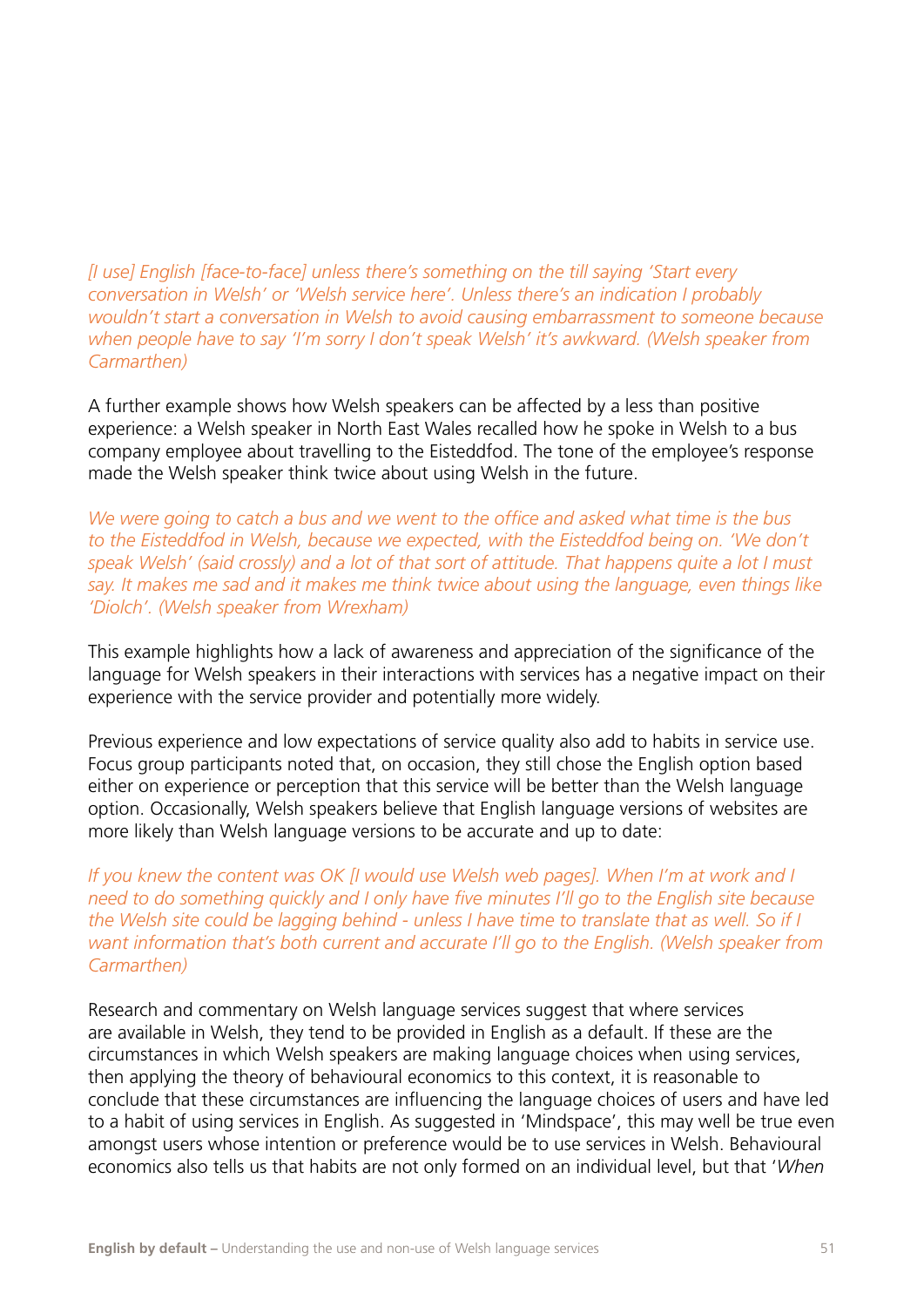*replicated across a community or society we call them culture*<sup>39'</sup>. On this basis, it seems possible that the circumstances within which some services are currently delivered in Welsh as indicated above, may be encouraging the use of services in English as a social norm:

Research commissioned by the Welsh Government in 2013 identified that *'Habit, along with confidence, appeared to play a key role in preventing some participants from using the Welsh language online on a regular basis… English was considered the default language online and was an ingrained behaviour'*40 Such findings are not limited to online services.

It is clear from numerous initiatives that habits can be changed. Even where those habits are widely established, interventions can reverse them. The introduction of a 5p charge for plastic bags in Wales is an example of a large scale intervention successfully changing widespread habits through legislation.

However habits are ingrained behaviours which often result from subconscious decision making, which can make them difficult to change. The first step to changing subconscious decision making, according to behavioural economics, is to raise people's awareness of their decision making, so that those decisions are taken consciously. When people think about their decisions, influence can be exerted in order to change those decisions, for example through the sharing of information.

This is the context to one of the Welsh government's current initiatives 'Pethau Bychain' (the little things) to raise people's awareness of the daily language choices they make, for instance when using social media, choosing the Welsh language option at a cashpoint, or changing phone or browser settings to Welsh.

This alone, however, is unlikely to deliver fundamental changes in Welsh speakers' behaviour. Although it may pave the way for changing their habits, other interventions are vital and the way in which services are offered and provided are key to this.

### *"Government departments, including both ministers and civil servants, should consider how the use of Welsh can be made normal and obstacle-free. Until this is achieved, the uptake of Welsh services, available largely on request, will continue to be limited41."*

It would therefore seem reasonable to argue that consumers may require a nudge to start using services in Welsh, where they have previously used services in English.

The development of a new statutory framework for the provision of services in Welsh provides an opportunity to address this problem, by ensuring that all providers are better equipped to

<sup>39 &#</sup>x27;MINDSPACE – Influencing Behaviour Through Public Policy' - Cabinet Office p77

<sup>40</sup> Exploring Welsh speakers' language use in their daily lives (Beaufort Research 2013) p17

<sup>41</sup> Dyfodol i'r Iaith evidence to the European Charter for Regional or Minority Languages' Committee of Experts (April 2013) – p6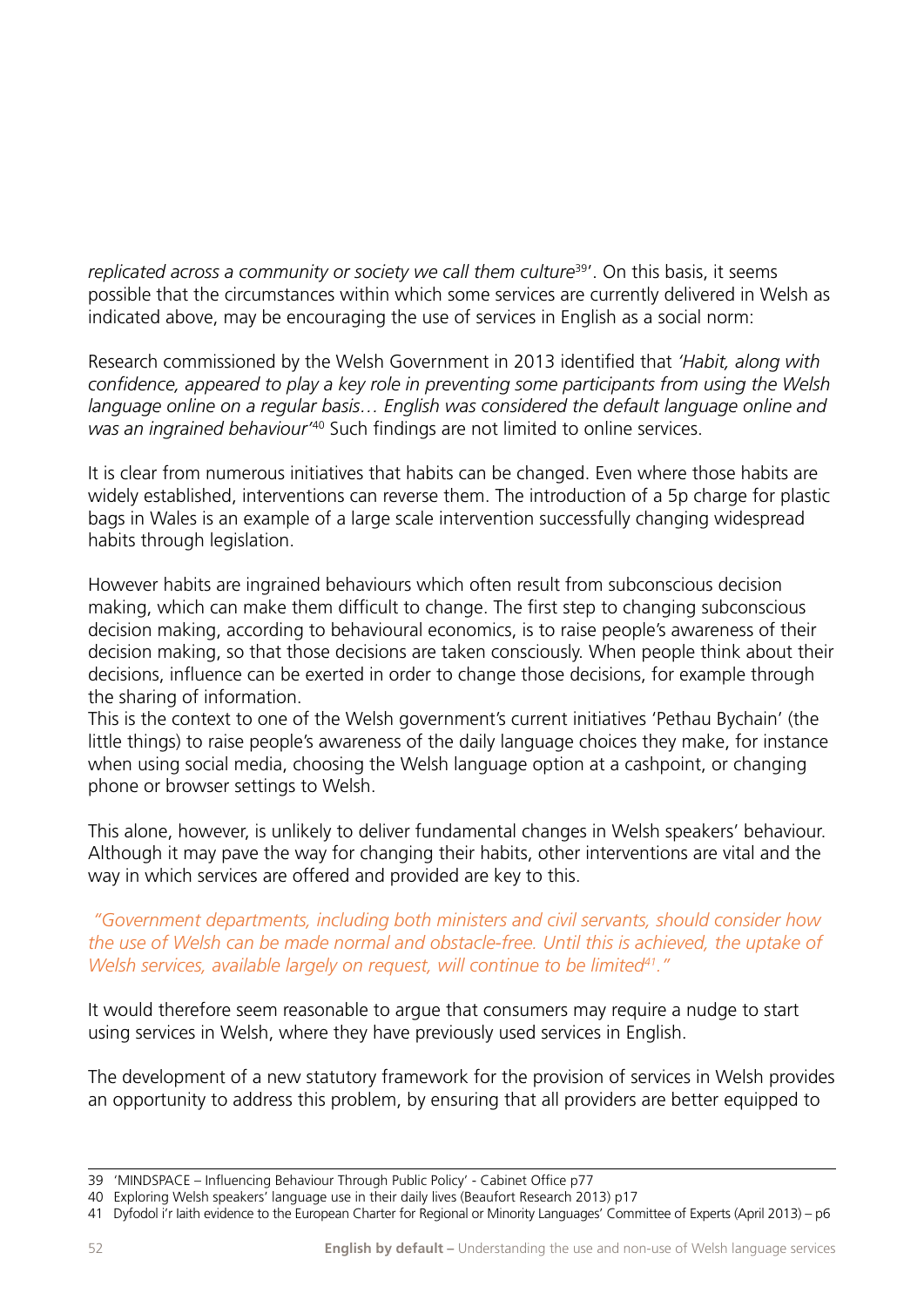meet the needs of Welsh speaking consumers by offering an active, clear choice of services in Welsh and in English.

It is unclear as yet whether all organisations subject to the service delivery standards will be required to provide all or only some services currently provided in English in Welsh also. One thing that is clear, however, is that if a full a range of services are provided in Welsh in future in accordance with standards, that provision would be undermined by a continued delivery of services in Wales which assumes the provision of services in English as a default. The current provision of Welsh language services in a non-active (or passive) way presents a barrier to service use which must be addressed if the service delivery standards are to achieve their aims. It is therefore vital that the implementation of this new framework, together with the accompanying codes of practice, set out not only what to provide in Welsh but also how to provide it.

# **Conclusions**

We believe that a lack of awareness of a Welsh language service offer and the absence of a Welsh language service are more significant barriers to using Welsh than a preference for using English. A lack of visibility / audible indications of services and the absence of an active offer of services in Welsh is a key theme to emerge from our research. If an interaction starts in English, it tends to continue in English.

A lack of service provision in Welsh or an issue around its delivery can result in negative perceptions. A lack of consistency with the offer can be a source of dissatisfaction. This can impact negatively on a consumer's perceptions of a service provider.

Our research has also highlighted how some Welsh speakers tend to use English as the default language online, sometimes without making a conscious decision about which language to use. Having to seek out or 'opt in' to a Welsh language service serves as a deterrent to take up of Welsh services.

Language use habits formed over time are also considered by some to be a barrier to making more use of the Welsh language when interacting with service providers. The lack of opportunity to use Welsh on a regular basis impacts on some Welsh speakers' propensity to use Welsh when accessing services from these types of provider.

A lack of language awareness or sensitivity on the part of staff members can impact negatively on consumer experience and also deters future use of Welsh on the part of the consumer.

In the implementation of the new Welsh language standards, service providers need to consider not only what to provide in Welsh but how to provide it.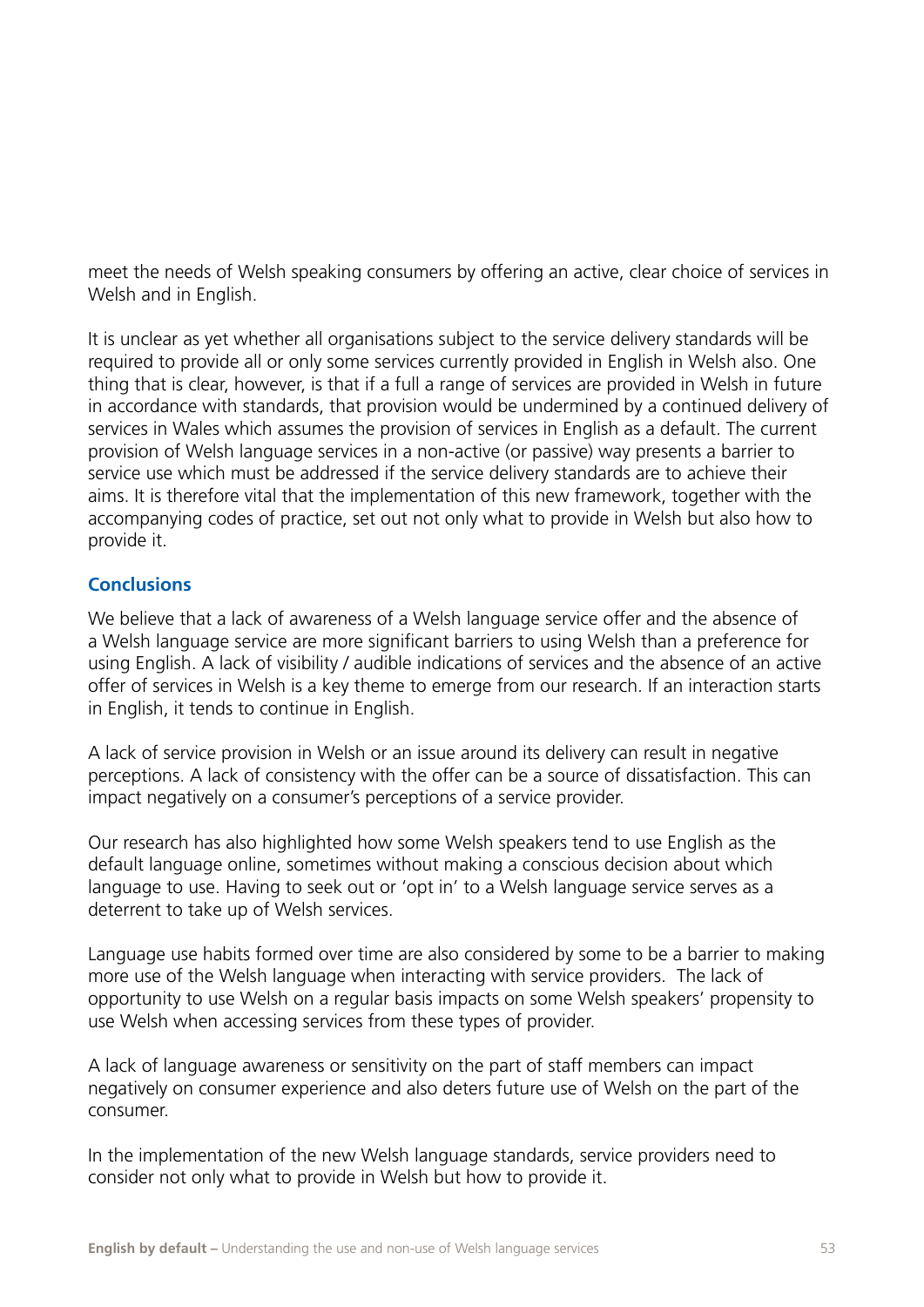# **3. Defining a Good Service for Welsh Speakers**

# **The extent to which Welsh speakers are engaged in the design of services**

Our research clearly shows real barriers to take-up of Welsh services amongst fluent Welsh speakers, both cultural and behavioural, but respondents also told us what would improve services offered through the medium of Welsh. Therefore it is vital for service providers to gain an understanding of these issues.

In this section we consider how service providers seek to take account of the views, needs and preferences of Welsh speakers to inform their provision through consultation, engagement and other appropriate means and where there may be scope to develop this. A clear principle of a good service is one that listens to its customers and is designed and built around their needs. We believe this should extend to Welsh language provision.

In terms of the service provider's perspective on Welsh language services, many welcomed the opportunity offered by our research to express their support for the use of Welsh and to share their achievements in meeting the language needs of Welsh speakers.

Several organisations reported that they had voluntarily committed to provide services in Welsh, some having formalised those commitments within a voluntary Welsh language scheme or policy. A number of other service providers duty-bound to provide services in Welsh cited that they had gone, or desired to go beyond their statutory duties, by taking action to promote the use of their Welsh language services. For example, one organisation described itself as '….*keen to consider how it can go beyond its statutory duties and provide services in Welsh which add value to the customer's experience.*'

However in terms of formal engagement with Welsh speaking consumers, there is very little evidence of planned or systematic activity with the aim of improving Welsh language services.

Some examples of good practice were identified; however, these were mainly within the public sector and directly linked to requirements attached to Welsh language schemes. Denbighshire County Council recently launched a review of its Welsh language services and in doing so actively sought the views and experiences of Welsh speaking service users by means of a survey. Some other service providers referred to having consulted occasionally with organisations representing Welsh speakers, as a means of engaging Welsh speakers in the design of services. For example, during a recent process of centralising some health services in south Wales, consultation was held with 'Mentrau laith'<sup>42</sup> and 'Merched y Wawr'<sup>43</sup> on how

<sup>42 &#</sup>x27;Mentrau Iaith' translates as 'language initiatives'. They are Welsh Government funded organisations that help communities to increase and develop their use of the Welsh language

<sup>43 &#</sup>x27;Merched y Wawr' is a national association of women in Wales operating in the Welsh language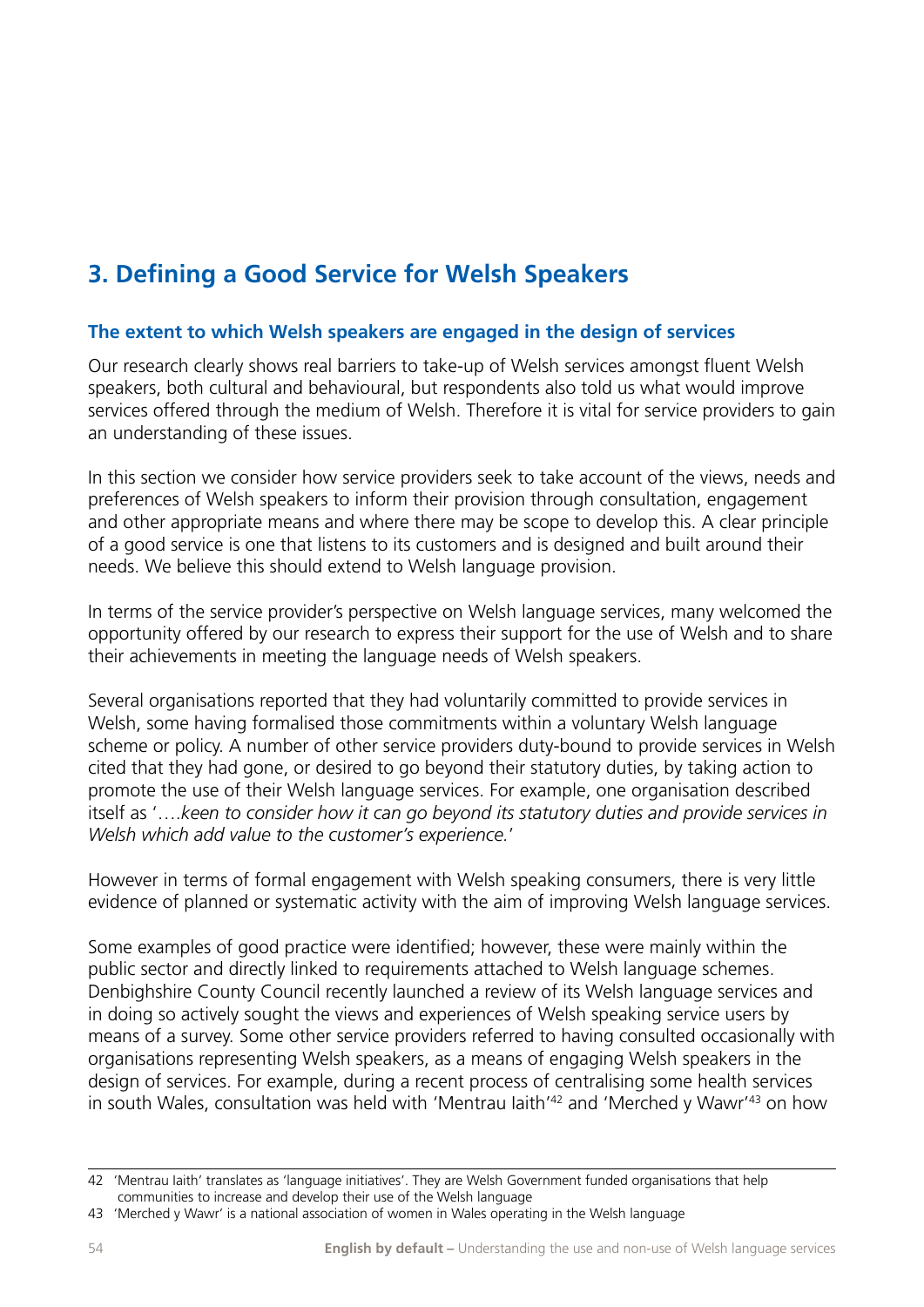best to provide services in Welsh following this process of change. However, most providers who responded to our survey acknowledged that they had very limited discussions with the public about Welsh language services, or none at all. Whilst a number of service providers referred to arrangements they had in place to engage the public in the development of services generally, Welsh language services were rarely if ever discussed specifically.

Several providers welcomed our research, as a source of information that would be useful to them. One organisation stated that they needed

# *'….credible research from Welsh language speakers about why they use / don't use Welsh language services (along with an outline of what they need / expect).'*

However this desire to understand the needs of Welsh speakers was limited and most service providers either did not see the need for such research or did not see it as a priority. One provider noted:

*'It is felt that the requirements of Welsh speaking consumers do not differ from those of non-Welsh speaking consumers.'* 

Another noted that it did conduct research into the:

# *'needs of vulnerable and specific groups of customers, but not Welsh speakers'.*

Some providers commented that it was not their responsibility to seek to understand the particular requirements of Welsh speaking service users. One mentioned that it is the Welsh Language Commissioner's responsibility to reflect the voice of Welsh speaking service users within the advice she provides, and that no direct engagement with Welsh speakers was therefore necessary by service providers themselves.

Despite this lack of research into the needs of Welsh speakers and engagement with them, most service providers were seen to have a process in place to assess the impact of new services on Welsh speakers. Some did so as part of their equality impact assessments, whilst others had bespoke processes in place. The way in which assessments were carried out varied significantly. Some service providers provided training and guidance for staff members on how to assess the impact of their services on Welsh speakers in particular, with arrangements in place to monitor the quality of the assessments made. However, many providers acknowledged that the arrangements to consider the needs of Welsh speakers within the design of services were not as systematic or as thorough as the arrangements in relation to other specific groups. Welsh language impact assessments were often reported to be carried out by staff with little or no knowledge of Welsh language matters, with no support or advice available on how to conduct them properly.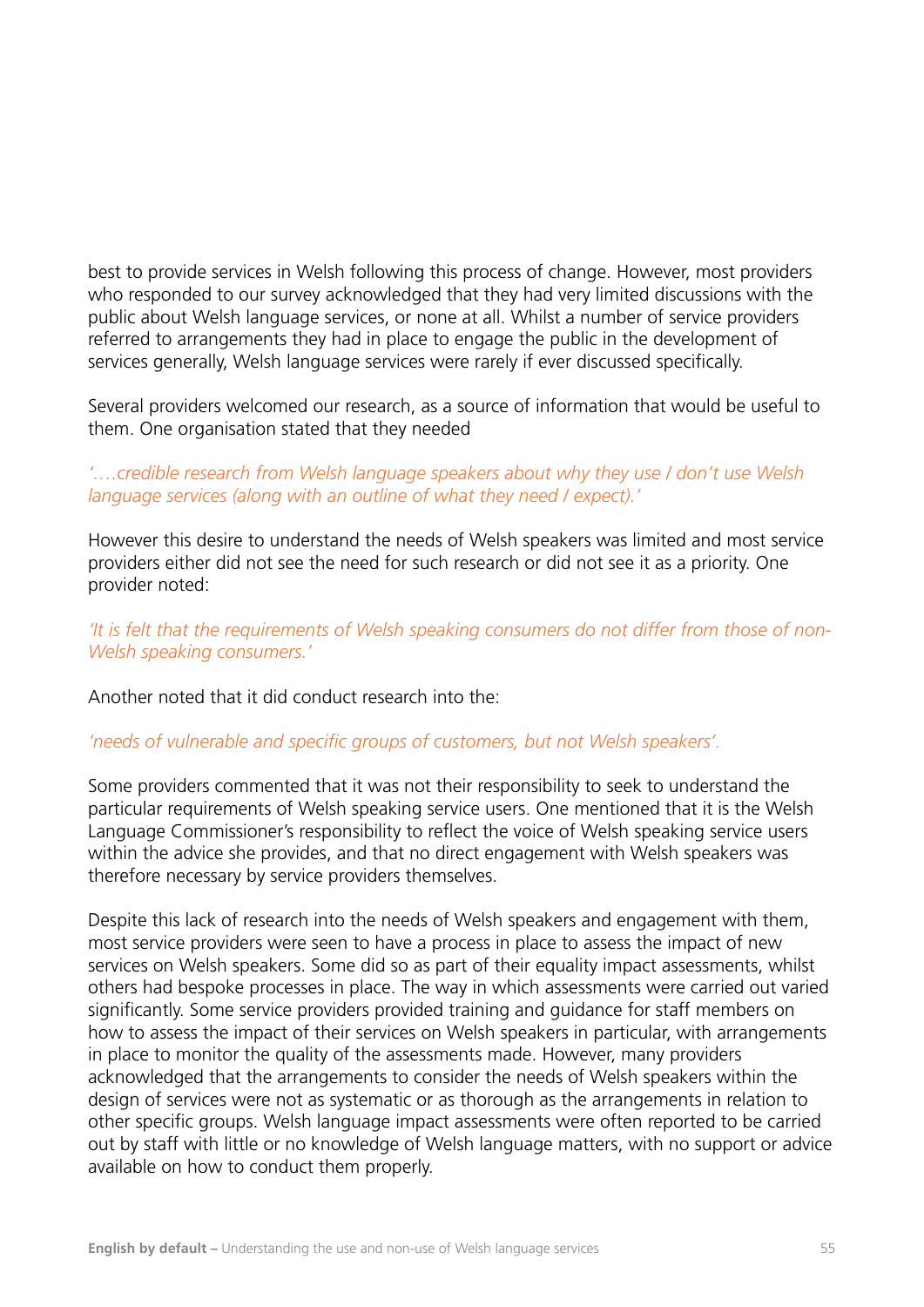Many service providers emphasised that public consultation and engagement was always conducted bilingually, so as to offer Welsh speakers an opportunity to express their views on the relevant subject matter. This was considered by some an adequate means of engaging Welsh speakers in the design of services. We would argue that this approach is too general and does not reflect an appreciation that a Welsh speaker's experience may not mirror a non-Welsh speaker's experience in terms of perception, confidence and trust. In order to gain valuable information on the most effective and efficient way of providing services under any new requirements we are of the opinion that service providers should engage with Welsh speakers not only at the start of the process, but on an ongoing basis to help monitor progress and identify and address issues of concern. Welsh speakers should also be involved in helping to design services in order that they will better meet their needs and take account of the barriers they may face in accessing these, and in testing any new Welsh provision to identify how accessible and visible this is before services are rolled out. Creating services that have had input from the people who will use them from an early stage would arguably increase usage of such provision.

Service providers should also consider rather than including a Welsh speaker in an English speaking focus group, establishing a Welsh speaking focus group that will inform the development of policy, the design and provision of services through the medium of Welsh and ensuring that they are regularly actively seeking feedback from a range of different Welsh speakers, who as our findings have highlighted, have a range of views and preferences in terms of their usage of Welsh language services. As outlined below, mystery shopper exercises are another useful form of feedback and can provide real benefits in measuring the visibility, accessibility and quality of Welsh language service provision.

Greater appreciation amongst providers that Welsh speakers have a right to services in Welsh should, in theory, lead to better services. On this basis we feel that a change in the approach by service providers may be a fundamental prerequisite to improving the use and availability of Welsh language services. But certainly within the context of low take up reported by providers of some services it is important that providers engage in an informed way appreciating those barriers reported by Welsh speakers in accessing Welsh language services and actively consider how to address this. It is key that Welsh speaking service users from a range of backgrounds are involved in this work.

#### **The extent to which feedback is sought on Welsh language services**

We would argue as part of gaining a better understanding of consumer views of a provider's services, seeking regular feedback from Welsh speakers is also key. We did find some evidence of providers actively seeking feedback on their Welsh language service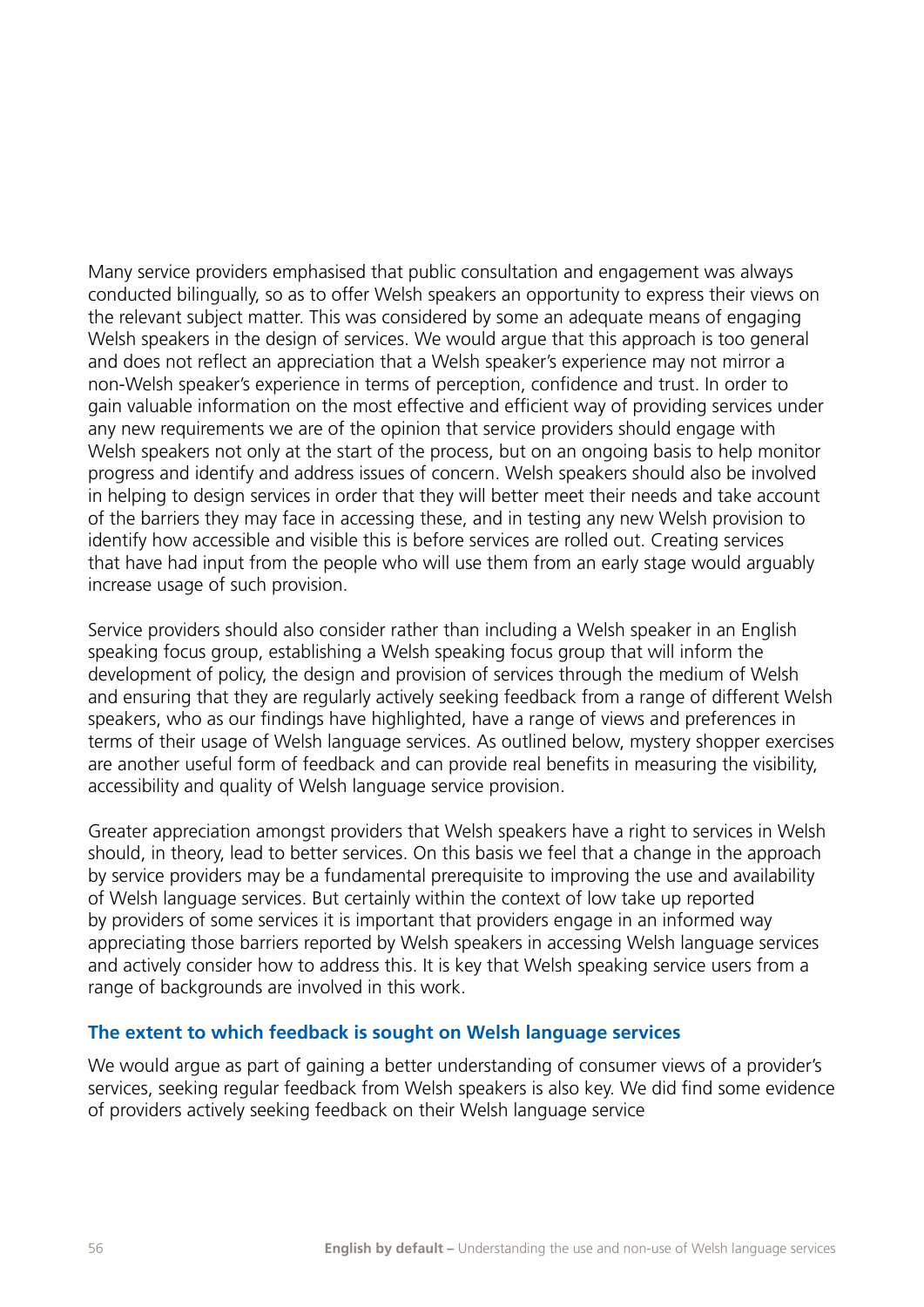## **Case study: Denbighshire County Council seeking feedback from Welsh speakers**

Following a review of their Welsh language services where Welsh speakers were asked for feedback, the Council commissioned a mystery shopper exercise by Menter Iaith Sir Ddinbych. The Council subsequently introduced an Action Plan as the survey had highlighted the need to ensure that staff respond bilingually to both calls and correspondence, and that all correspondence on social media is bilingual.

Generally, however, service providers actively seeking feedback on their Welsh language services were in a minority, and no service providers reported they were doing so routinely. Typically, service providers were seen to rely on complaints as the predominant or only source of feedback on the services provided in Welsh. One organisation noted that *'Feedback on services is routinely sought, but not specifically in relation to Welsh language services.'* Another noted that it *'….does not proactively seek feedback on its Welsh language services but based on the low number of complaints received it is presumed that customers are happy with the services provided in Welsh.'* It is widely recognised that complaints alone do not provide an adequate or accurate measure of satisfaction with services as any information gathered always has a certain measure of unknown dissatisfaction. A recent study showed of those who do want to complaint about public services, 39% don't do so<sup>44</sup>. Therefore a lack of complaints about Welsh language services should not be taken as an indicator of satisfaction. In the context of Welsh language services, the information gathered suggested that few service providers had any other arrangements in place to receive feedback from the public.

This lack of feedback on the delivery of services in Welsh is likely to compound the lack of understanding of the needs and preferences of Welsh speakers resulting from the lack of engagement with them within the design stage of services. Without feedback, service providers cannot know whether or not their Welsh language services are meeting the needs of their intended users, whether barriers exist to the use of services in Welsh and what those barriers might be. One organisation acknowledged that '*….it is not always clear what the barriers are to the use of the Welsh language'*.

Some providers commented that take up of their Welsh language services was lower than expected but none of those service providers were found to have investigated the reasons for that. Rather they tended to presume that some Welsh speakers simply favoured the use of services in English. As our research has shown, there is a preference for services in

44 More Impact for more people. 2012. The Parliamentary and Health Service Ombudsman for England.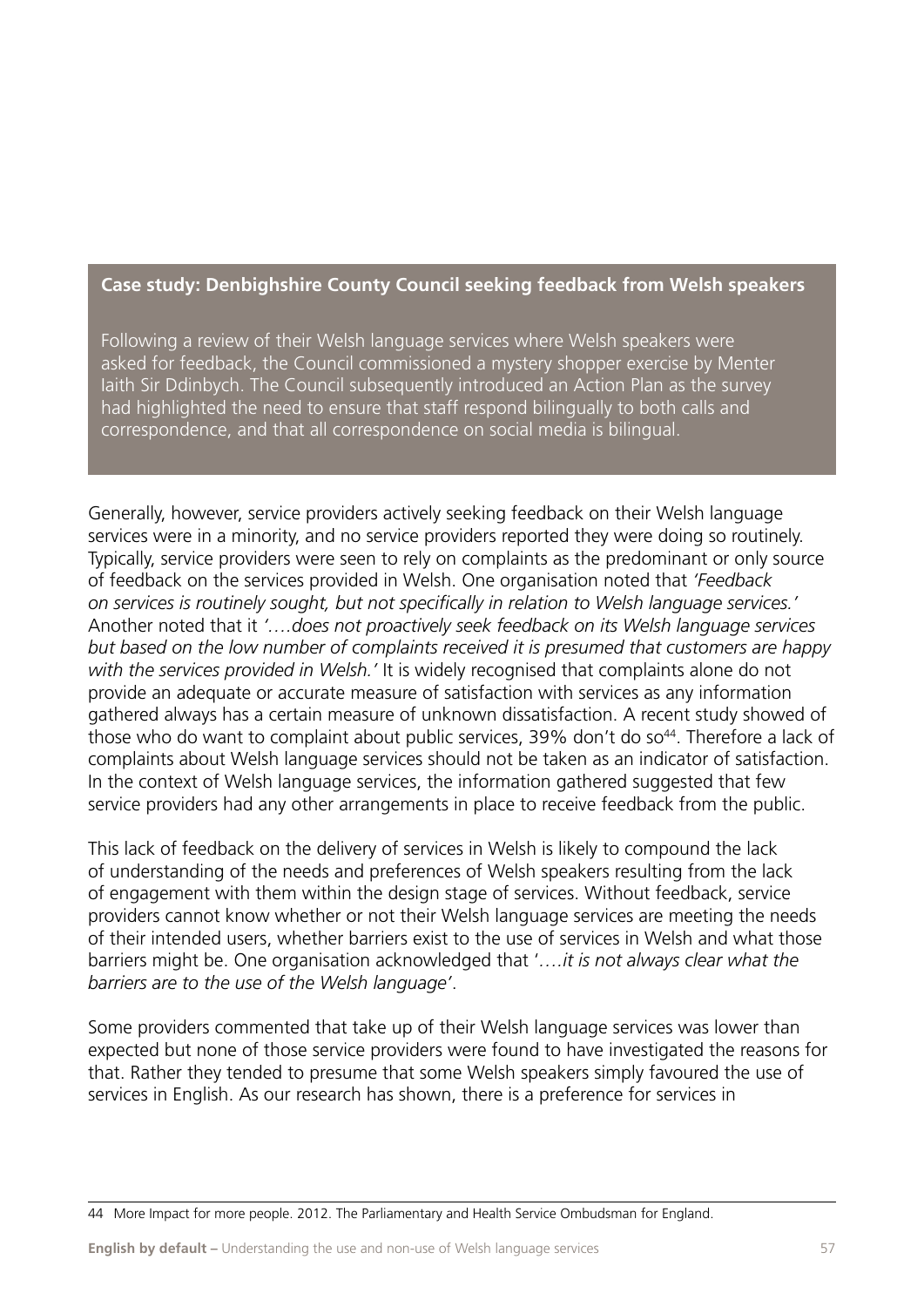Welsh amongst some fluent Welsh speakers, highlighting the need for providers to seek out the reasons for the language choices made by Welsh speaking service users and gain an understanding of the barriers to the use of services in Welsh.

#### **Case study: Scottish Power customer engagement**

As part of a general customer survey, Scottish Power asked customers in Wales for feedback on their Welsh language services specifically. Such a move recognises the fact that customer needs in terms of Welsh language services do not always mirror customer service needs generally. Developing Welsh language services in consultation with Welsh speakers may give better returns on investment in those services.

# **The benefits of providing a good Welsh language service**

We asked Welsh speakers who took part in our survey whether they agreed or disagreed with a series of statements relating to the impact of an organisation offering a good Welsh language service on customers' perceptions of that company. Agreement was high that there are positive commercial effects in terms of attracting and retaining Welsh speaking customers from doing so:

- Having a good Welsh language service **helps a company stand out**' (94 per cent agree)
- • 'Being able to deal with organisations in Welsh **makes me feel valued as a customer**' (90 per cent agree)
- 'I'm **more inclined to stay a customer** of a company that provides a good Welsh language service' (83 per cent agree)
- 'I'm **more inclined to choose a company** that provides a good Welsh language service' (82 per cent agree)

At the same time, eight in ten Welsh speakers interviewed (80 per cent) were of the opinion that the service providers we focussed on in our research 'don't do enough to cater for the needs of Welsh speaking customers' at the moment.

Reflecting these survey findings, some Welsh speakers in our focus groups told us that using Welsh when dealing with service providers enhances their experience and impression of the organisation. Some participants noted they were 'extremely satisfied', or 'very satisfied' to sum up their view of the experience as a Welsh speaker of Royal Mail's active offer of Welsh language services by phone for instance.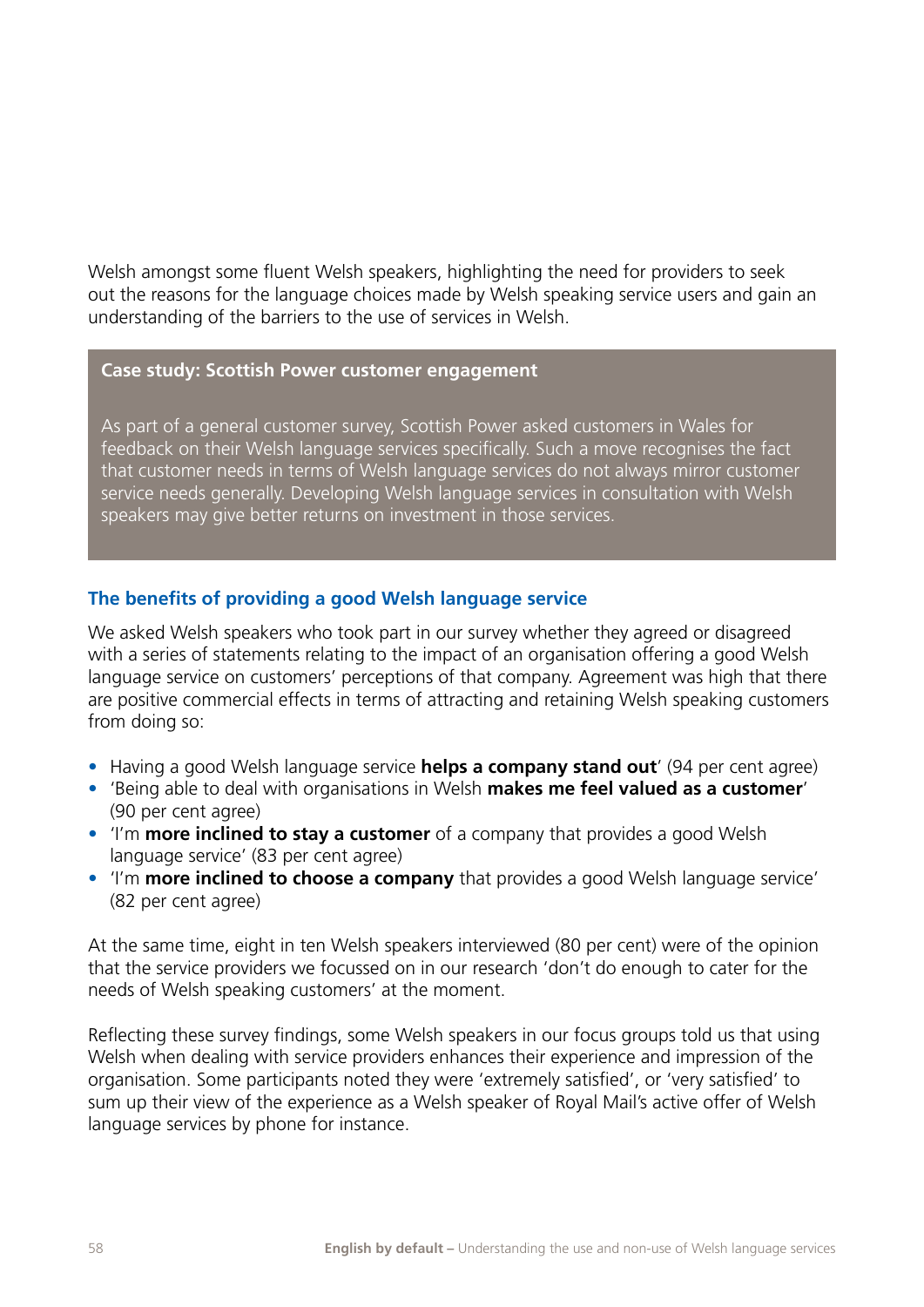# *Fantastic! . . . The option was Welsh first, and then the woman said 'Welcome' in Welsh. Straight through in Welsh. 'Anything else I can help you with?' Over in a couple of minutes. (Welsh speaker from Cardiff)*

In other examples, some focus group participants were seeking to complete a 'homework' task by contacting Parcelforce . Having Googled 'Parcelforce contact number', and clicked on the 'Contact us' link in the search results, they were taken directly to a page which includes a Welsh language helpline option. These Welsh speakers were very happy to find this option and the experience was 'excellent', especially for some who commented how they find it easier to express themselves in Welsh. It left some Welsh speakers with a positive view about the company, and feeling valued.

*Google search engine: 'Parcelforce contact number easy to find. Chose Welsh speaking number out of a possible three choices. Was connected/ answered within 10 seconds. Very polite and helpful, excellent service. Full satisfaction. I am a Welsh speaker and am more comfortable in my first language. I felt because I chose Welsh I was 'special' and was dealt with straight away. (Welsh speaker from Caernarfon)*

In another example, a participant also described how their retail experience was enhanced when the service provider, on realising that they spoke Welsh, switched to Welsh for the face-to-face conversation. This level of customer service and language awareness indicates to the Welsh speaker that the business very much values the individual and their needs as a customer.

*I'm in a shop and I've been dealing with someone in English and then they realise that I speak Welsh and they change to Welsh - I appreciate that. . . . If someone changes to Welsh, they care about what I want, they're thinking about my needs. (Welsh speaker from Carmarthen)*

Summing up, Welsh speakers on occasion believe that providing an active offer is likely to 'broaden the customer base' as well because Welsh speakers would want to be able to use the service provided by the organisation.

*Just to remember that it's the customer who has the power to go back there again or go to another shop. . . . That's it and I do that quite often. (Welsh speaker from Wrexham)*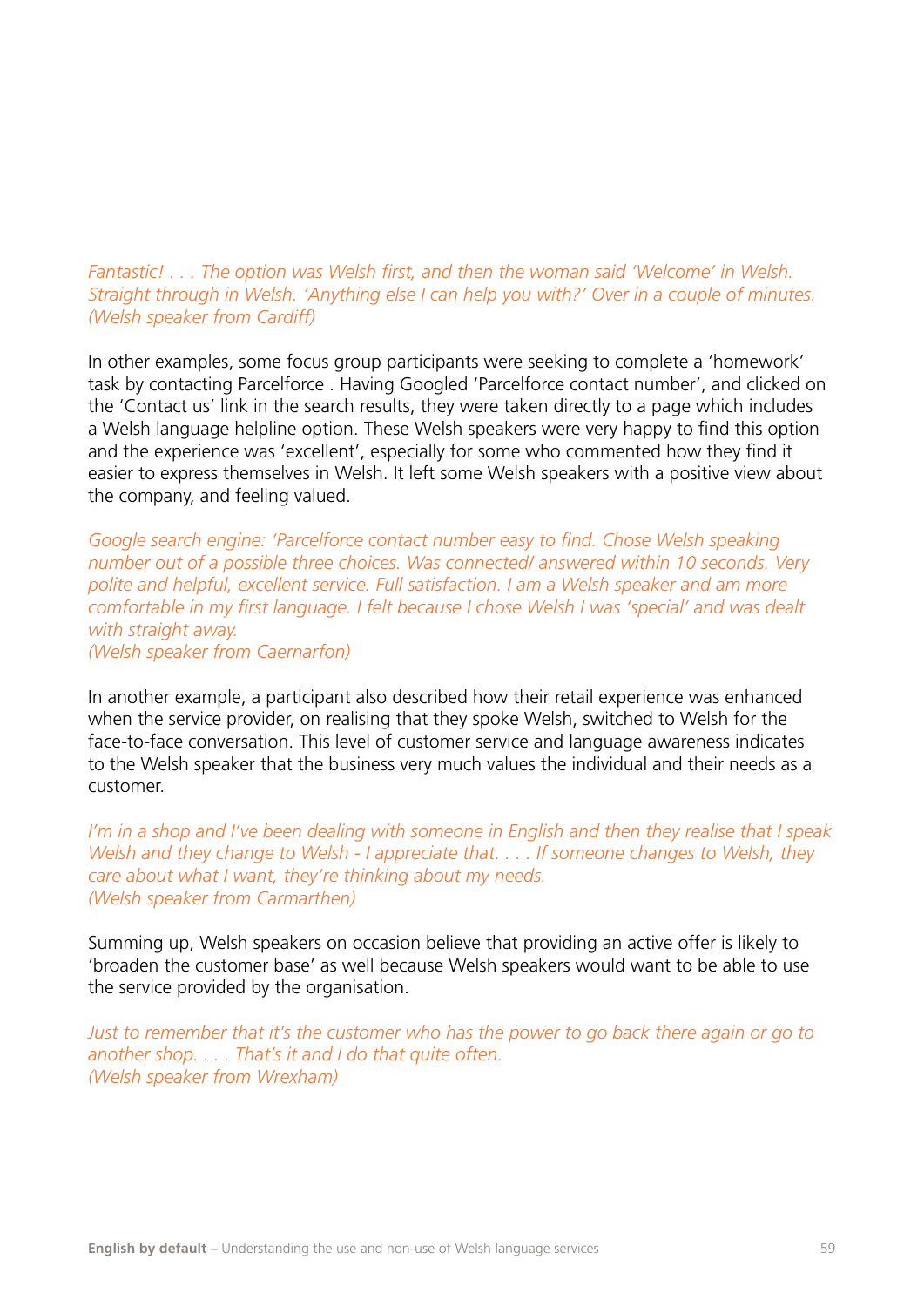#### **Case study: Wales Millennium Centre website**

The Wales Millennium Centre website is consistently bilingual, with a Cymraeg/English button on all webpages to toggle between languages without reverting to the home page each time. On English language pages there is a prominent banner alerting consumers to the existence of Welsh language content, an attempt to counter a lack of awareness of Welsh language services. Welsh language pages display a similar banner thanking consumers for visiting Welsh language pages, giving a clear indication to Welsh-speaking consumers that the organisation supports the Welsh language.

#### **How Welsh language services can be improved**

Most service providers in our research acknowledged there was room for improvement of their Welsh language services and many were keen to report practical steps they had taken, or they could take, to improve services for Welsh speakers.

Positively, some providers such as the police, for example, explained to us that providing services in Welsh was considered intrinsic to their remit of protecting and promoting the rights of citizens. However, the responses by service providers to our review indicated that this type of rights-based approach to the provision of services in Welsh, which the Welsh Language Measure seeks to establish uniformly, was seen to be the exception at present, not the norm. Another provider told us *'providing services in Welsh is not only a statutory requirement. It is seen as part of the company's corporate social responsibility.'*

In our survey of fluent Welsh speakers, when asked what, if anything, they would like companies such as their bank, gas, electricity, phone, television or broadband supplier to do to improve the Welsh language services they provide to customers in Wales, the primary suggestion made was to offer the option of a service in Welsh (see figure 12). This was suggested by over a third – 35 per cent – of Welsh speakers interviewed overall, but was highest (at 41 per cent) amongst the 16 to 34 year old age group. It was also particularly high amongst people who usually interact with their bank via a website or app (at 39 per cent), which reinforces that bank / building society online services are a particularly weak area in terms of Welsh language service provision.

The next most popular suggestion was to promote or advertise the existence of Welsh language services more, so that Welsh speaking customers are aware they are available. Whilst just over one in five overall (21 per cent) suggested this, the proportions of those living in South East Wales and those in the 16 to 34 age group saying this were particularly high (at 35 per cent and 32 per cent respectively). This emphasises the importance of promoting the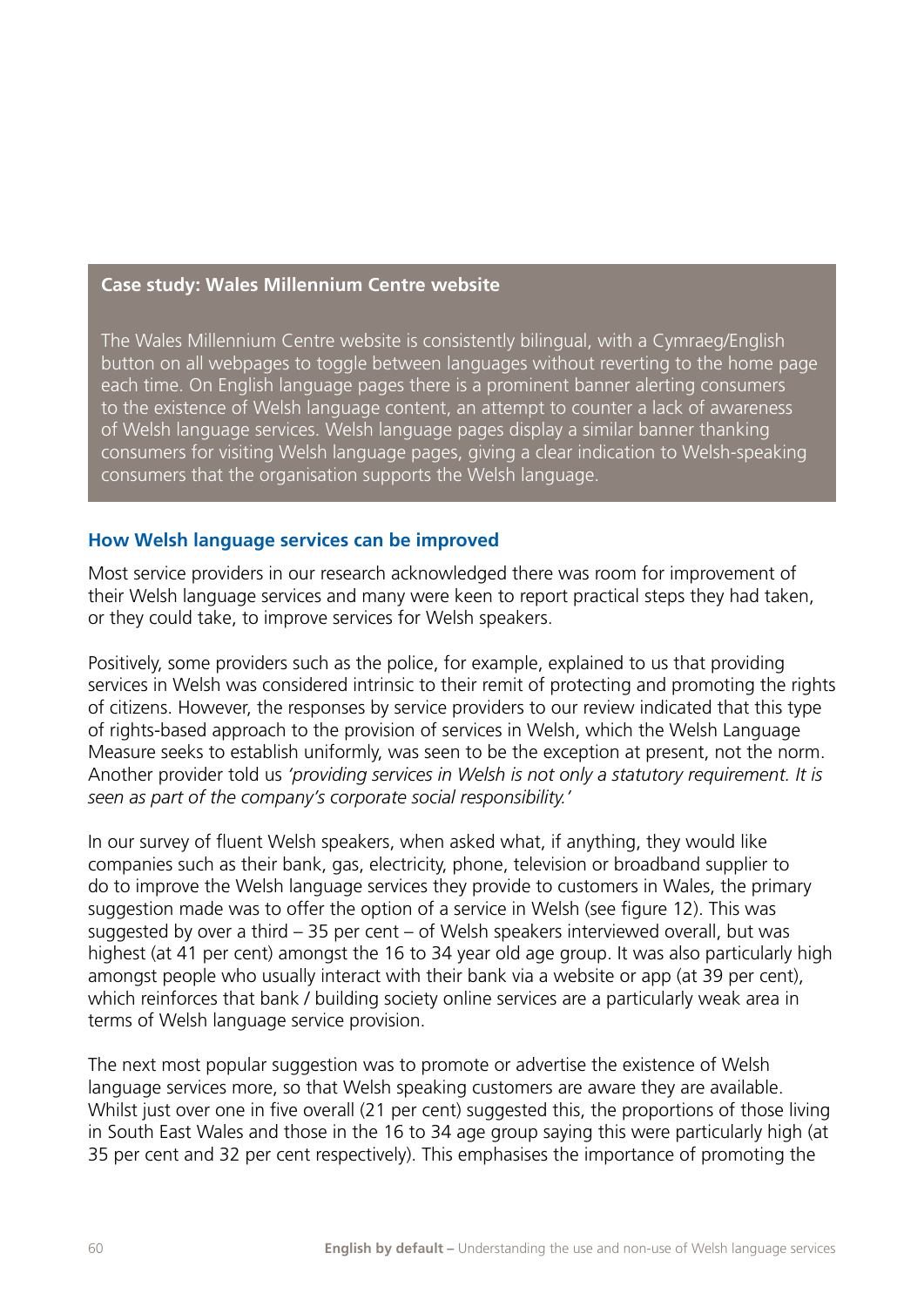availability of services and giving visual cues such as badges or signage in areas where Welsh is not the dominant language.This is emphasised by our finding that nearly nine in ten Welsh speakers (88 per cent) agreed with the statement that 'Welsh language services on offer aren't advertised or promoted enough to customers'.

Other suggestions for improvement included:

- more consistency in the provision of Welsh services across channels
- more use of clear, every-day, 'normal' Welsh in communications
- providing forms, bills and letters bilingually to customers
- making an active offer of Welsh, that is by starting a conversation with a greeting in Welsh or offering a choice of language when contact is made
- giving Welsh equal status with English
- providing staff with better training in Welsh

Some service providers who responded to our survey reported having taken steps to address difficulties they had experienced in appointing sufficient numbers of Welsh speakers to provide services in Welsh. Notably, one organisation had worked with the charity 'Chwarae Teg<sup>45'</sup> in order to attract Welsh speakers to apply for positions within the organisation. Another reported to have invested significantly in language training for members of staff who could speak Welsh but lacked confidence to communicate with the public in Welsh in a service delivery context. One barrier to the use of services in Welsh referred to by respondents was the inability of IT systems to record the language needs and preferences of service users. Health organisations mentioned that efforts were being made to change a national patient information records system so that the language needs and preferences of service users could be recorded. Clearly, despite the general lack of understanding of the experiences of users of their Welsh language services, some providers at least recognise the need to improve services and evidence was seen of practical measures being taken to achieve that.

Evidence was also seen that some organisations who responded to our survey were aware that services were not as easy to access in Welsh as in English and that steps were being taken to change that. Some providers of energy services noted that they now provide all bills in both Welsh and English to all customers in Wales, whereas they had been provided in English previously and were available in Welsh only on request. Another noted on a practical level that providing bilingual bills was a more cost-efficient approach. Some local authorities mentioned a similar change of delivery from providing the content of their websites in English as a default to providing all users with a clear and equal choice of content in Welsh or English from the outset. These efforts to provide a more active choice of a service in Welsh show some appreciation amongst providers that the provision of services in English as a default may not be an appropriate means of delivering services in Wales.

<sup>45 &#</sup>x27;Chwarae Teg' is a charity which helps ensure that women in Wales can enter the workplace, develop their skills and build rewarding careers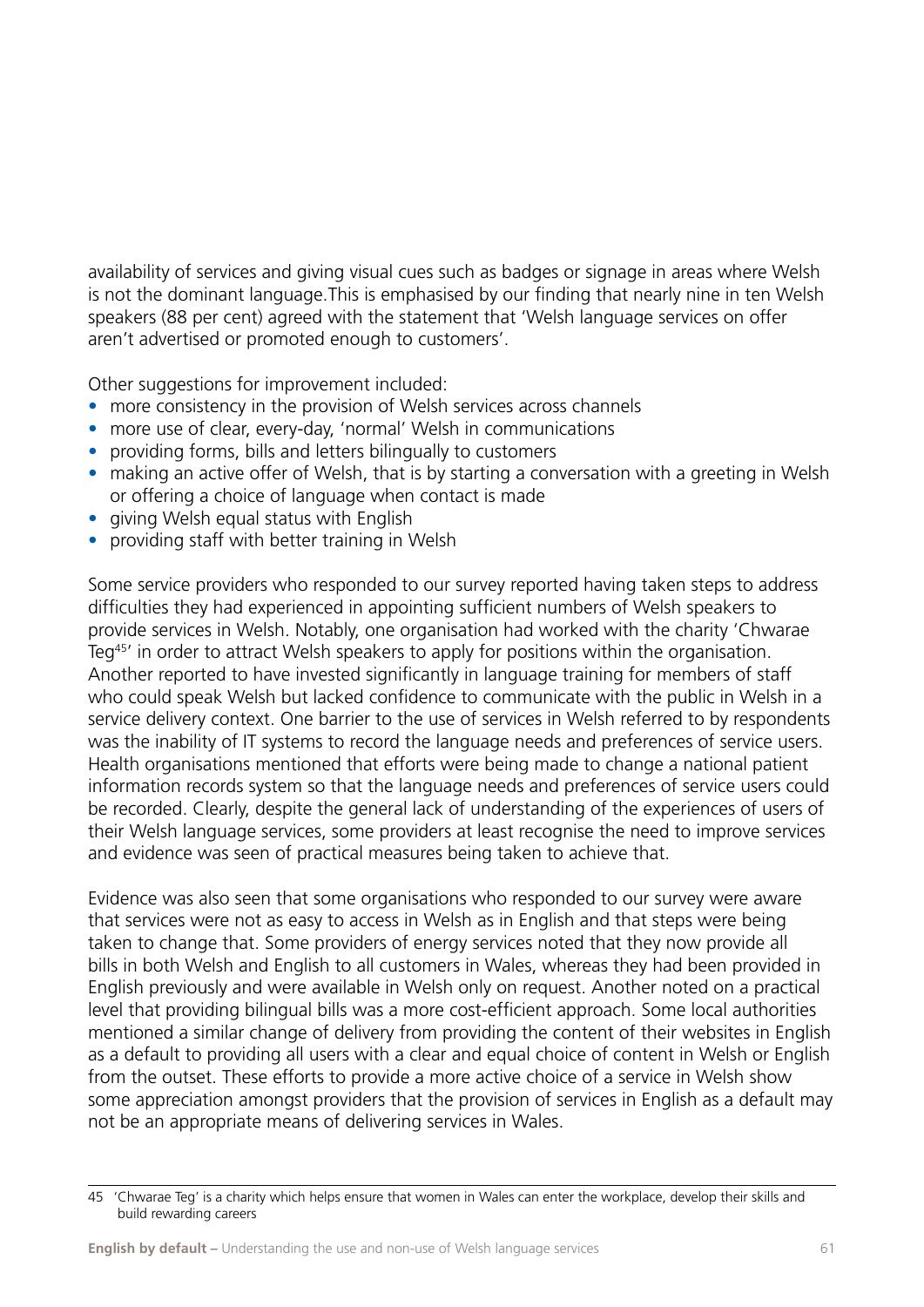Generally, however, the information gathered showed an inconsistency in how Welsh language services are delivered, even within individual service providers. For example one local authority reported that *'A splash page offers a proactive choice of content in Welsh or English on the council's website and the site remembers the language choice of the user. The same proactive choice of a service in Welsh is not offered in other service contexts….'*

#### **Case study: Cardiff Council twitter accounts**

Cardiff Council maintains two main twitter accounts, an English language account and a Welsh language account. Both tweet the same content in their respective languages, and deal with enquiries from the public during office hours, offering complete parity between the two languages. The Welsh language account is promoted within the Welsh language twittersphere, and occasionally mentioned on the English language account in order to raise awareness of the service.

Numerous examples were noted of efforts to raise awareness of Welsh language services and to promote their use, suggesting that providers recognise that service users may not always be aware of the availability of services in Welsh. One provider's sponsoring of a Welsh language television programme allowed for the promotion of the number for their Welsh language telephone service.

Several service providers reported to have conducted activities to promote their Welsh language services within the National Eisteddfod, including encouraging visitors to register to receive services in Welsh. It was also noted that some service providers had sought assistance to promote their Welsh language services through the activities of other organisations, such as the Welsh Language Board and local Mentrau Iaith.

Some such initiatives had led to an increase in the use of the Welsh language services promoted. The use of badges worn by staff to indicate their ability to communicate in Welsh was reported by several service providers with significant enthusiasm as an effective means of raising awareness of the availability of their services in Welsh.

The view was frequently expressed that improvements to Welsh language services would be difficult to achieve without assistance. Some providers appealed for support to improve their services for Welsh speakers and several references were made to the need for collaboration as a means of sharing good practice. For example, one organisation noted that it *'would benefit from the sharing of good practice between providers in terms of the provision of services in Welsh, for example through a purposeful forum'*. Another mentioned that it would require *'greater assistance from the Welsh Government, who could act in a 'facilitator' capacity to promote collaboration and usage of the services'.*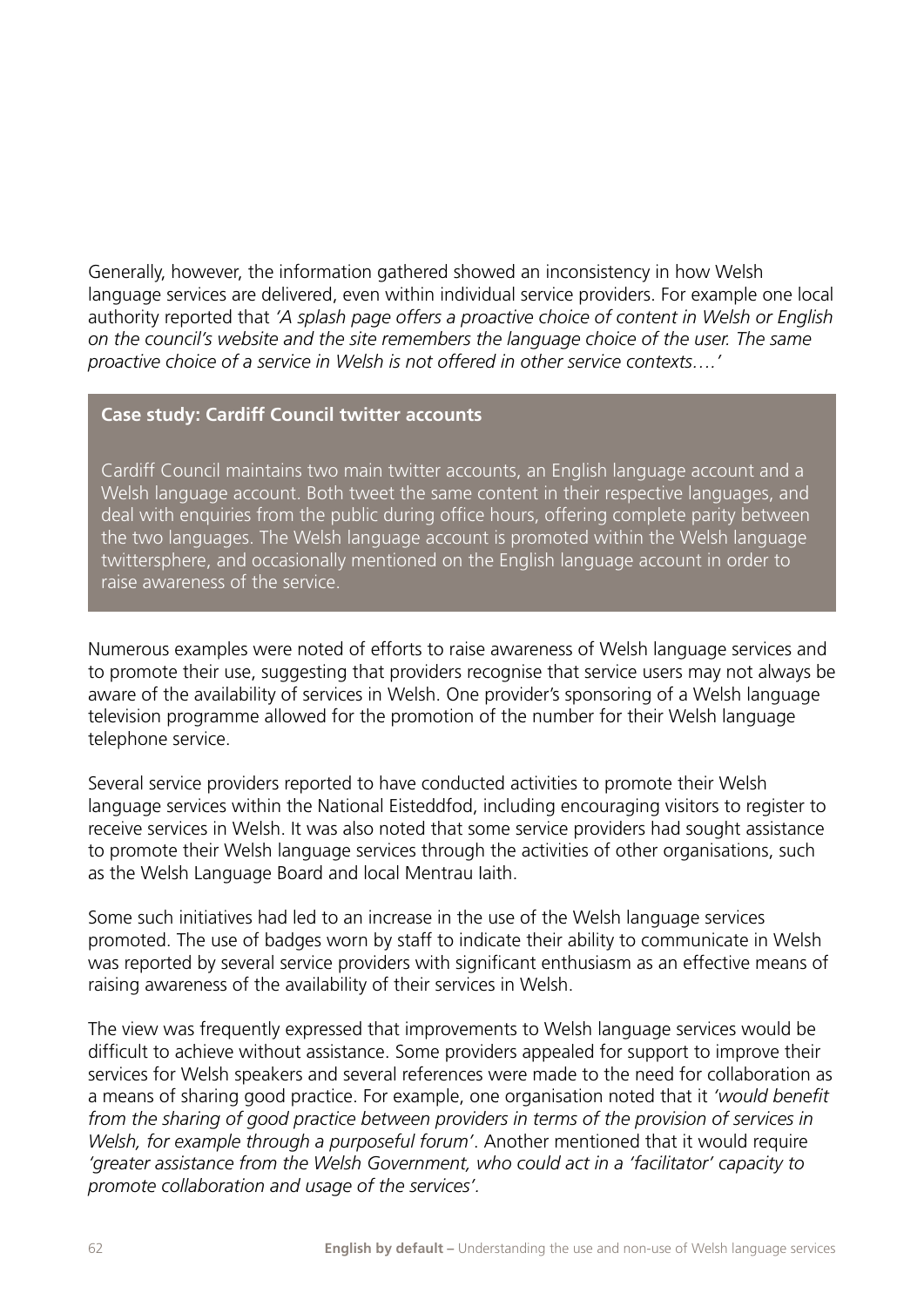## **Important aspects of a Welsh language service**

In our survey of Welsh speakers, we prompted respondents with a list of aspects of a Welsh language service provided by organisations such as banks, gas, electricity, phone, television and broadband suppliers and asked how important each was to them personally.

While all of these service dimensions were regarded as being important by the vast majority of fluent Welsh speakers interviewed, those which emerged as most important (that is, that were considered to be very important by over three in four people) were:

- The service available in Welsh being as good as in English generally' (rated as 'very important' by 79 per cent overall)
- Welsh language options being promoted clearly upfront when you make contact (rated 'very important' by 77 per cent)
- The use of clear, easy-to-understand Welsh on websites (rated 'very important' by 75 per cent

All others attributes were felt to be very important by between around six in ten to seven in ten of the sample (see figure 12 below):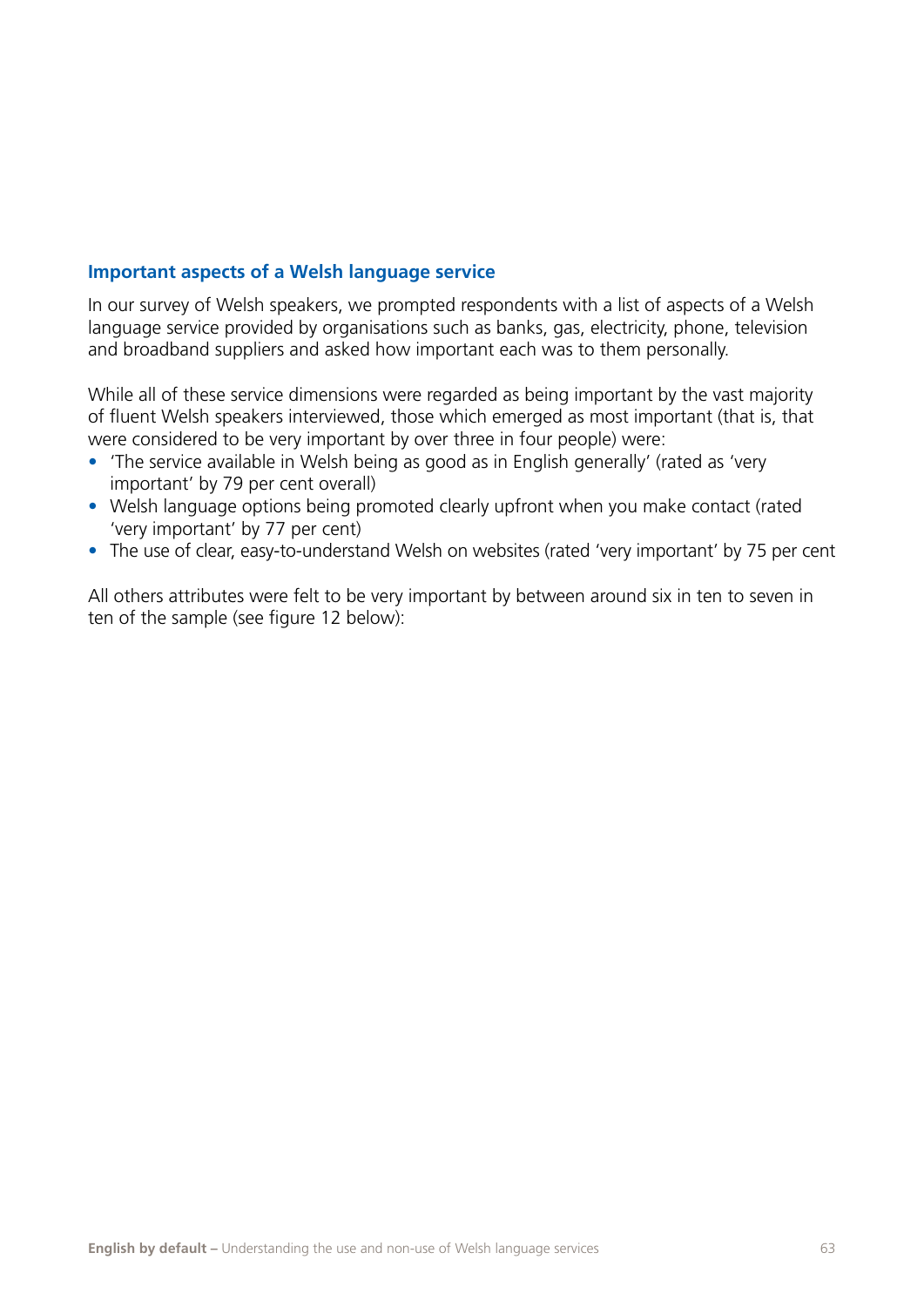## **Figure 12: Importance of aspects of Welsh language service (%)**



*Base: All (505)*

Feedback from the focus groups provides more depth on the three key areas above for defining a good Welsh language service.

**The service available in Welsh being as good as in English generally** (rated as 'very important' by 79 per cent overall)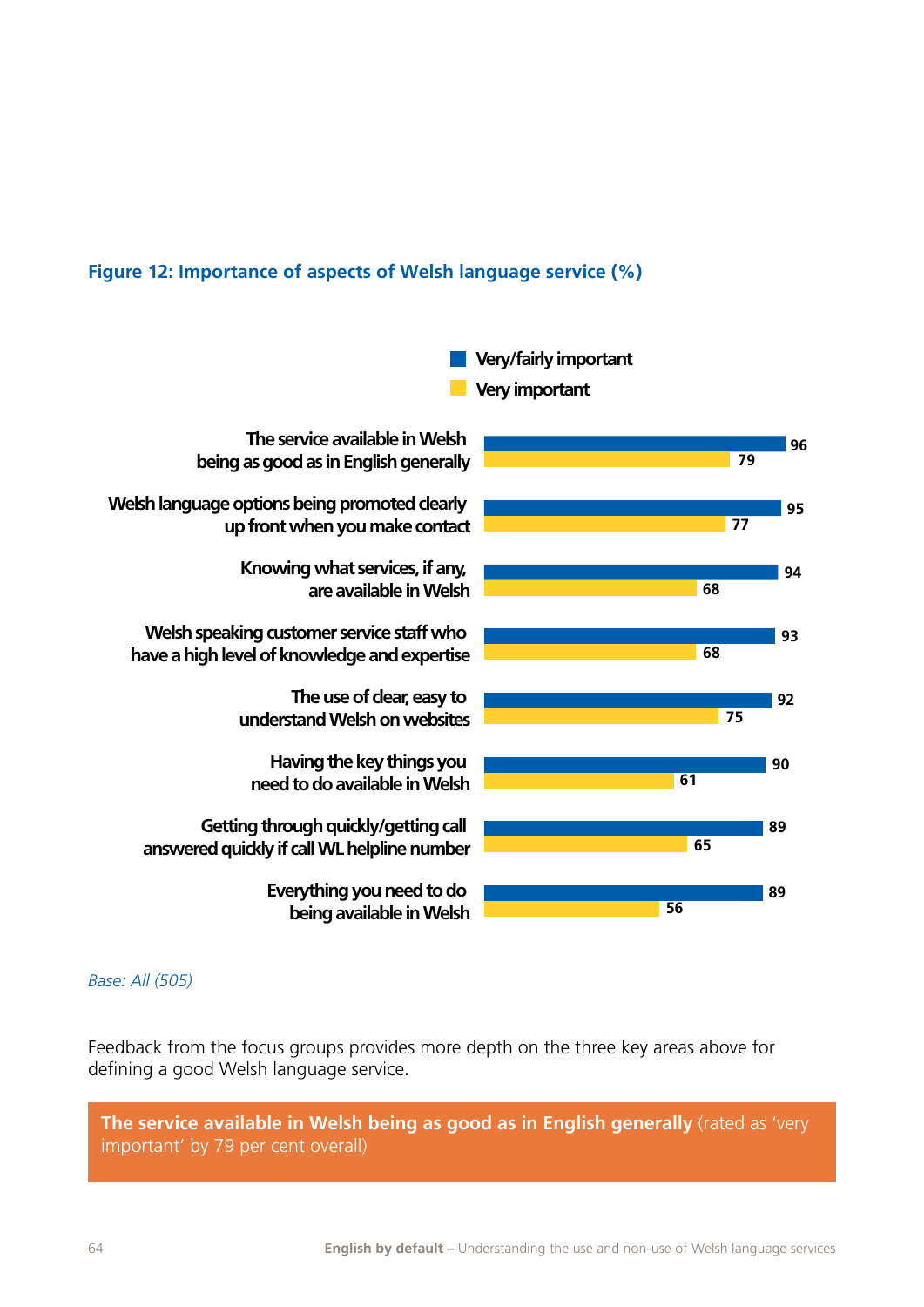The types of attribute associated with any kind of service provision are required of a service provided in the medium of Welsh, for example:

- easy-to-find contact details
- not having to follow too many automated steps before speaking with someone

*I went through a lot of menus 'press 1 for . . .' a lot of hassle. About six minutes on the phone to get through to speak to someone on the phone. (Welsh speaker from Cardiff)*

• not having to wait too long for the phone to be answered

*I hate when you ring, and you ring like an 0870 number or whatever and it goes through a lot of [recorded] stuff first [like] 'if you want more information you can find it on our website'. If I wanted to do that I would have done it, you know? It just takes ages. (Caernarfon Welsh speaker)*

- speaking to someone who is able to answer your query
- the query being resolved quickly and not having to repeat the reason for the call to different people
- courtesy and friendliness from the person answering the query

*The most important thing is courtesy and it means a lot of different things. I don't like to feel that I'm too much bother to talk to because I'm here for a reason. I want to talk about something or other. (Welsh speaker from Wrexham)*

**Welsh language options being promoted clearly upfront when you make contact**

(rated as 'very important' by 77 per cent overall)

In our survey, over nine in ten Welsh speakers (93 per cent) agreed that 'I'm more likely to use a Welsh language service if it is offered up front'.

During our focus groups, Welsh speakers also told us the Welsh language option of a service should be prominent through whichever channel is being used. When a Welsh speaker looks online for the information, for example, the Welsh language options should be visible via the website directly or via Google search terms as sub-links to the main search result. By phone, the Welsh speaker should be asked if they would like to continue in Welsh. Some consumers describe using the phonebook and Yellow Pages to find phone numbers.

*They need to make it more obvious that it's available, like that front page to say it's available, instead of having to look for it, and default to the English. So it sends the message. (Welsh speaker from Cardiff)*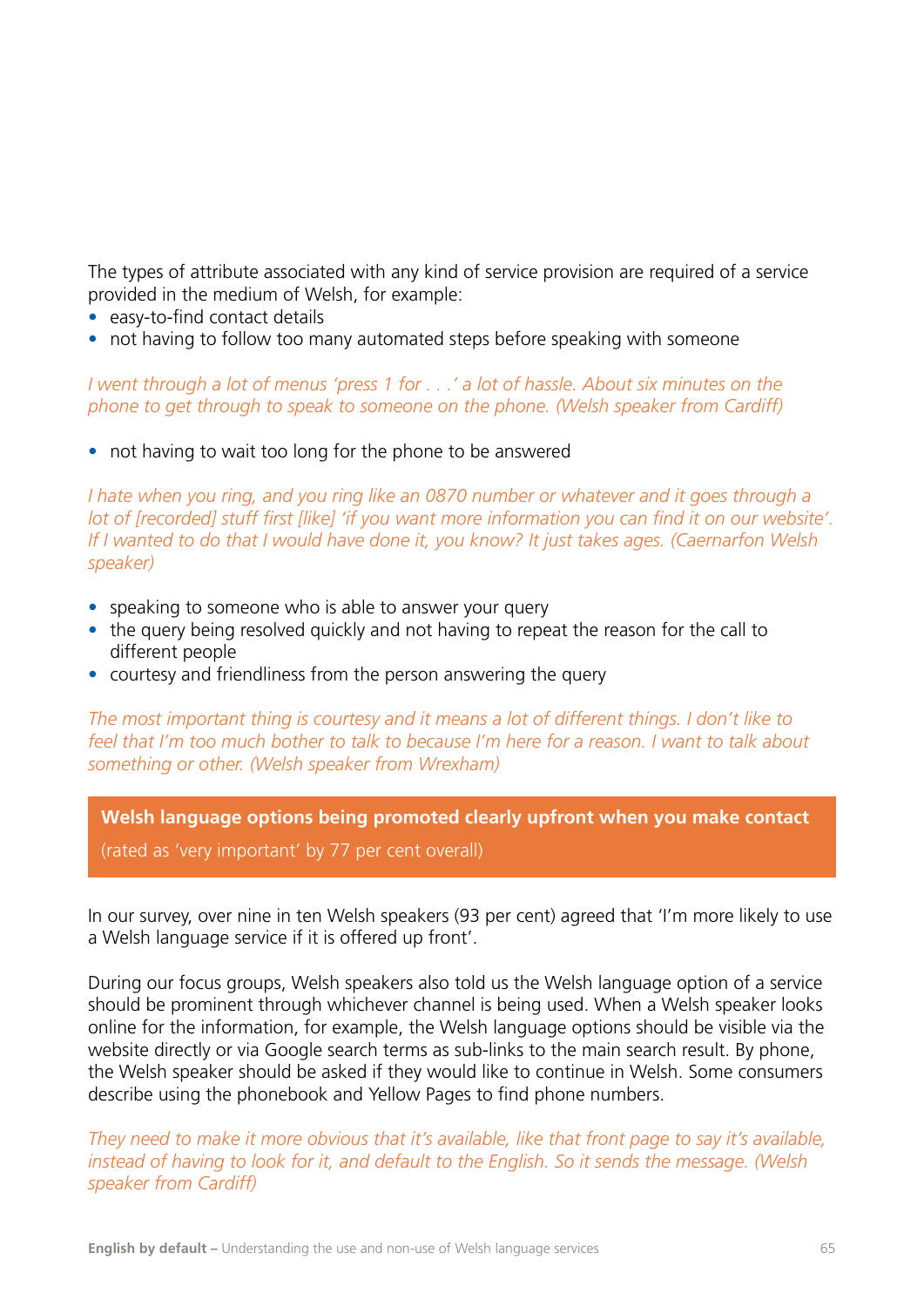*The option at the beginning of every call. Making it foolproof. You can't overestimate how much difference just clicking a button makes. When people want to accomplish something you mustn't place any obstacles in their way – remove all barriers. (Welsh speaker from Carmarthen)*

*[I found the number] in the phonebook, 08456011511 – [it took] seconds, after choosing the right option. Simple and clear. Very satisfied. (Machynlleth Welsh speaker)*

#### **Case study: HSBC telephone services**

HSBC offers a dedicated Welsh language telephone line for customers wishing to discuss their business through the medium of Welsh. However, the Welsh language telephone number is not advertised on the company's main contact web page, meaning that customers may be unaware that it offers such a service and it is an opportunity lost for the provider in promoting a valuable service.

Some Welsh speakers believe that knowing in advance of making a phone call that the person they would speak to is a Welsh speaker ('guaranteed'), would also encourage more use of the Welsh language.

*That there is someone at the end of the line – guaranteed who speaks Welsh on the phone with me. Instead of me doing something through Welsh, and find out 'Oh I don't speak Welsh or whatever'. You have to go through the blurb again then in English. (Welsh speaker from Machynlleth)*

Some Welsh speakers in the focus groups would like to see more use of badges, signage or 'start every conversation in Welsh' signs in a face-to-face context with service providers which identify Welsh speakers and permit Welsh speakers to use their preferred language from the start. This method is 'better than asking' which can cause 'awkwardness'. Some Welsh speakers suggest that in a face-to-face environment it should be easy for people to know before or on entering a premises that there are Welsh speakers available. An example was given of entering a shop in Pembrokeshire and seeing a prominent sign which stated that Welsh was spoken in the shop.

*If someone speaks Welsh in a shop or business, they should put it on the door or something. People look these days for scores on the doors – cleanliness etc, what about something about speaking Welsh or to say someone is learning Welsh and badges on the staff as well. (Welsh speaker from Porth)*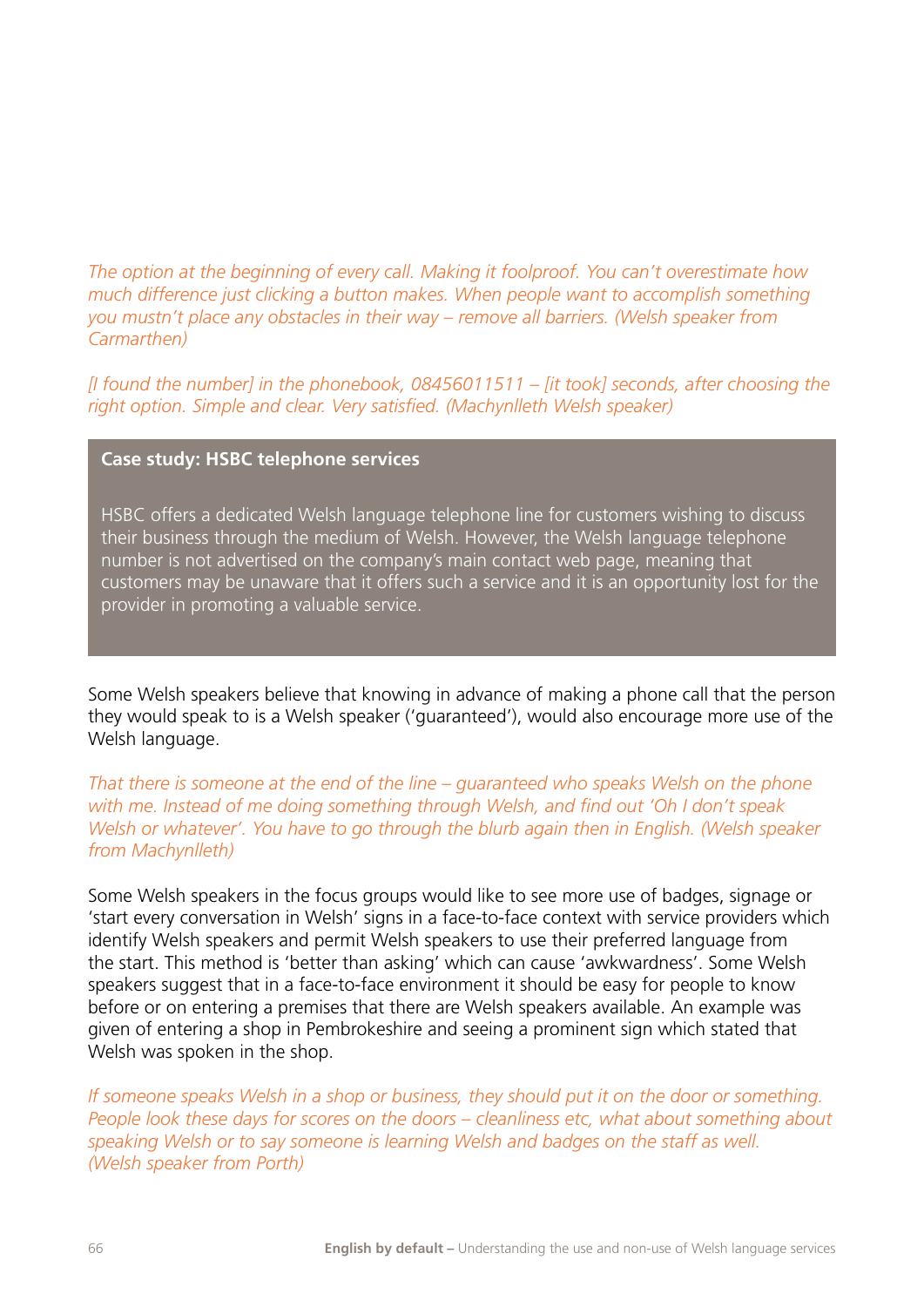Some providers offer a Welsh language helpline on their 'Contact us' page. However, it cannot necessarily be taken for granted that it will be noticed by Welsh speakers. If it is not displayed prominently and with English being the dominant language used online it can't be guaranteed that everyone will notice it.

*For me, if I go online, on the website to look for something, most of the time anyway, I use English because I can't read the Welsh properly but if I'm talking on the phone I prefer to speak Welsh, so I hadn't noticed this thing about the Welsh phone number [on the Post Office site]. If I'd seen that, I'd think – oh good, there's a Welsh line - but most of the time when I'm looking for things, I look in English. (Welsh speaker from Wrexham)*

An active, equal offer of Welsh alongside English conveys to some Welsh speakers that the organisation providing the service 'respects' the Welsh language and sees it as important. Some point out that the active offer should ensure that the Welsh language option is just as easy to choose as the English option.

#### *The problem to start with is does a company take the Welsh language seriously. If they've got a Welsh service set up, on the phone or the website, they should say – do you want the service in Welsh? (Welsh speaker from Porth)*

Where an active offer of the Welsh language is present, Welsh speakers in the focus groups tended to choose this option. This choice is made providing they do not have any negative expectations of the quality of service provided in the Welsh language (e.g. having to wait longer to speak with someone or less up to date content online) and that, for some, the topic of the query is not too technical or formal (e.g. tax).

*If you phone a company up and they say 'Bore Da' or 'Prynhawn Da' and they speak Welsh, you automatically speak Welsh back. (Welsh speaker from Porth)*

*I had the option to do the call in Welsh straight away, by pressing 2, and then my call was answered after three rings. Answered the question straight away, and was professional and asked if there was anything else he could help me with. I used Welsh because the option was given to me straight away. I was very happy with the experience. (Welsh speaker from Cardiff)*

*If they speak Welsh to me, I speak Welsh back without thinking, so same with a business. If they gave me a Welsh option without me expecting it I would probably take it. (Welsh speaker from Carmarthen)*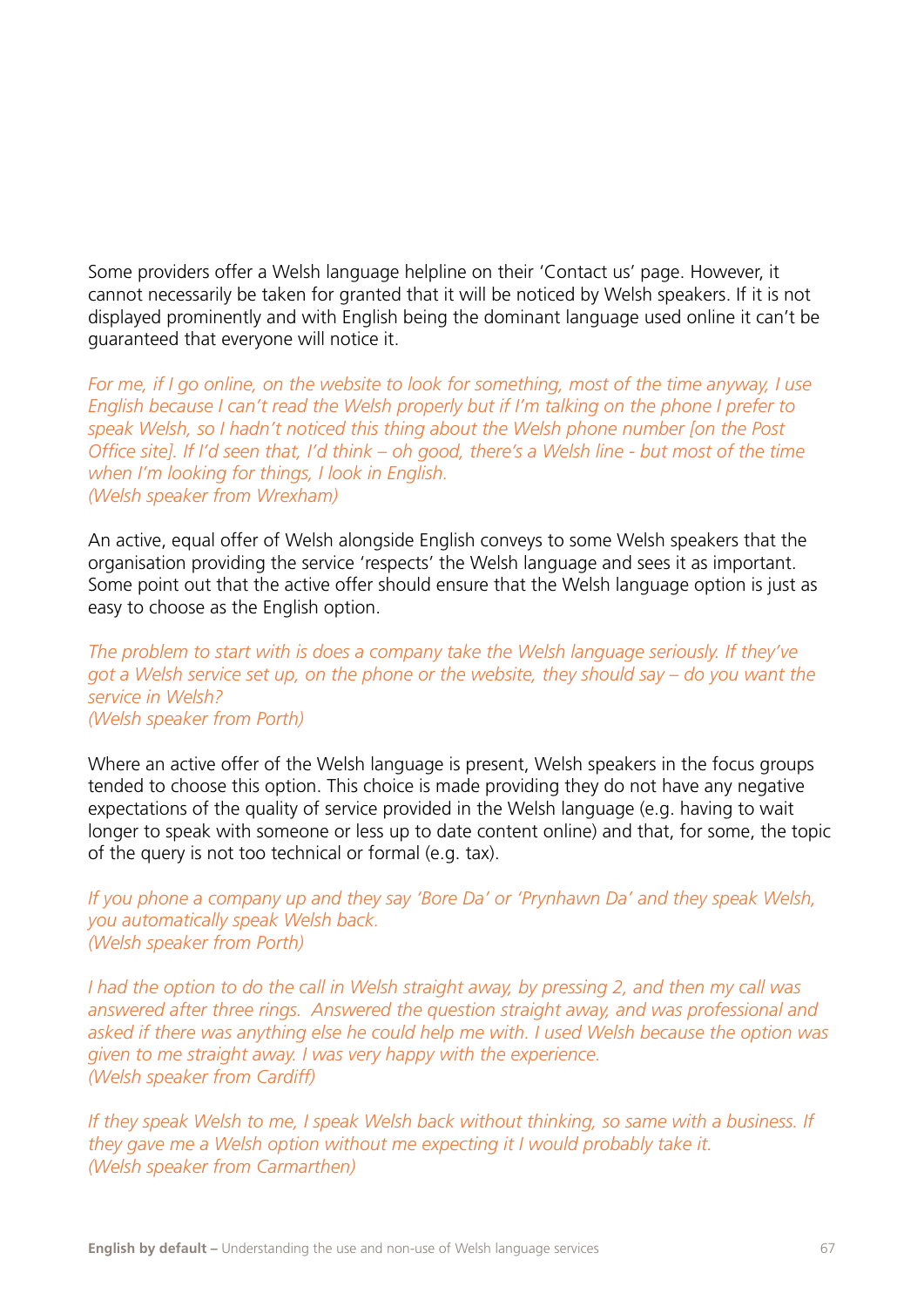Reflecting on her experience of contacting Royal Mail by phone (08457 740740) one Welsh speaker taking part in the focus groups describes how she was given the option to speak Welsh from the outset, and that the experience was smooth, efficient and friendly. Some Welsh speakers highlighted how they like the way in which the Royal Mail phone option offers Welsh first so that even if they were in a rush and choosing the option offered first, it would still be in Welsh.

#### *I think [Royal Mail] is an example again of how quickly you want the service. It saves time – boom – Welsh first. (Welsh speaker from Carmarthen)*

Providing a bilingual splash page online means that the Welsh speaker can choose his or her preferred language before moving on and without any additional steps to take. Our research has highlighted that, even where a Cymraeg button is visible on a webpage, Welsh speakers will sometimes stick with the English language if that is the language used when they reach the site (e.g. via a search term).

*Some kind of an option from the start. . . . Often there are two buttons, and then you open it. . . . Yeah, like go into the website through Welsh, or go to the website through English. (Welsh speaker from Cardiff)*

*Most of the local authorities they offer both languages. So it's easy enough and that's what I think should happen with companies like…[energy company name]. (Welsh speaker from Cardiff)*

When a bilingual service is offered online, for example via a splash page, some Welsh speakers in our research make the point that the promise needs to be fulfilled on entering the site with all the content in Welsh. 'Equal attention' should be given to both languages, (e.g. forms being available in both languages).

However, an active offer via bilingual splash pages appears to rely on Welsh speakers accessing the site via this landing page. This does not necessarily happen in reality, for example with some Welsh speakers in the groups clicking on links below the main search engine result to try and reach the relevant page more quickly (for example 'Contact us'). On reaching English versions of the pages they continued to use the site in English. Some reported not noticing the Cymraeg button because they are focused on answering their query.

*I didn't see a choice though for Welsh actually. So maybe I would have gone for something Welsh but I didn't see a choice - and I was happy with the English one. (Welsh speaker from Caernarfon)*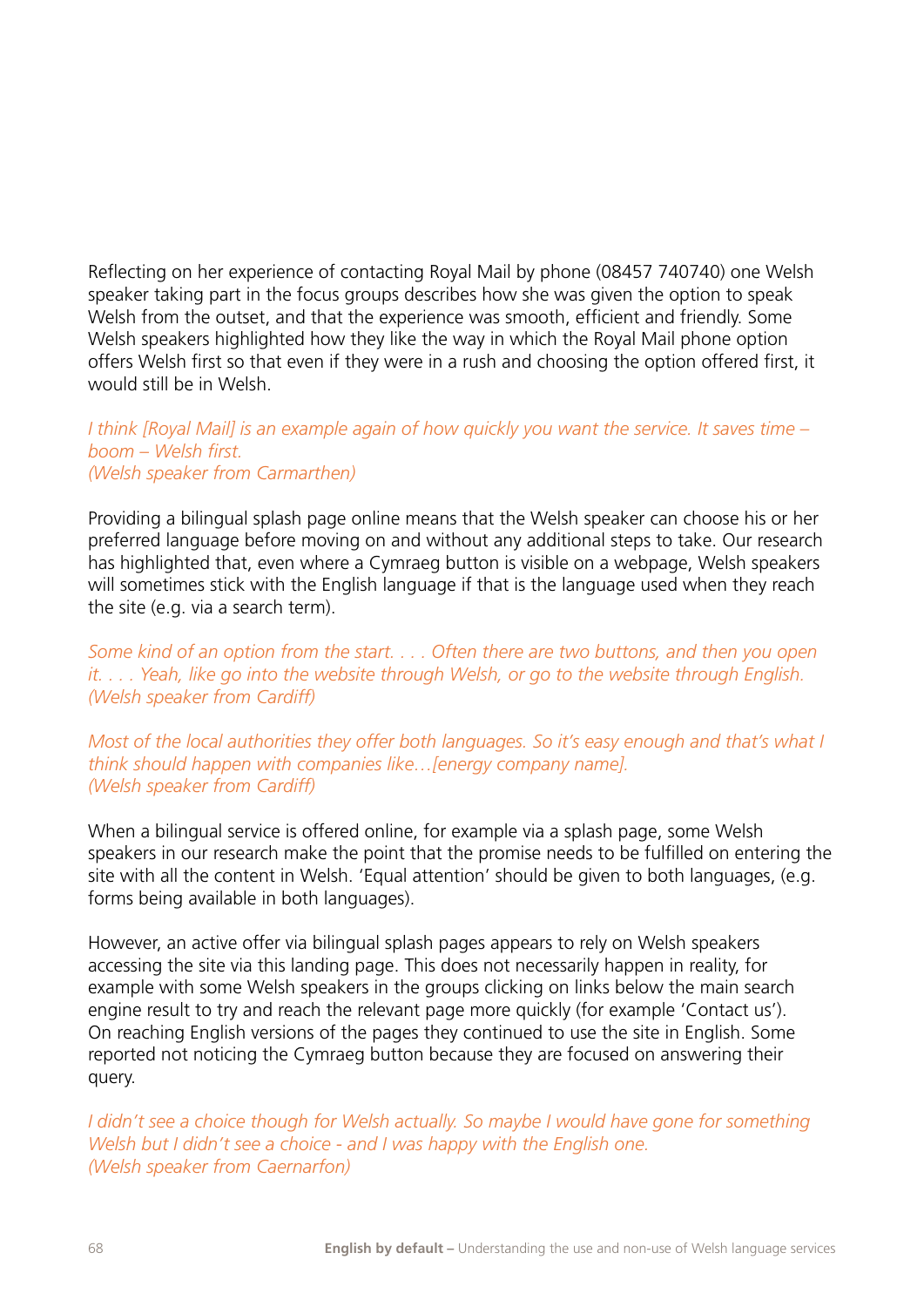In one group where some Welsh speakers experienced this outcome, they were left feeling that the Welsh language was not being given equal status by the organisation. This is described as 'disrespectful'.

*I felt it was second [the Welsh language], but maybe that was the way we searched. . . . We had the same, it is disrespectful. . . . It's like a default to the English. (Welsh speaker from Cardiff)*

More generally, as discussed earlier in this report, it is not always the case that when the service is actively offered in Welsh, Welsh speakers will use it. Some Welsh speakers choose English in such situations because it is their habit over time to use English in such circumstances.

*I'd still use the English [web pages] I think because in my everyday life I use English more than I use Welsh, so you just do it automatically. (Welsh speaker from Carmarthen)*

#### **Case study: DVLA online service**

The DVLA offers the facility to pay vehicle tax online through the medium of Welsh on www.gov.uk. This goes beyond providing static website text in Welsh, since consumers can complete forms in Welsh and receive a Welsh language service online. However, the Welsh language pages are not easily found, meaning that consumers who would wish to use the Welsh language service may well be unaware that it exists. A nudge towards the Welsh language pages from the English language pages would raise awareness about the service.

#### **The use of clear, easy-to-understand Welsh on websites**  (rated 'very important' by 75 per cent)

Emphasising the point that any Welsh used in customer-facing communications needs to be clear and easy to understand or it can act as a barrier, nearly eight in ten Welsh speakers (79 per cent) agreed with a statement that 'If the Welsh is too formal or technical, it puts me off dealing in Welsh'. The proportion agreeing with this was highest amongst older Welsh speakers (that is, those aged 55 and over).

Some Welsh speakers in the focus groups believe that a good Welsh language service needs to highlight that the service is delivered in straightforward, 'simple' Welsh, avoiding too many technical terms. It should feel 'natural' to the customer. This attribute is mentioned for both online and phone methods of interaction.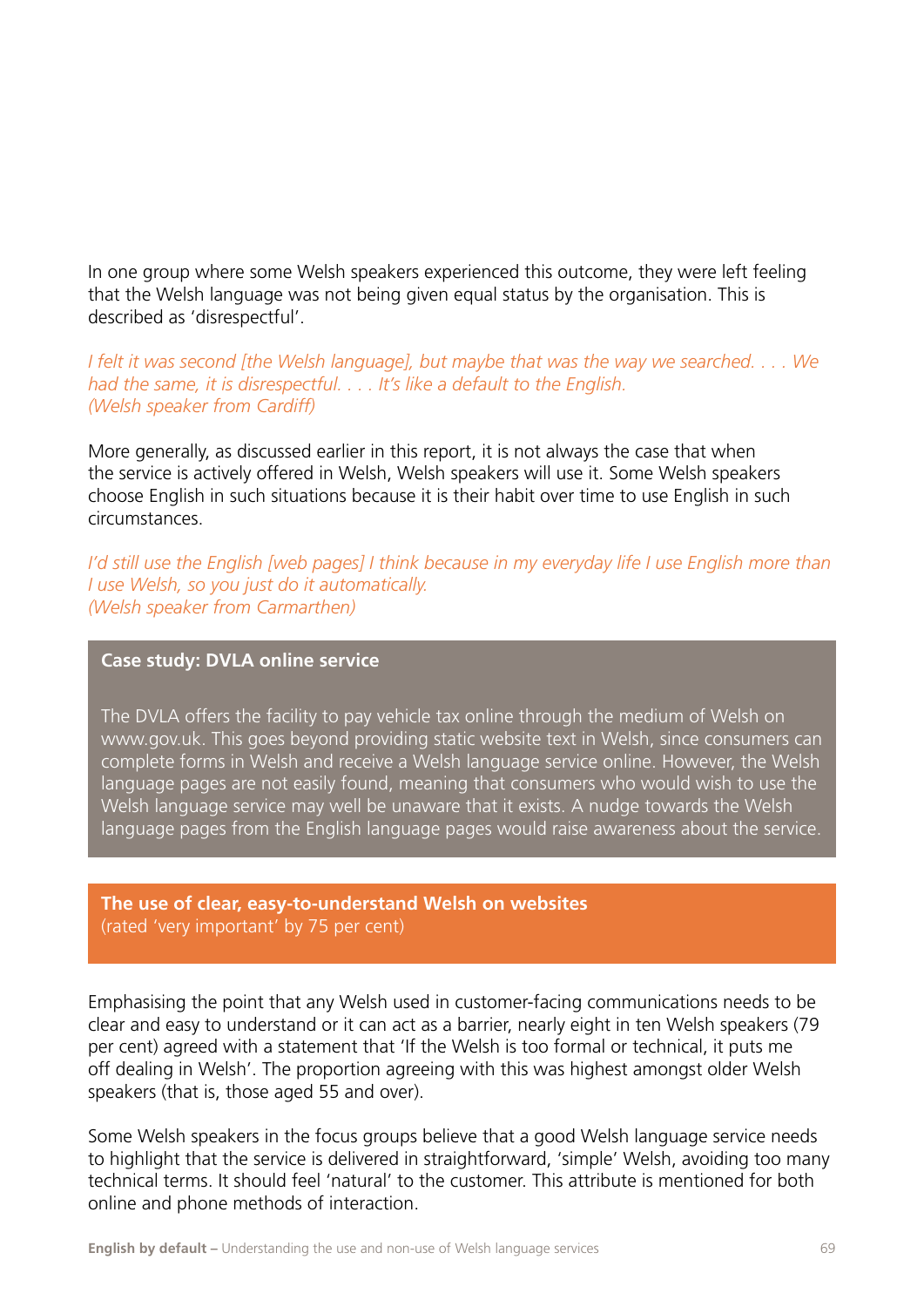Like the language to be more modern, like young people like us, buying houses, we have *to research into what deals, and this and that, so if the language kept up with us, like more verbal Welsh, easier to understand. (Welsh speaker from Caernarfon)*

In terms of the concerns raised over technical or formal language online, some suggest that websites could do more to help Welsh speakers. A hyperlink, for example, could be used to translate a word; or a function which translates individual words on the site when the mouse hovers over the word. This type of tool could give a Welsh speaker 'more confidence'.

*It would help if you were on a Welsh website and there was a tool there that allowed you to hover over a word you didn't understand and the English word or synonym came up. That would give me more confidence then that I'd understood. (Welsh speaker from Carmarthen)*

A further suggestion was for live chat through the medium of Welsh to be available alongside the English language option.

In addition to raising awareness of Welsh language services in order to dispel any concerns and fears that they may be less accessible and consumer friendly, service providers should also involve users in the design of services. Including Welsh speakers at the outset and testing the language used on websites for instance, will ensure that it is appropriate and accessible.

In other feedback from the focus groups, some Welsh speakers told us that they are looking for consistency in the Welsh language across services. As noted earlier in this report, our focus group research found that Welsh speakers may experience good customer service with an organisation through the medium of Welsh via one channel, but not so with another.

Consistency also needs to be present within a single contact experience. Welsh speakers may, for example, speak in Welsh with the first person they deal with from the service provider, but then be routed to a non-Welsh speaker.

In terms of forms and information, some Welsh speakers in the focus groups told us they prefer to complete Welsh language versions of forms (whether paper based or online) but like to have the English option also readily accessible if they need to check certain terminology. Completing a form in Welsh also gives Welsh speakers the opportunity to give thought to what they are writing, 'and there is time to look at it'.

*I write it in Welsh, but I check it then in English because of a lack of confidence. . . . I do that, and check the English too, just to make sure I understand. . . . It's just because we're not sure of the terminology. I see myself as a bilingual person, because that's the way I see the language. (Welsh speaker from Cardiff)*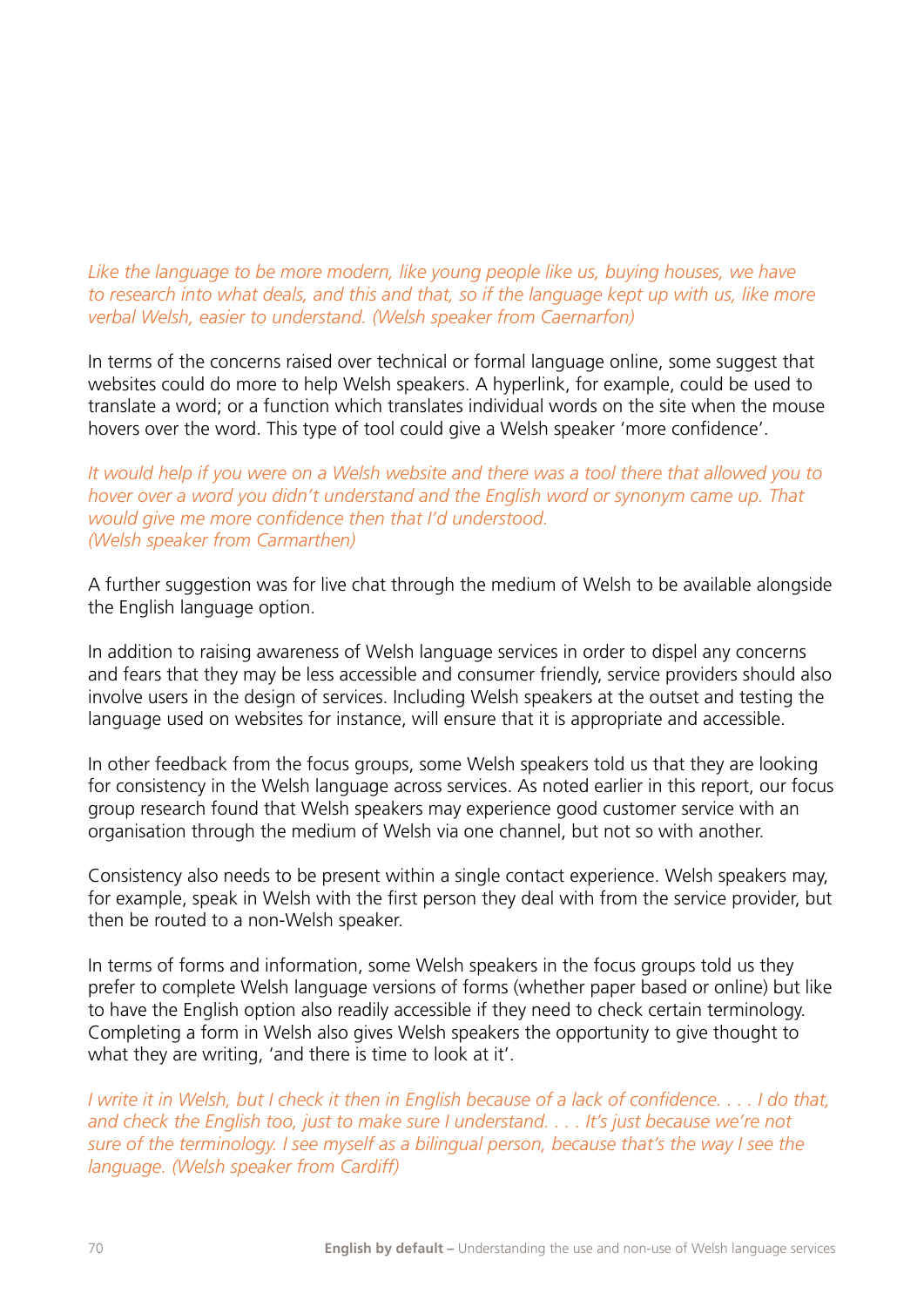Finally, some Welsh speakers noted that they do not expect 'UK' businesses such as multiple retailers to provide a full bilingual service online, for example, but do expect genuine efforts from the businesses to use Welsh at a local level, for example with signage and with staff who can speak Welsh offering to speak with customers in Welsh. These types of action can indicate that the service provider takes the needs of its Welsh-speaking customers seriously.

*Perhaps in the shop itself [large retailer] I expect a level of bilingualism, on the big banners or the welcome sign, but not on the website. . . . I've been there with my friends speaking Welsh at the checkout and if they hear you speaking Welsh they'll speak Welsh to you. (Welsh speaker from Carmarthen)*

The following example from our focus groups highlights how making a genuine effort with the Welsh language can leave Welsh speakers with a positive impression. On contacting a local housing association, a Welsh speaker was greeted in Welsh and received an explanation that the person they were speaking with was a Welsh learner. This approach demonstrated a genuine respect for the language, according to the Welsh speaker. As a resident in North East Wales, this consumer feels strongly that being able to speak Welsh is part of his identity because his opportunities to use the language are limited.

*Over the last month I've phoned the housing association and fair play, every time it's been 'Pnawn da' [good afternoon] and if you start speaking Welsh they say 'Sori, dysgwr ydw i' [sorry I'm a Welsh learner]; and they're not fluent at all but they still make the effort to speak Welsh and say if you speak slowly, they try. . . . [They're] friendly towards the language, and to me that makes a difference. . . . So for me as someone from Wrexham it's very important that we are accepted as being from Wales. (Welsh speaker from Wrexham)*

# **Conclusions**

Generally, service providers are positive in their attitudes towards the delivery of services in the Welsh language. There is acknowledgement amongst service providers that their services are more accessible in English than in Welsh, and some have taken steps to address this. However, Welsh speakers are rarely engaged in the design and delivery of Welsh language services and most organisations are not actively and routinely seeking feedback on their Welsh language services.

Organisations generally recognise some room for improvement of their Welsh language services and some are taking steps to achieve that. Assistance to improve Welsh language services would be welcomed including more collaboration and the sharing of good practice.

Some focus group participants told us that using Welsh when dealing with service providers enhances their experience and impression of the organisation. This is especially the case for Welsh speakers who find it easier to express themselves in Welsh. It can leave them with a positive view about the company, and feeling valued.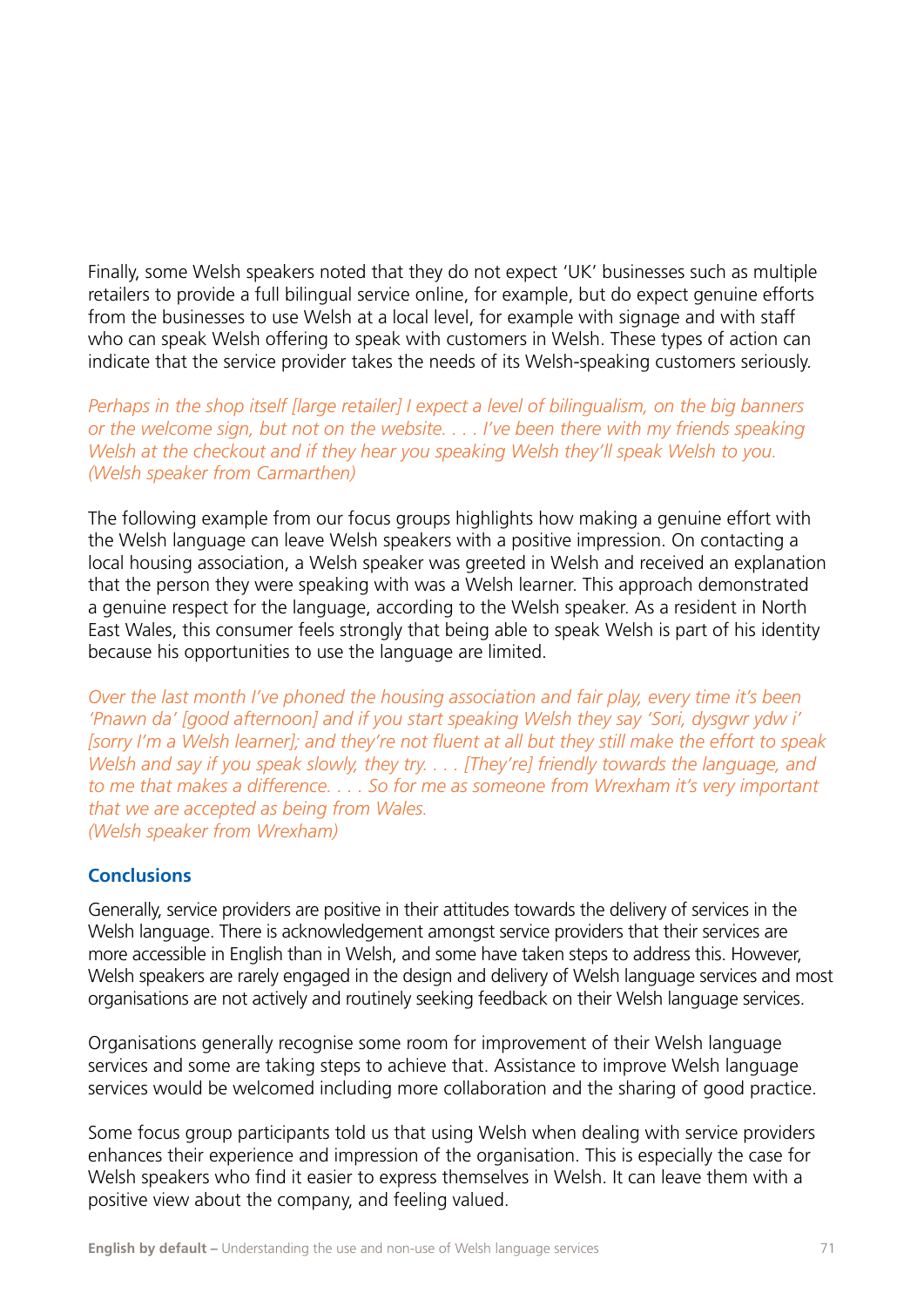Welsh speakers can be left with a poor impression of an organisation if it does not appear that the organisation is making a genuine effort to offer services in Welsh.

The primary suggestion from fluent Welsh speakers for improving Welsh language services is for organisations to offer the option of a service in Welsh. They also suggest that the organisations need to promote or advertise the existence of Welsh language services more, so that Welsh-speaking customers are aware they are available.

The service available in Welsh needs to be as good as in English generally, according to Welsh speakers, for example with phones answered quickly and enquiries resolved efficiently. Welsh speakers would also like an active offer when first contact is made. Where a Welsh option is not offered with equal immediacy and prominence to the English, some Welsh speakers acknowledge that they stick to the default language used first, even if switching to Welsh might only involve a single click.

Our research found that a good service in Welsh also needs to use clear, easy-to-understand Welsh, whether online or by phone.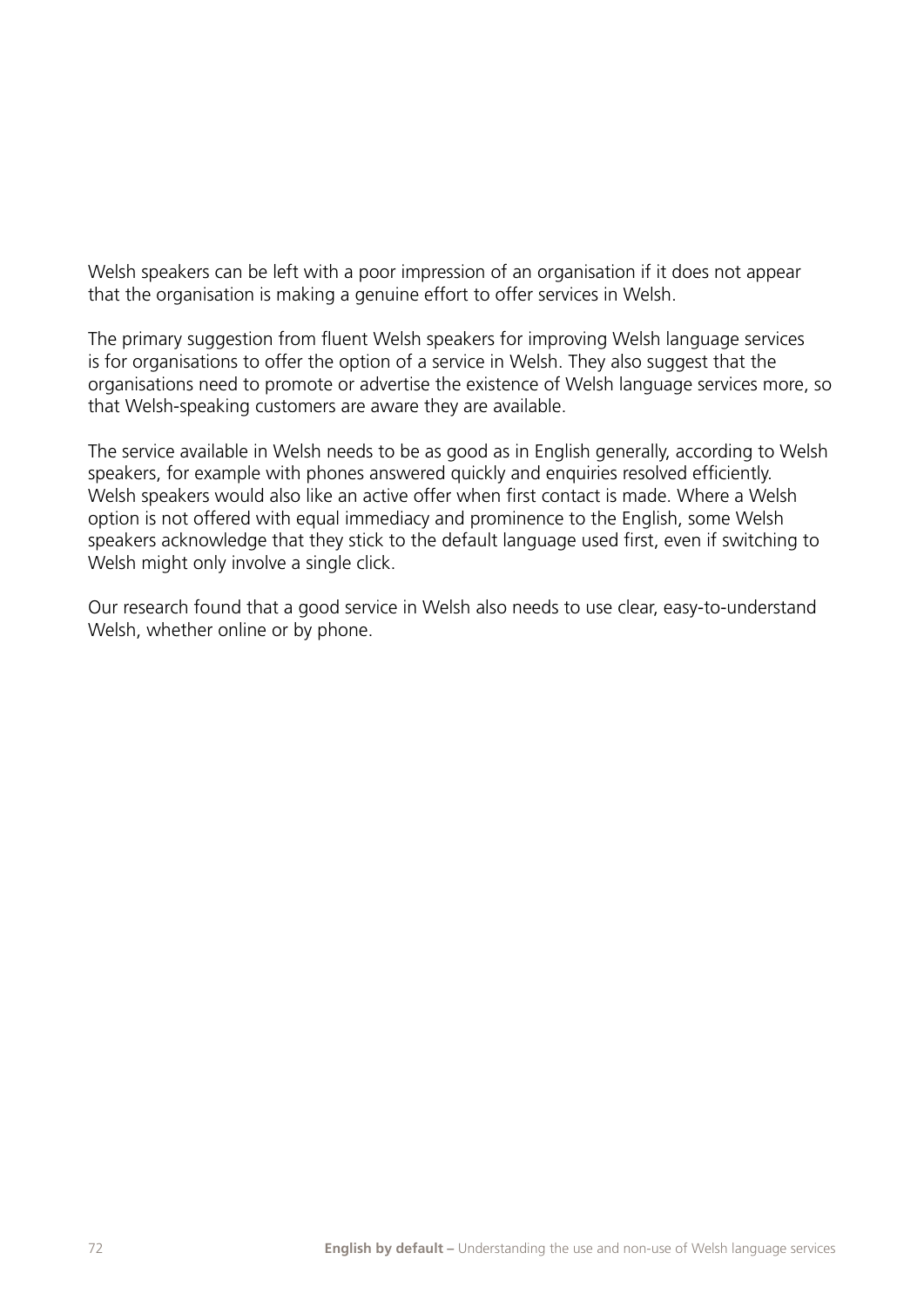## **APPENDIX 1- Methodologies**

### **Beaufort Research**

To provide the breadth of feedback necessary to fully satisfy the objectives of this study a combination of research approaches was required.

The methodology for the study therefore comprised both qualitative and quantitative techniques as follows:

**Phase 1:** a series of extended length deliberative **focus groups** which explored the views of fluent Welsh speakers in depth and provided detailed qualitative feedback and case study evidence. This phase included a pre-task and activities during the discussions, testing the usage of Welsh when accessing services where Welsh is more or less actively offered.

**Phase 2:** a large-scale **quantitative survey** of a representative sample of 505 fluent Welsh speakers, providing reliable data on attitudes, experiences and behaviours.

The detail on the methods used for each stage of the research is included below.

#### Phase 1: Focus groups

We began by conducting six extended focus groups with fluent Welsh speakers. All groups were conducted in Welsh. The groups explored their experiences and perceptions of accessing services through the medium of Welsh. The discussions also considered the effect of an active choice of a service in Welsh on the language used by Welsh speakers when dealing with different types of organisation. The impact of a lack of an active offer was also evaluated.

Given the complexity of some of the topics discussed, and also the desire to incorporate some participant activities within the discussions, the focus groups were longer than standard groups and were smaller than normal in terms of participant numbers.

Each group contained five to six participants and lasted for around two and a half hours to three hours. Having smaller numbers taking part allowed us to spend more time exploring individual views and gave more time for the discussion.

The groups were undertaken in separate locations (see table below) to provide good coverage of the diverse linguistic profile of different geographical communities in Wales. They also covered a range of age and socio-economic grade demographics, summarised in the table overleaf: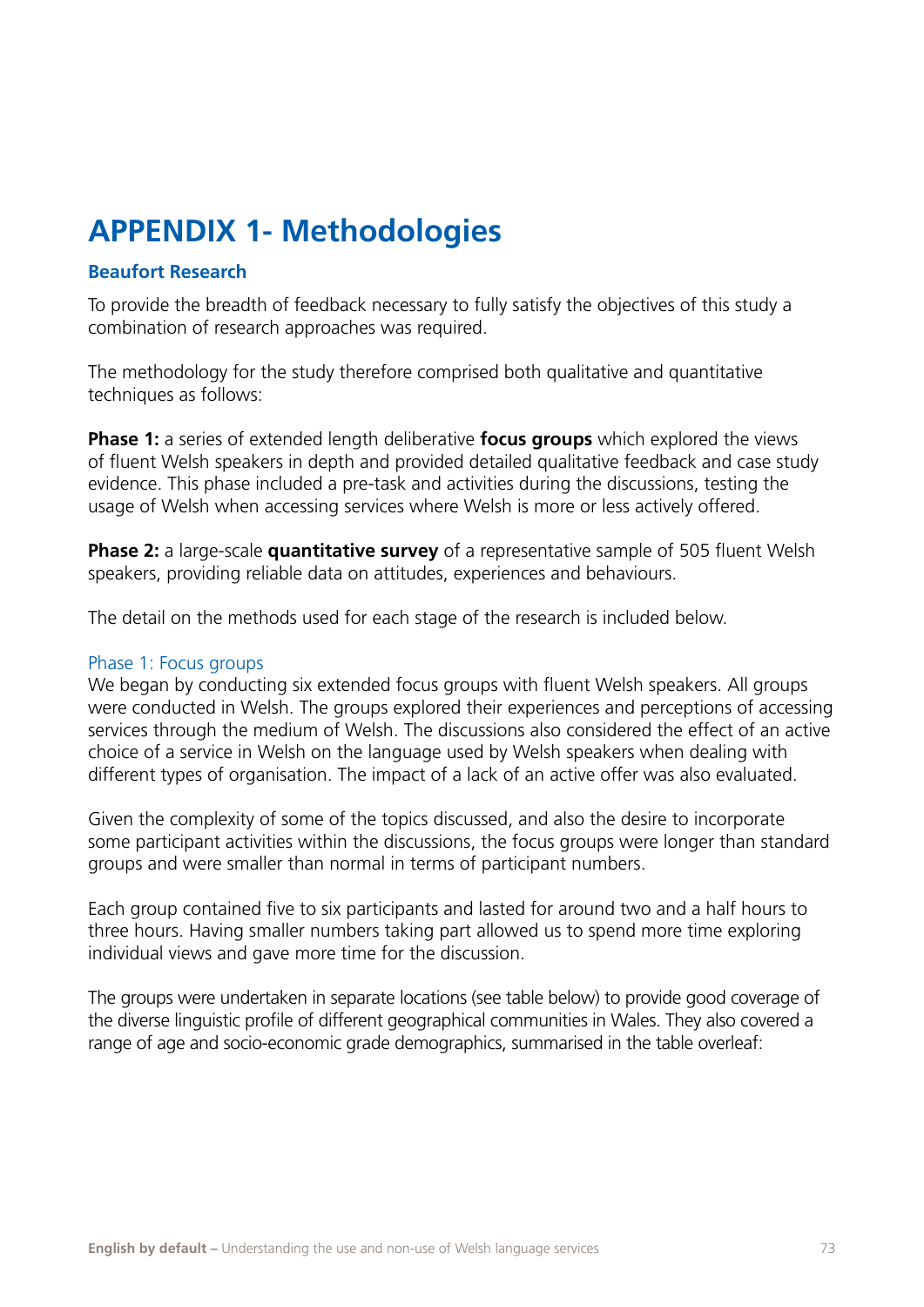|                          | <b>Age</b> | Socio-economic<br>grade       | <b>Location</b> |
|--------------------------|------------|-------------------------------|-----------------|
|                          | 35-54      | ABC1                          | Cardiff         |
| $\overline{\phantom{a}}$ | $55+$      | C <sub>2</sub> D <sub>E</sub> | Porth           |
| 3                        | 18-34      | C <sub>2</sub> D <sub>E</sub> | Caernarfon      |
| $\overline{4}$           | 35-54      | ABC <sub>1</sub>              | Wrexham         |
| 5                        | $55+$      | ABC1                          | Machynlleth     |
| հ                        | 18-34      | C <sub>2</sub> D <sub>E</sub> | Carmarthen      |

Recruitment was carried out face-to-face by experienced Welsh speaking qualitative recruiters from Beaufort's field team in each chosen location, working to the agreed specification.

Discussions were free flowing but based around a semi-structured topic guide.

Venues for the focus groups had internet access so that participants could complete a few online activities within the early part of the sessions. Alongside this, prior to coming along to the discussions, participants were given tasks to perform, to assess their language choice when making phone contact with suppliers. These tasks and activities helped explore the influence of an active / passive delivery of services in Welsh on their choice of language use..

Groups were facilitated in Welsh by two of Beaufort's fluent Welsh speaking moderators and all stimulus materials were produced bilingually.

The focus groups took place between 5 and 12 November 2013.

### Phase 2: Quantitative survey

The second phase of the study gathered robust quantitative evidence on the attitudes, experiences and views of Welsh speakers on the current provision of Welsh language services.

This quantitative element to the research consisted of telephone interviews with a quota sample of 505 Welsh-speaking adults (aged 16+) across Wales. For the purposes of this research, only those who described themselves as being fluent<sup>46</sup> Welsh speakers were eligible to take part in the survey.

The sample profile was designed to be representative of fluent Welsh speakers, based on the most recent profile data available from the 2012-2013 National Survey for Wales. Quotas

<sup>46</sup> Eligible participants were those describing their ability in spoken Welsh as 'fluent in Welsh' based on the following options: 'I'm fluent in Welsh'; 'I can speak a fair amount of Welsh'; 'I can speak a little Welsh'; and 'I can just say a few words'.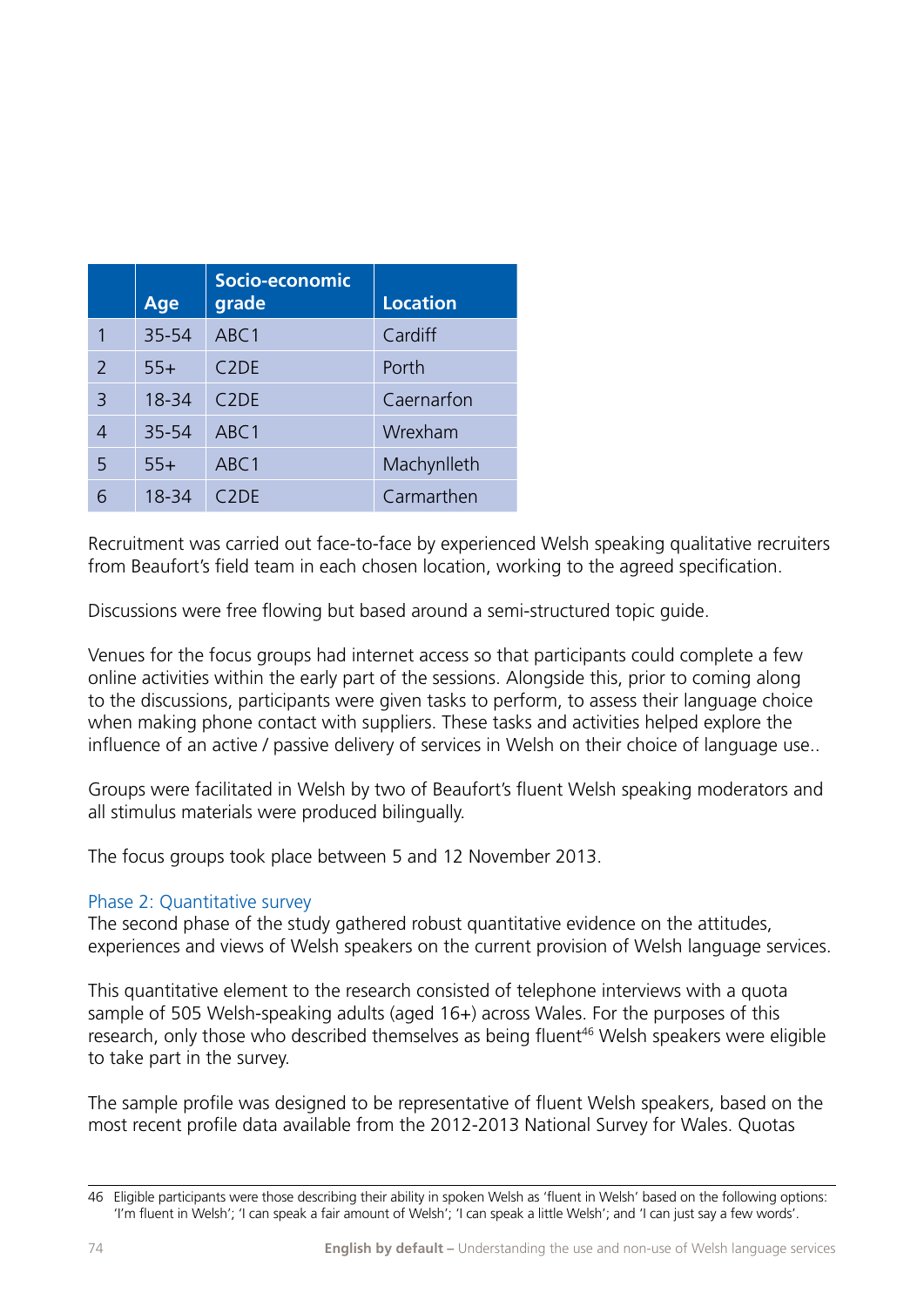were set to reflect the demographic profile of Welsh speakers by age within gender within region and no more than one person was interviewed in each household.

At the analysis stage data was weighted by age within gender within region to fine tune any minor imbalances in the interviewed sample (again based on 2012-2013 National Survey for Wales data).

The sample for the survey was sourced from UK Changes, a specialist survey sample provider. A selection of telephone numbers generated by Random Digit Dialling (RDD) was obtained, with numbers screened to ensure the exclusion of those likely to be non-residential. The Beaufort CATI (Computer Aided Telephone Interviewing) system randomly presents numbers for interviewers to call. On making contact with a household, an introductory question ('Do you speak Welsh?') was asked to determine if a potential participant was a Welsh speaker, then a series of screening questions were asked to determine fit with quota controls.

Interviews were conducted over the phone from Beaufort's dedicated CATI centre in Cardiff. A bilingual questionnaire was used and all interviewers working on the survey were fluent in Welsh, therefore all participants were able to take part in their preferred language.

Interviewing for this survey took place between 13 January 2013 and 4 February 2014 and was based on a structured questionnaire.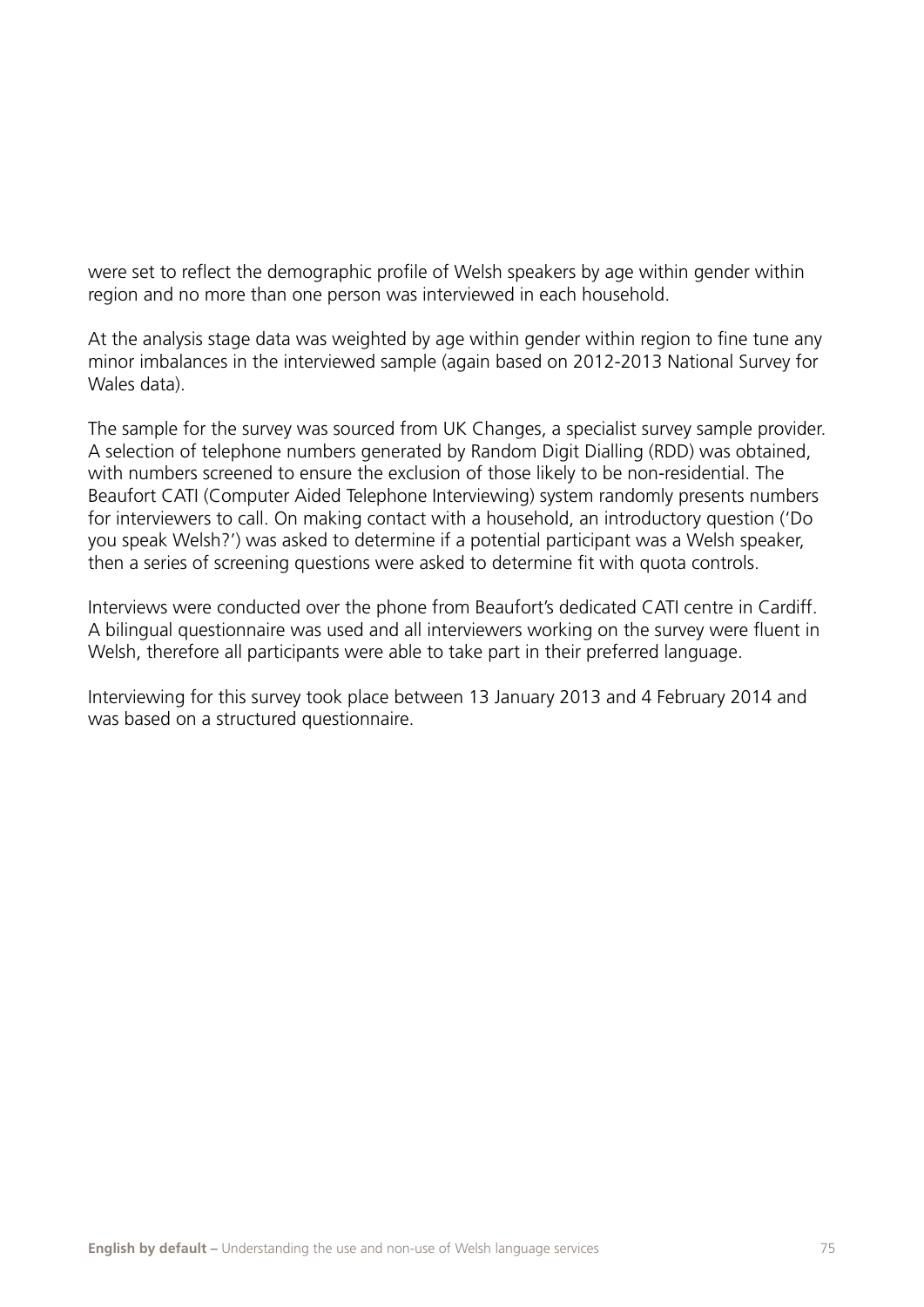#### **Consumer Futures Research**

The main source of information was the responses received to a questionnaire sent to 38 service providers of various types, including a sample of providers of postal, energy, telecommunications, rail, bus and water services. (It was also sent to a sample of health, education and local government bodies and providers of emergency services.) A geographical spread was aimed for within the sample, in terms of the location of the service providers, which were otherwise randomly selected.

16 responses were received, with some service providers opting to provide their responses orally in a prearranged meeting, whilst others chose to respond in writing. Clearly this number of responses, even when taken together with the information published on the internet, offers only a brief snapshot of the views and experiences of service providers in Wales, and the analysis should be considered indicative but not reflective of the views of all service providers in Wales.

Any quotes noted in the report are not attributed to any service providers or individuals. This was agreed in advance with respondents to encourage openness in their responses.

In order to gauge the extent to which services in Wales are provided in a default language, Consumer Futures also conducted an audit of the telephone and online services provided by 42 service providers. This limited sample size was only intended to provide a possible indication of how services are being delivered generally. All of the 42 service providers included in the exercise are included within the scope of the Welsh Language Measure (Wales) 2011, consisting of private companies providing postal, energy, telecommunications, rail, bus and water services, as well as a range of public bodies working in the health, local government, education, central government and policing sectors. Providers of a range of different types of services were deliberately included in the review, chosen on the basis of a geographical spread. Other than that providers were randomly selected. Of the 42 service providers included in the exercise, 27 were implementing statutory Welsh language schemes however it was not known whether the service providers had committed to provide the specific services in question in Welsh, in order to retain the randomness of the sample.

A very simple methodology was used to conduct the review. On 17 September 2013, a member of Consumer Futures staff telephoned the selected services and visited websites from his workstation.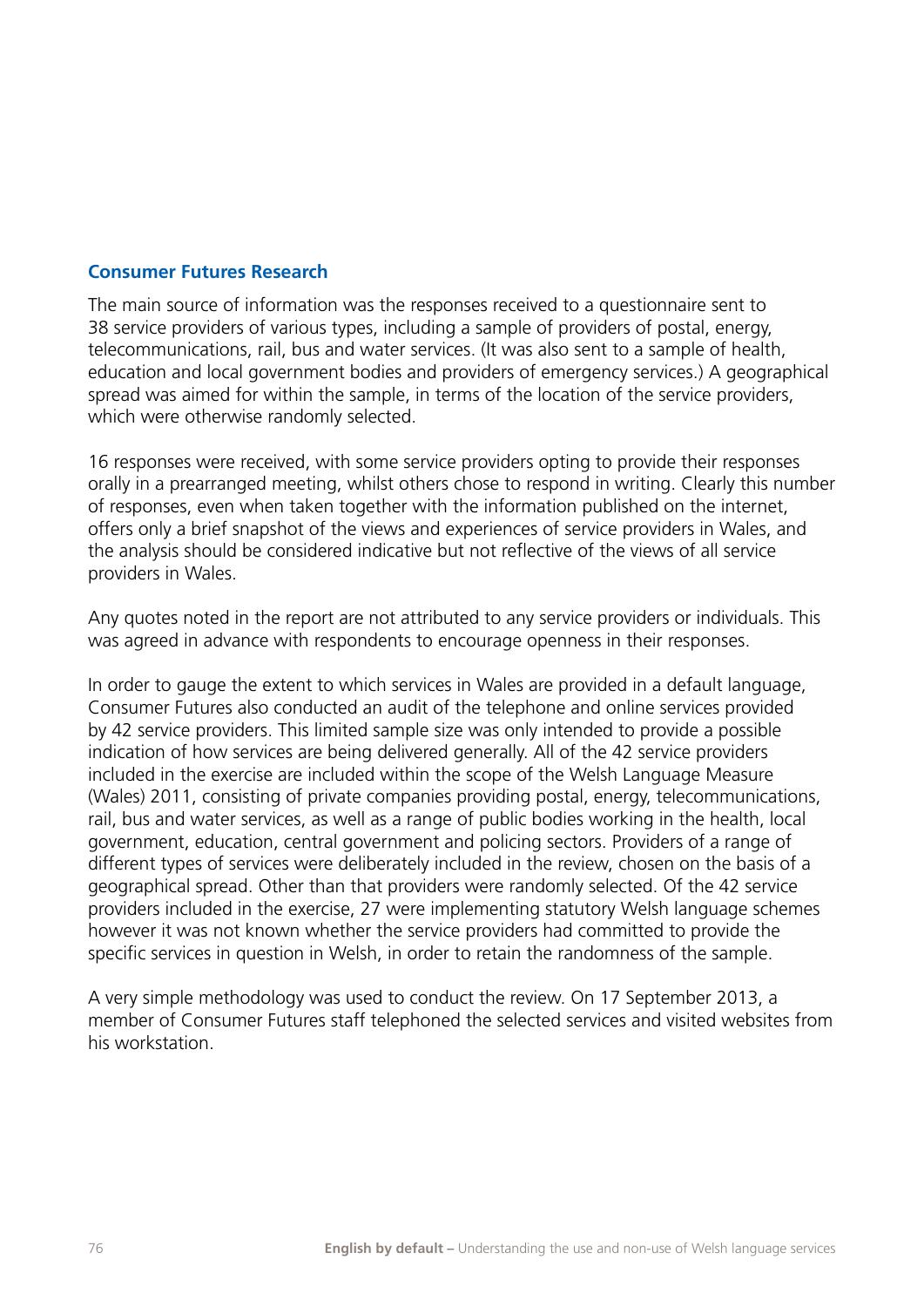The main websites of all 42 service providers were visited once and categorised as follows, on the basis of the availability of Welsh language content:

- Explicit choice given to view content in Welsh or Enalish
- English content provided as a default with a clear choice given to view content in Welsh
- English content provided as a default with Welsh content available but not easy to find
- No option given to view content in Welsh

#### •

As reflected in these categories, the purpose of the exercise was to identify the prominence of Welsh language content on websites, not the amount of content available in Welsh. As very few services are thought to be provided in Welsh as a default, it was not deemed necessary to include this as a category.

The first criteria used to categorise websites was whether or not the user was provided a clear choice of viewing content in Welsh or English when first visiting the site, for example through the use of a splash page<sup>47</sup>. All websites offering a language selection facility, without offering content in any default language, were placed in the first category above. Where content was provided in English as a default, the prominence of the option to view content in Welsh i.e. the size of the text and its location on the homepage, determined whether websites were placed in the second or third categories. The fourth category is self-explanatory. Using this simple methodology, the vast majority of the 42 websites were easily categorised.

On the same day a review was conducted of the telephone services provided by the same set of service providers. Some of the service providers included within the exercise offered a variety of telephone helplines. The review focused on the helpline that members of the public would likely use most frequently to communicate with the provider e.g. the 'general enquiries' helpline, the 'bill enquiries' helpline in the case of utility providers etc. The total number of telephone helplines reviewed was two less than the number of websites reviewed as two of the service providers in question provided a website but no telephone services in any language. All helplines reviewed were called twice.

Telephone services were categorised as follows:

- Explicit choice of a service in Welsh or English
- Service provided in English as a default with a clear choice of a Welsh language services available
- Service provided in English as a default with a Welsh language service available but not easy to find
- No Welsh language service available.

<sup>47</sup> A 'splash page', for the purpose of this exercise, was the first page to appear having searched for and clicked on the organisation's website using a Google search, which commonly provides the user with an option of choosing to view the site in either language.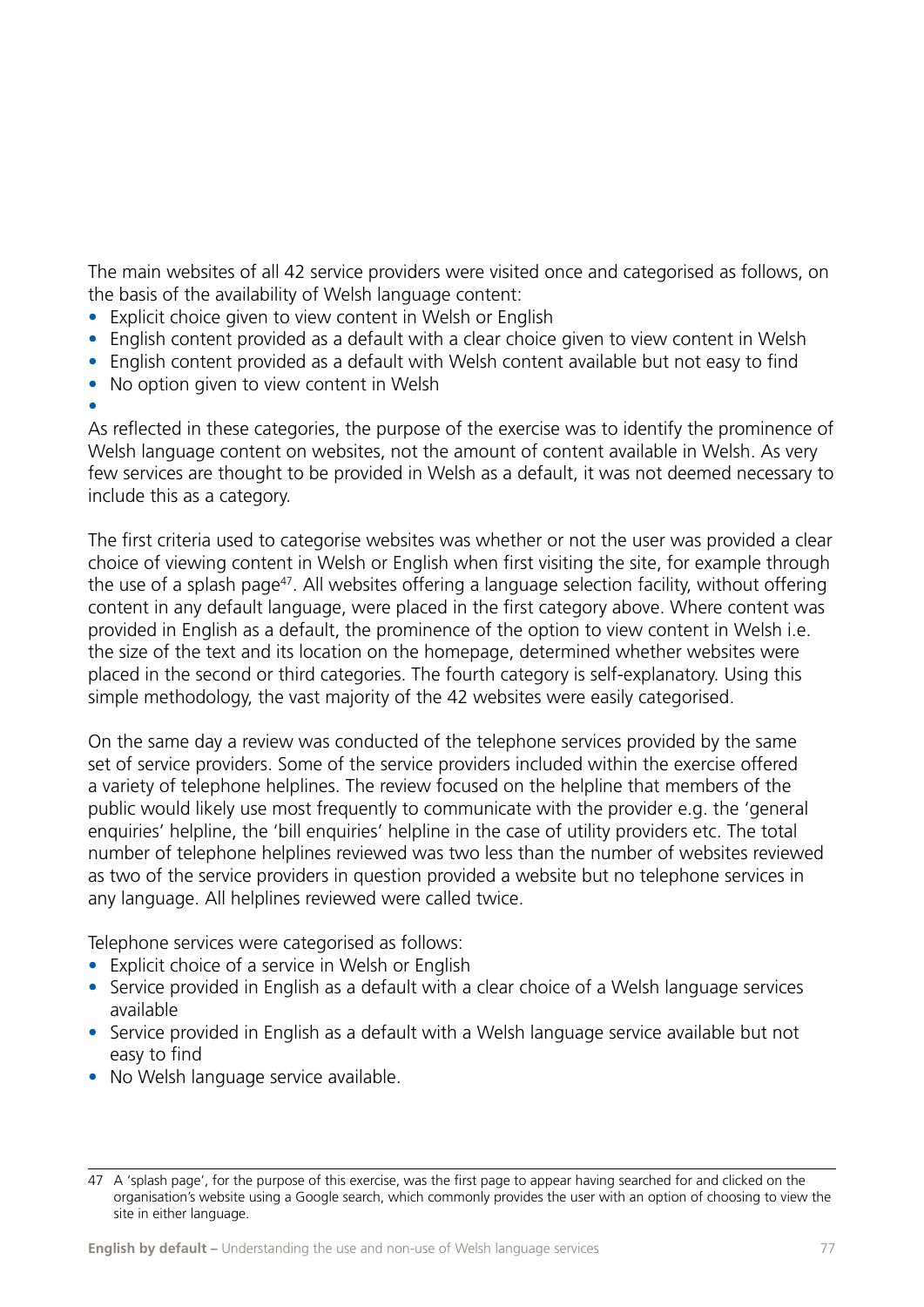Service providers which offered a clear choice of a service in English or Welsh from the outset, for example a bilingual recorded message enabling the user to choose to continue in Welsh or English, were placed in the first category above. Service providers which offered a specific telephone number for a Welsh language helpline were also placed in the first category, where the telephone number was easy to find on the organisation's website. Where a specific Welsh language helpline was on offer, and clearly publicised on the organisation's website, the availability of the service in Welsh was confirmed through telephone calls.

Where telephone services were provided in English as a default but where a clear choice of a service in Welsh was available, for example where an agent answering the call offered to transfer the call to a Welsh speaking colleague, the service was placed in the second category above.

The third category was reserved for those service providers which did offer a telephone service in Welsh but which did not publicise that clearly on their websites and which gave no indication that it was available when contacted by phone.

The information available on service providers' websites about their Welsh language telephone services was prominent in deciding how to categorise services, as it was felt that service users rely heavily on websites to find telephone numbers. Categorising telephone services using such criteria was less clear-cut than categorising websites. Subjective decisions had to be made, especially in choosing whether to place an organisation's telephone service in the second or third categories. Accordingly the data should only be considered a broad indicator of the availability and accessibility of the telephone services in Welsh.